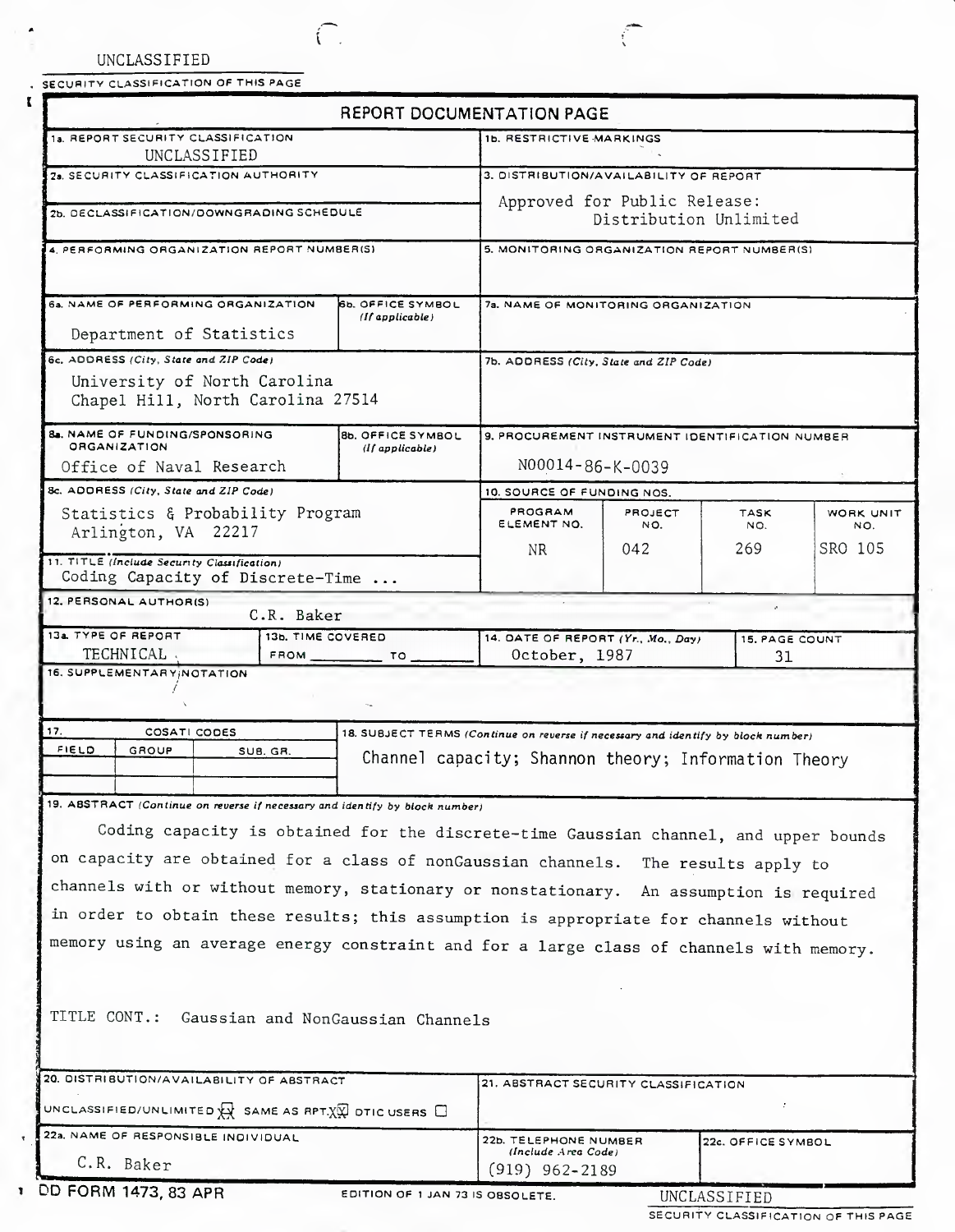

LIBRARY<br>RESEARCH REPORTS DIVISION LIBRARY RESEARCH REPORTS DIVISION<br>RESEARCH REPORTS SCHOOL<br>NAVAL POSTGRADUATE SCHOOL NAVAL POSTGRADUATE SONO

# QODING CAPACITY OF DISCRETE-TIME GAUSSIAN AND NONGAUSSIAN CHANNELS

 $\mathbf{r}$ 

LISS 21 October, 1987

Charles R. Baker Department of Statistics University **4** North Carolina Chapel Hill. N.C. 27514

This research was supported by ONR Contract N00014-86-K-0039.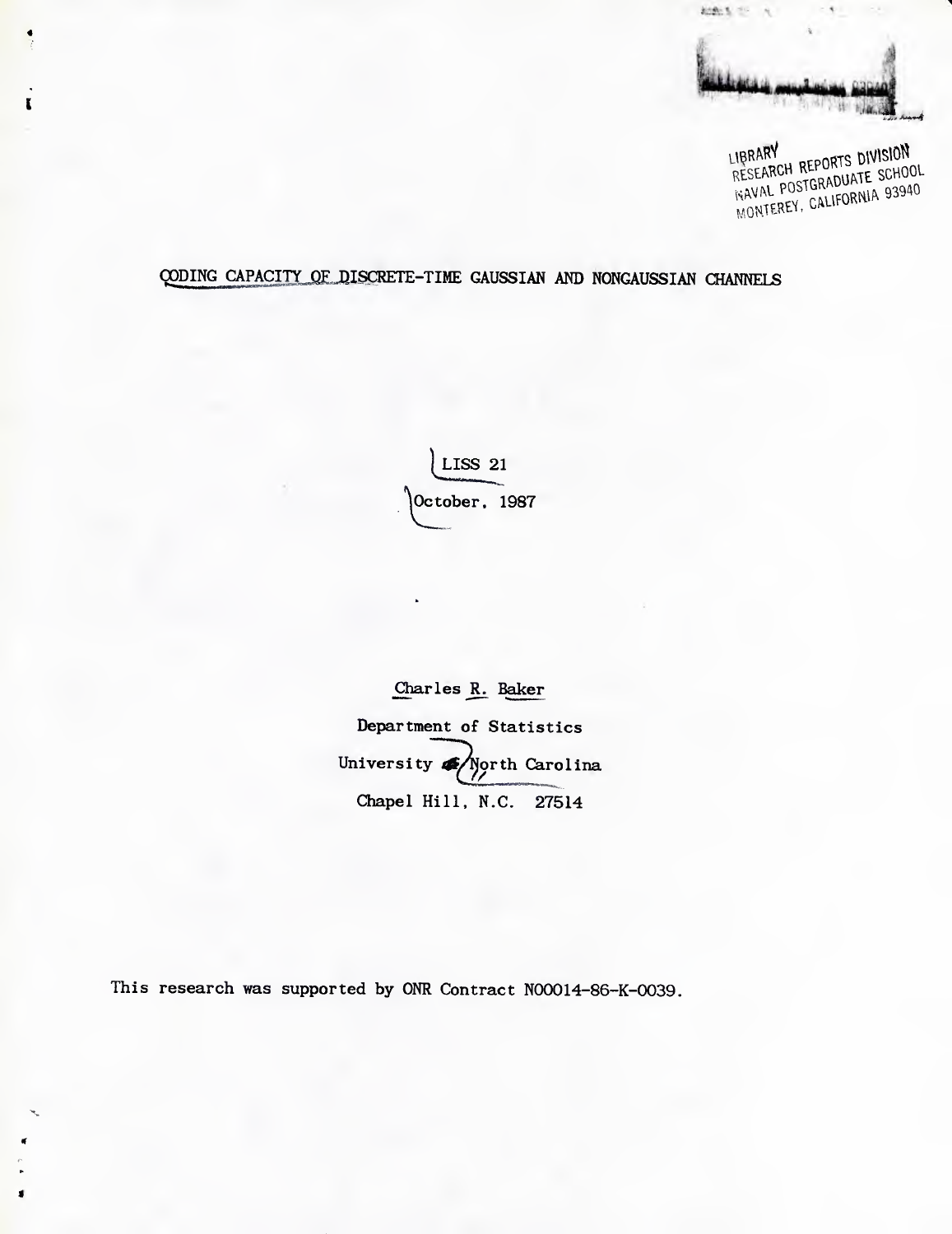## Abstract

 $\epsilon$ 

Coding capacity is obtained for the discrete-time additive Gaussian channel, and upper bounds on capacity are obtained for a class of nonGaussian channels. The results apply to channels with or without memory, stationary or nonstationary. An assumption is required in order to obtain these results; this assumption is appropriate for channels without memory using an average energy constraint and for a large class of channels with memory.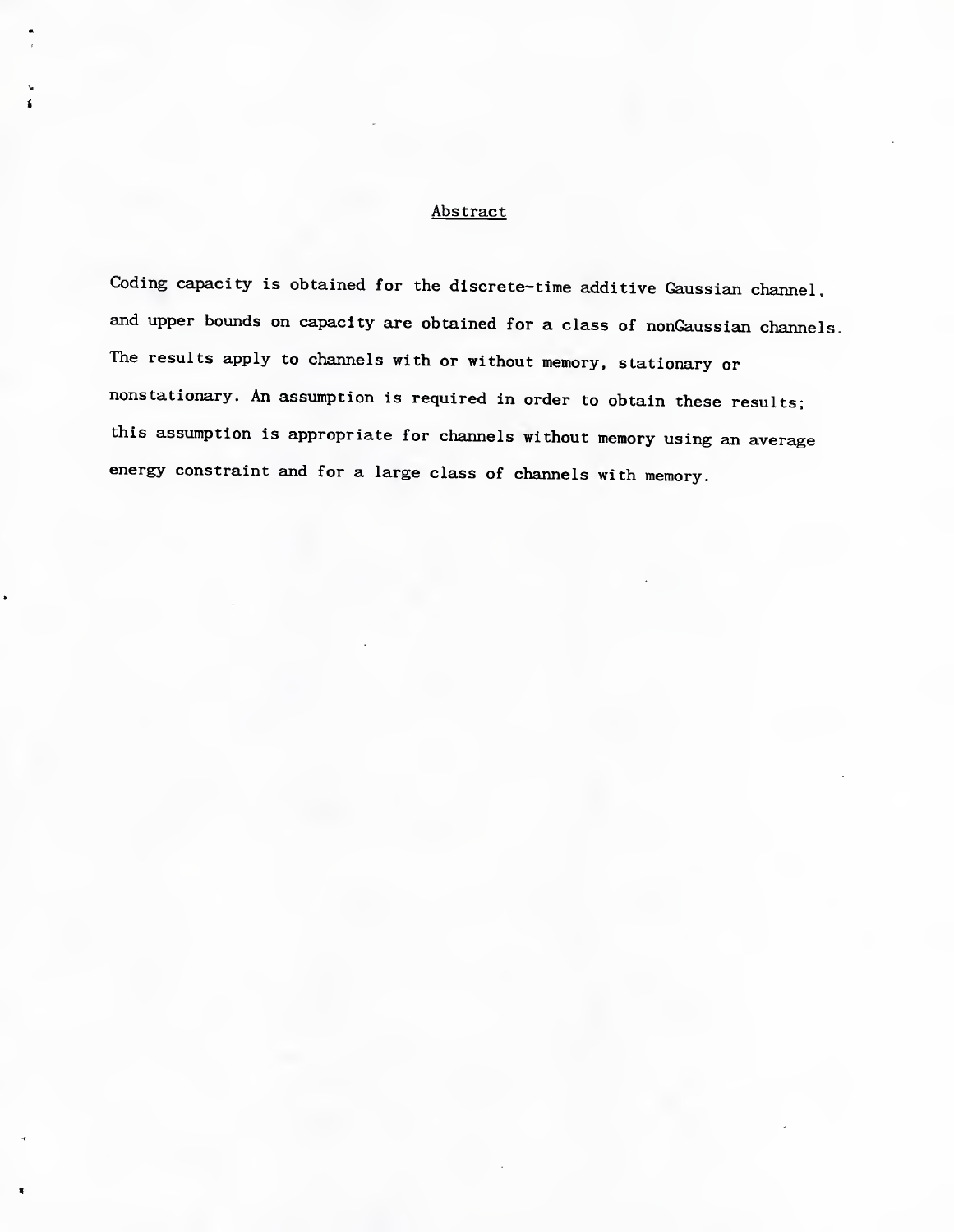#### **Introduction**

Coding capacity for block coding of the discrete-time additive Gaussian channel is one of the oldest problems in the Shannon theory. Nevertheless, the solution has been obtained only for the simplest case: when the channel is memoryless, with constant noise covariance and with a simple energy constraint on the code words.

This paper gives a solution for the deterministic coding capacity of this channel. The results hold for channels with or without memory, stationary or nonstationary, and provide upper bounds for the capacity of a class of nonGaussian channels. They are obtained under an assumption on the relation existing between the noise covariance and the constraint covariance; it will be seen that this assumption is quite appropriate for memoryless channels with an average energy constraint and that it will hold for a large class of channels with memory.

The channel is described as follows. The noise is a zero-mean stochastic process  $\{N_t, t = 1,2,...\}$  defined on a probability space  $(\Omega, \beta, P)$  and having paths (w.p. 1) in  $\ell_2$  (the space of square-summable real sequences).  $\mu_N$  is a probability (perhaps not countably additive) on the cylinder sets of  $\ell_2$ . defined by  $\mu_{\rm N}\{\rm x\colon$  (x, ,..,x, )  $\in$  A} = P{ $\omega\colon$  (N, ( $\omega$ ),..., N, ( $\omega$ ))  $\in$  A}, defined not countably additive) on the cylind<br>  $\ldots, x_{i}$   $\in A$  = P{ $\omega$ :  $(N_{i} (\omega), \ldots, N_{i}$ <br>  $1$ <br>
and set A in  $\mathbb{P}^{n}$  and set at  $S$  i.i. for any  $n \geq 1$ , any Borel set A in  $\mathbb{R}^n$ , and any set of integers i,,,,,i, (N )  $1'$  '  $n'$  t is additive noise.  $\mu_{\overline{N}}^{\phantom{\dag}}$  determines a bounded, strictly-positive, self-adjoint covariance operator R<sub>N</sub> in  $\ell_2$ : an infinite matrix with  $R_N(i,j) = EN_j N_j$ . A constraint on the transmitted signal will be given in terms of a second such covariance operator R<sub>W</sub> in  $\ell_2$ . A basic assumption is that range(R<sub>N</sub><sup>2</sup>) contains range(R $^{\omega}_{\rm w}$ ). This is necessary in order that the information capacity be finite [1] and finite information capacity is necessary in order to obtain the coding *A.* j2^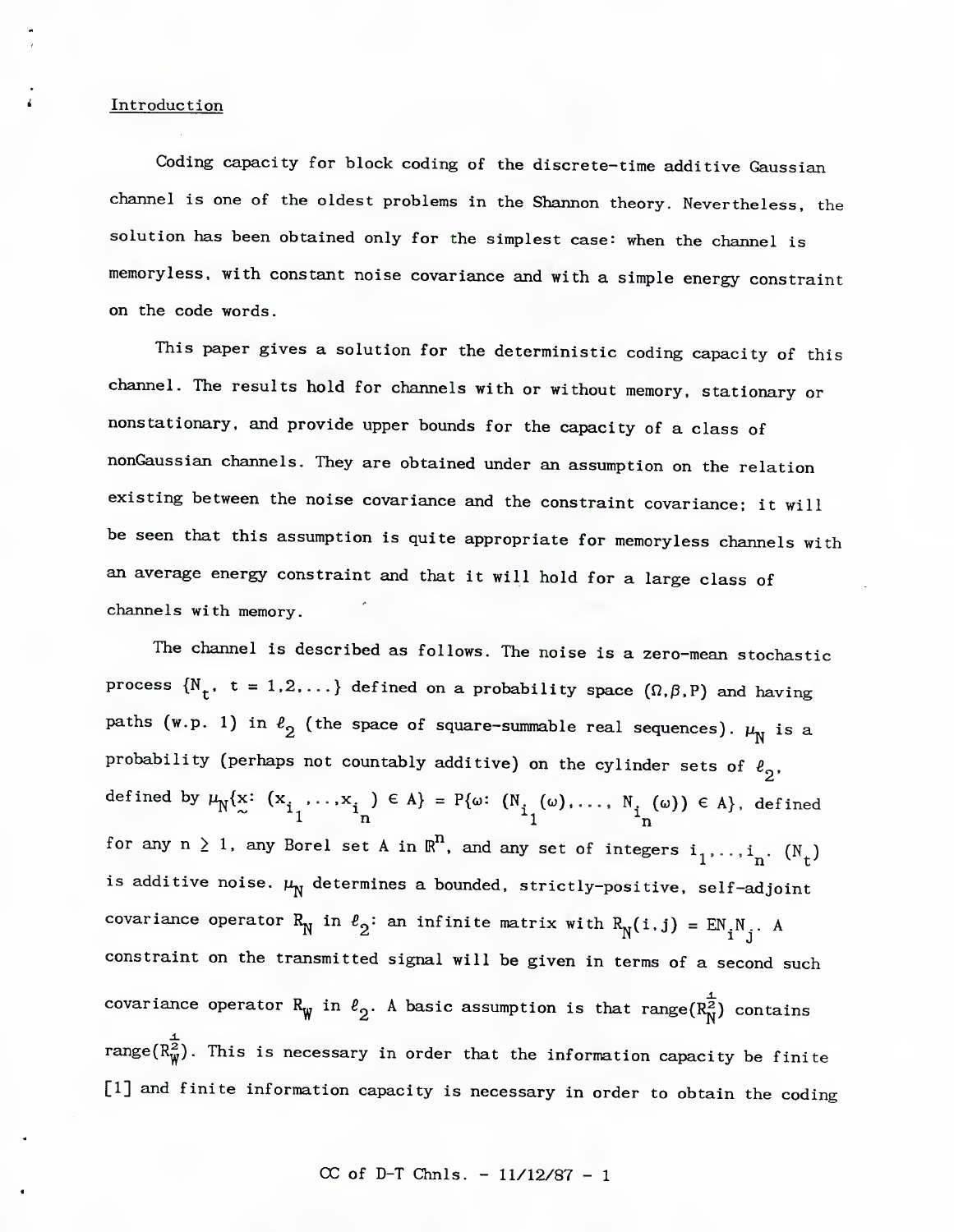capacity. Under this assumption, there exists a self-adjoint operator S such that  $R_{\text{N}} = R_{\text{W}}^{\frac{1}{2}}(I+S)R_{\text{W}}^{\frac{1}{2}}$ , where  $(I+S)^{-1}$  exists and is bounded (see [1. Prop. 1] for ramifications of this fact). The limit points of the spectrum of S will play a key role in this paper. These limit points consist of all eigenvalues of infinite multiplicity, all limits of sequences of distinct eigenvalues, and all points of the continuous spectrum [2, p. 363].

A simple example of such a channel and constraint is the memoryless Gaussian channel with  $R_{\psi} = I$  (leading to an average power constraint) and  $R_{\gamma}$ given by  $R_N^{\{i,j\}} = \alpha_j^2 \delta_{i,j}$ , with  $\alpha_j^2 \ge \epsilon$  for all j  $\ge 1$ , some  $\epsilon > 0$ . A more complicated channel is considered in the example given at the end of the paper.

In the discrete-time channel, a code  $\{k,n,\epsilon\}$  is a set of k code words  $x^1,\ldots,x^k$  and corresponding decoding sets  $C^1,\ldots,C^k$ , satisfying the constraints given below, with the requirement that each  $x_i$  belong to  $\mathbb{R}^n$ . The decoding sets are Borel sets in  $\mathbb{R}^n$ . The constraints on the code words are that  $\mathbb{I}_\infty \mathbb{I}$   $\mathbb{I}_n^G$   $\leqslant$  nP  $i \sqrt{W,n}$  where  $\|x\|_{\mathbf{W}=\mathbf{n}}^2 = \|R_{\mathbf{W}=\mathbf{n}}^{-\frac{1}{2}}x\|_{\mathbf{n}}^2;$   $\| \cdot \|_{\mathbf{n}}$  is the n-dimensional Euclidean norm, and  $R_{\mathbf{n}}$  is the restriction of  $R_{\text{W}}$  to  $\{1,2,\ldots,n\} \times \{1,2,\ldots,n\}$ . We require that  $\mu_{N}^{n}$ {y: y+x<sub>i</sub>  $\in$  C<sub>i</sub>}  $\geq$  1 -  $\epsilon$ , where  $\mu_{N}^{n}$  is the measure on the Borel sets of  $\mathbb{R}^{n}$ induced from  $\mu_N^{\vphantom{X}}$  by the map  $q^{\vphantom{X}}_n: \underline{x} \to (x^{\vphantom{X}}_1, x^{\vphantom{X}}_2, \ldots, x^{\vphantom{X}}_n).$  R  $\geq 0$  is an admissible rate n.R if there exists a sequence of codes ({[e ^ ],n.. $\epsilon$  }) with  $\epsilon$   $\rightarrow$  0 as n.  $\rightarrow$   $\infty$ . i i The capacity  $C^\infty_\mathrm{w}(P)$  is the supremum over the set of admissible rates.

We will obtain an exact expression for the coding capacity of the discrete-time Gaussian channel and an upper bound for a class of non-Gaussian channels.

The coding capacity involves the entropy  $H_{GN}(N)$ , where  $\mu_{GN}$  is the Gaussian noise measure (perhaps not countably additive) having covariance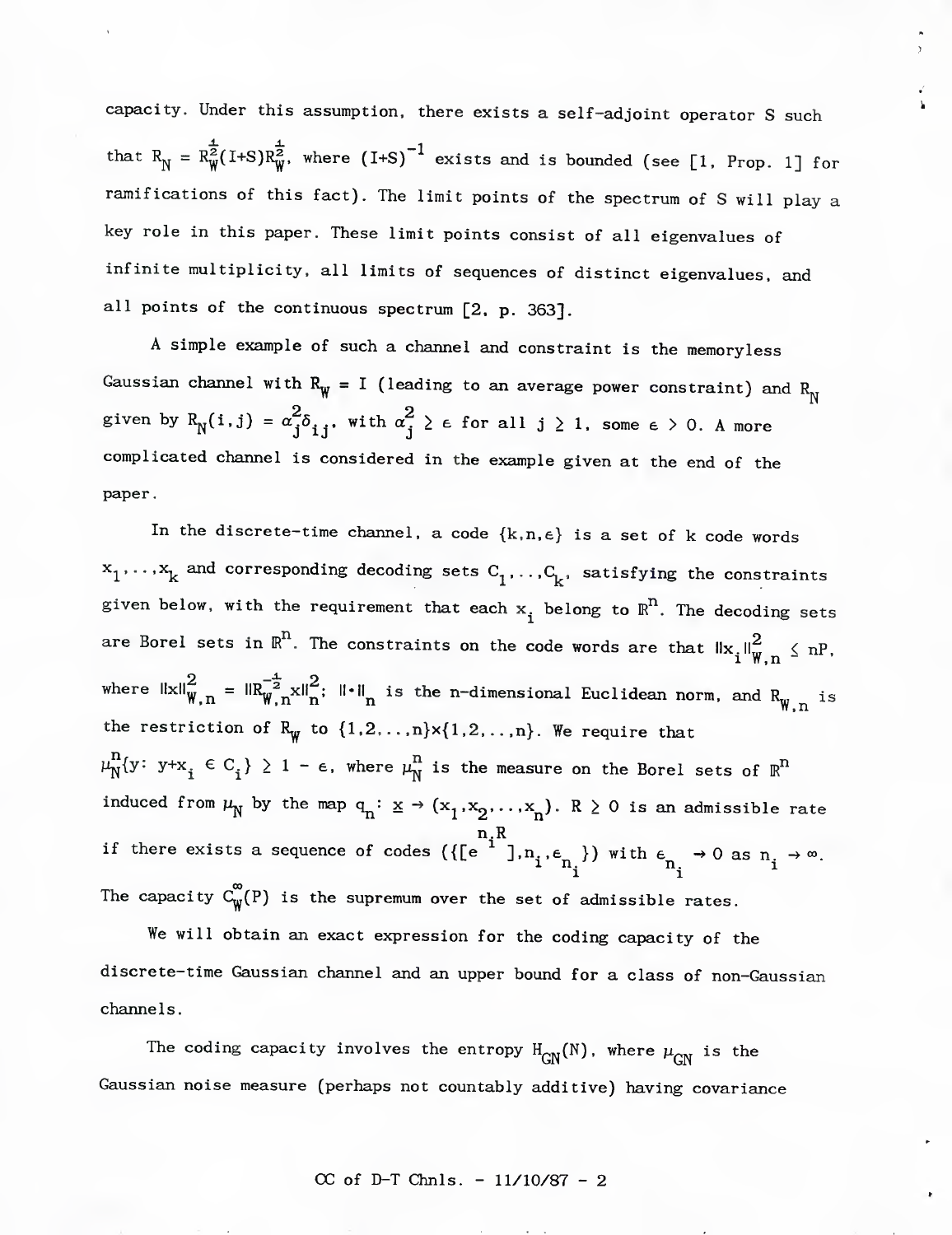matrix  $R_N^{\phantom{N}}$ . In this framework, the definition is  $H_{\rm CW}(N)$  = sup  $H_{\rm env}^{(1)}(N)$ , where n

 $H_{\text{GN}}^{\text{n}}(\text{N})$  is the entropy of  $\mu_{\text{N}}^{\text{n}}$  with respect to  $\mu_{\text{CN}}^{\text{n}}$ :  $H_{\text{CN}}^{\text{n}}(\text{N})$  =  $\int$  $\frac{d\mu_N^n}{d}$ n 'GN n Of course,  $H_{GN}^n(N) = \infty$  if  $\mu_N^n$  is not absolutely continuous with respect to  $\mu_{GN}^n$ . Bounds on the coding capacity of the discrete-time Gaussian channel have been obtained. It should be noted that these bounds hold without any further assumptions.

<u>Proposition</u> [3]: Suppose that N is Gaussian. Let  $\Theta_1$  be the smallest and  $\Theta_{\rm K}$  the largest limit point of the spectrum of the operator S. Then  $\frac{1}{2}$  log  $\left[1 + \frac{1}{1+\theta_K}\right] \leq C_W^{\omega}(P) \leq \frac{1}{2} \log \left[1 + \frac{P}{1+\theta_1}\right]$ . If N is not Gaussian, and  $\text{H}_{CN}(\text{N}) \leq \infty$ , then  $\text{C}_{w}^{\infty}(\text{P}) \leq \frac{1}{2} \log |1 + \frac{\text{P}}{1 + \frac{1}{2}}|$ 1+0 l-"

We now turn attention to obtaining the exact capacity. The basic path to be followed will be familiar to information theorists, as Feinstein's Lemma and Fano's inequality are applied to prove the lower bound and the upper bound, respectively, on capacity. However, the development relies heavily on recent results on information capacity (especially those of [1]) and on spectral theory for unbounded self-adjoint operators in Hilbert space (as developed in [2]).

In order to state and prove the coding theorem, we will need two lemmas and a number of definitions.

Lemma 1: Let S: 
$$
\ell_2 \to \ell_2
$$
 satisfy  $R_N = R_W^{\frac{1}{2}}(I+S)R_W^{\frac{1}{2}}$ , and let  $S_n : \mathbb{R}^n \to \mathbb{R}^n$  satisfy  $R_{N,n} = R_{W,n}^{\frac{1}{2}}(I_n+S_n)R_{W,n}^{\frac{1}{2}}$ , for  $n \ge 1$ , where  $I_n$  is the identity in  $\mathbb{R}^n$ . Then:  
\n(1)  $R_{W,n} = P_n R_W P_n^*$   
\n $R_{N,n} = P_n R_N P_n^*$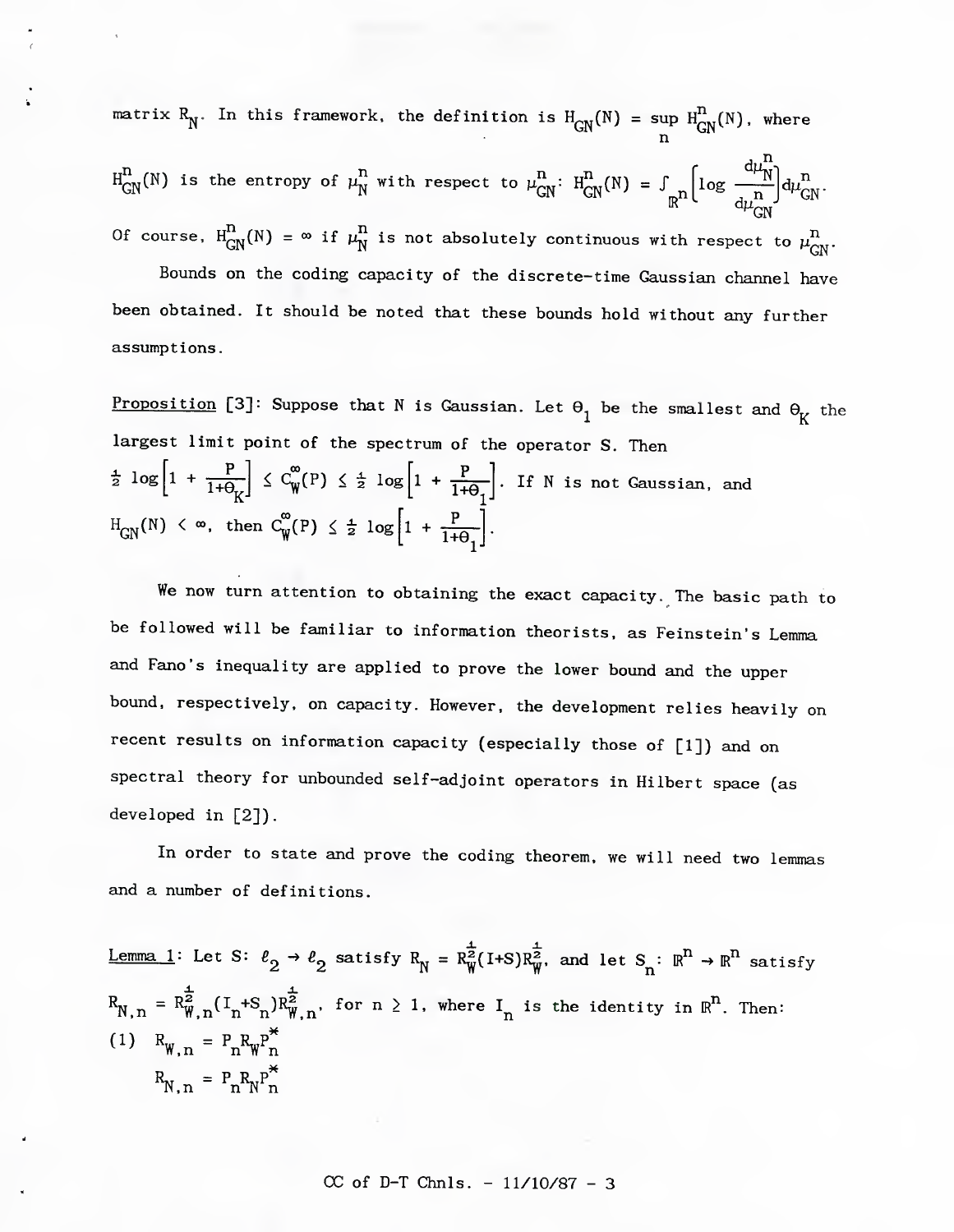- (2)  $R^{\frac{1}{2}}_{W,n} = P_n R^{\frac{1}{2}V^*}_{W,n}$ , where  $V_n: \ell_2 \to \mathbb{R}^n$  is a partial isometry with initial set equal to range $(R^{\frac{1}{2}}_{W}P^{\ast}_{n})$  and final set  $\mathbb{R}^{\Gamma}$
- (3)  $S_n = V_n S V_n^*$ ,  $n \ge 1$ .
- (4) Fix  $\delta > 0$ . Let  $\Theta_K$  be the largest limit point of the spectrum of S. Let  $M^{\delta}_n = \text{dim}\{x \in \mathbb{R}^n: \ \mathbb{I}(\mathbf{I}_n + \mathbf{S}_n)^{\frac{1}{2}}x \mathbb{II}_n^2 \leq (1 + \theta_K + \delta) \|\mathbf{x}\|_n^2\}$ . Then  $M^{\delta}_n \to \infty$  and  $M^{\delta}_n/n \to 1$ as  $n \to \infty$ , for every  $\delta > 0$ .
- (5) Let  $\delta$  be strictly positive and strictly less than 1+  $\theta_1$ , where  $\theta_1$  is the smallest limit point of the spectrum of S. Let  $M^{\delta}_{n}(0)$  be the dimension of the set  $\{x \text{ in } \mathbb{R}^n\colon \left. \|(I_n + S_n)^{\frac{1}{2}}x\|_n^2 \leq \delta\}$ . Then there exists an integer  $K^{\bullet}_{\delta}$  such that  $M_{n}^{\delta}(0) \leq K_{\delta}^{c}$  for all  $n \geq 1$ , and so  $M_{n}^{\delta}(0)/n \to 0$  as  $n \to \infty$ .

Proof: (1) Clear.

- (2) follows from (1) and  $[4]$ .
- (3) Equate the two definitions of  $R_{N,n}$ :

$$
R_{N,n} = R_{W,n}^{\frac{1}{2}} (I_n + S_n) R_{W,n}^{\frac{1}{2}}
$$
 (a)

$$
= P_{n}R_{N}^{p}P_{n}^{*} = P_{n}R_{W}^{\frac{1}{2}}(1+S)R_{W}^{\frac{1}{2}p} = P_{n}R_{W}^{\frac{1}{2}}V_{n}^{*}(V_{n}V_{n}^{*}+V_{n}SV_{n}^{*})V_{n}R_{W}^{\frac{1}{2}p}^{*}
$$

$$
= R_{W,n}^{\frac{1}{2}}(V_{n}V_{n}^{*}+V_{n}SV_{n}^{*})R_{W,n}^{\frac{1}{2}}.
$$
(b)

Since  $V_{n}^{*}V_{n} = I$  on range $(R_{W}^{\frac{1}{2}p^{*}})$ .  $V_{n}V_{n}^{*}V_{n}R_{w}^{\frac{1}{2}p^{*}}$   $= V_{n}R_{W}^{\frac{1}{2}p^{*}}$ . so that  $V_{n}V_{n}^{*} = I_{n}$  on  $\mathbb{R}^{n}$ . Since  $\mathbb{R}^n$  = range( $\mathbb{R}^{\frac{1}{2}}_{W,n}$ ), equating (a) and (b) yields  $S_n = V_n S V_n^*$ .

To prove (4), we can assume that  $\Theta_K < \infty$ . It is then sufficient to show that there exists, for any  $\delta > 0$ ,  $K_{\delta} < \infty$  such that the dimension of  $\text{span}\{x \in \mathbb{R}^n: \ \left\|(I_n + S_n)^{\frac{1}{2}}x\right\|_n^2 > (1 + \theta_K + \delta) \left\|x\right\|_n^2\}$  does not exceed  $K_{\delta}$ .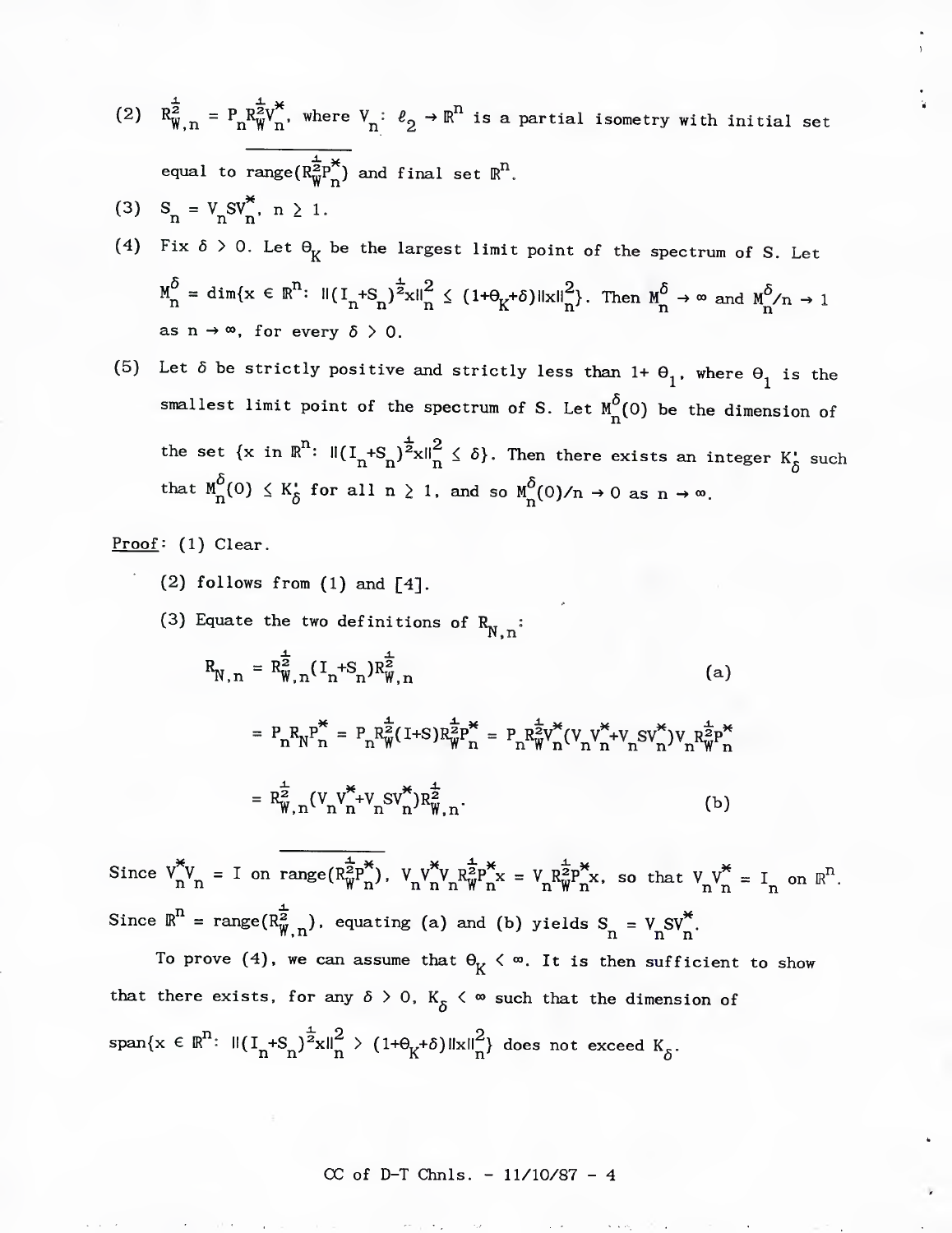Note first that since  $V_n$  is a partial isometry with initial set equal to range( $R_{\text{W}}^{\frac{1}{2}p^*}$ ), there exists for any x in  $\text{R}^n$  a unique y(x) in  $\ell_2$  such that  $X = V_1 y$ . Since  $V_1 V_1 = I$  on the initial set of  $V_1$ , we have that dim{x  $\in \mathbb{R}^n$ :  $||(I_n + S_n)^2 x||_n^2 > (1 + \theta_{K} + \delta) ||x||_n^2$ = dim{x  $\epsilon$  range( $R_{w}^{\frac{1}{2}p_{N}^{*}}$ ):  $||(1+S)^{\frac{1}{2}}x||^{2}$  > (1+ $\theta_{K}$ + $\delta$ )  $||x||^{2}$ .

Thus, to show that  $M_{\Omega}^{\delta} \to \infty$ , it is sufficient to show that there exists  $K_{\delta}$  such that dim{x  $\in$   $\ell_2$ :  $\|(I+S)^{\frac{1}{2}}x\|^2$  >  $(1+\theta_K+\delta) \|x\|^2$ } does not exceed  $K_{\delta}$ .

Let  ${P_\lambda, \lambda \in \mathbb{R}}$  be the left-continuous resolution of the identity for the operator I+S, such that the domain  $\mathfrak{D}(I+S)$  of I + S consists of all elements x in  $\ell_2$  such that  $\int_0^\infty \lambda \mathrm{d}\|\mathrm{P}_\lambda\mathrm{x}\|^2$   $\langle \infty, \text{ with } (\mathrm{I}+\mathrm{S})\mathrm{x} = \int_0^\infty \lambda \mathrm{d}\mathrm{P}_\lambda\mathrm{x}$ . Here the integral exists as a limit of Stieltjes-type sums in the strong operator topology (pointwise convergence); see [2]. Since  $\theta_K < \infty$ , S is bounded with  $\langle$ (I+S)x,x>  $\leq$  MHxH $^2$  for all  $\mathrm{x} \in \ell_\mathrm{2}^-.$  some M  $\langle \infty.$  Suppose that  $\langle \mathrm{Sx}, \mathrm{x} \rangle > \Theta_\mathrm{z}$ HxH $^2$ for some x in  $\ell_2$ . For any  $\epsilon > 0$ ,

$$
I + S = \int_{0}^{1+\theta_{K}+\delta} \lambda dP_{\lambda} + \int_{1+\theta_{K}+\delta} \lambda dP_{\lambda}.
$$

Now, as  $1 + \Theta_K$  is the largest limit point of I + S, the operator  $\frac{P_{1+M+\epsilon}}{P_{1+D_{K}+\delta}}$  can only have finite-dimensional range space. If the set  ${x \in \ell_2: \|(I+S)^{\frac{1}{2}}x\|^2 > (1+\theta_K+\delta)\|x\|^2}$  has infinite dimension, then there must exist an element  $f$  such that  $\langle (I+S)f,f\rangle > (1+ \theta_{K}+ \delta) \|f\|^2$  and  $\|(\mathbf{P}_{1+\mathsf{M}+\epsilon} - \mathbf{P}_{1+\Theta_{\mathsf{K}}+\delta})\mathbf{f}\| = 0.$  $1+\theta_r$ + $\delta$ Since  $(I+S)f = \int \lambda dP_x f$ , this gives  $(I+S)f = \int_0^R \lambda dP_x f$ 0  $\lambda$  0  $\lambda$ 

 $CC of D-T Chnls. -  $11/10/87 - 5$$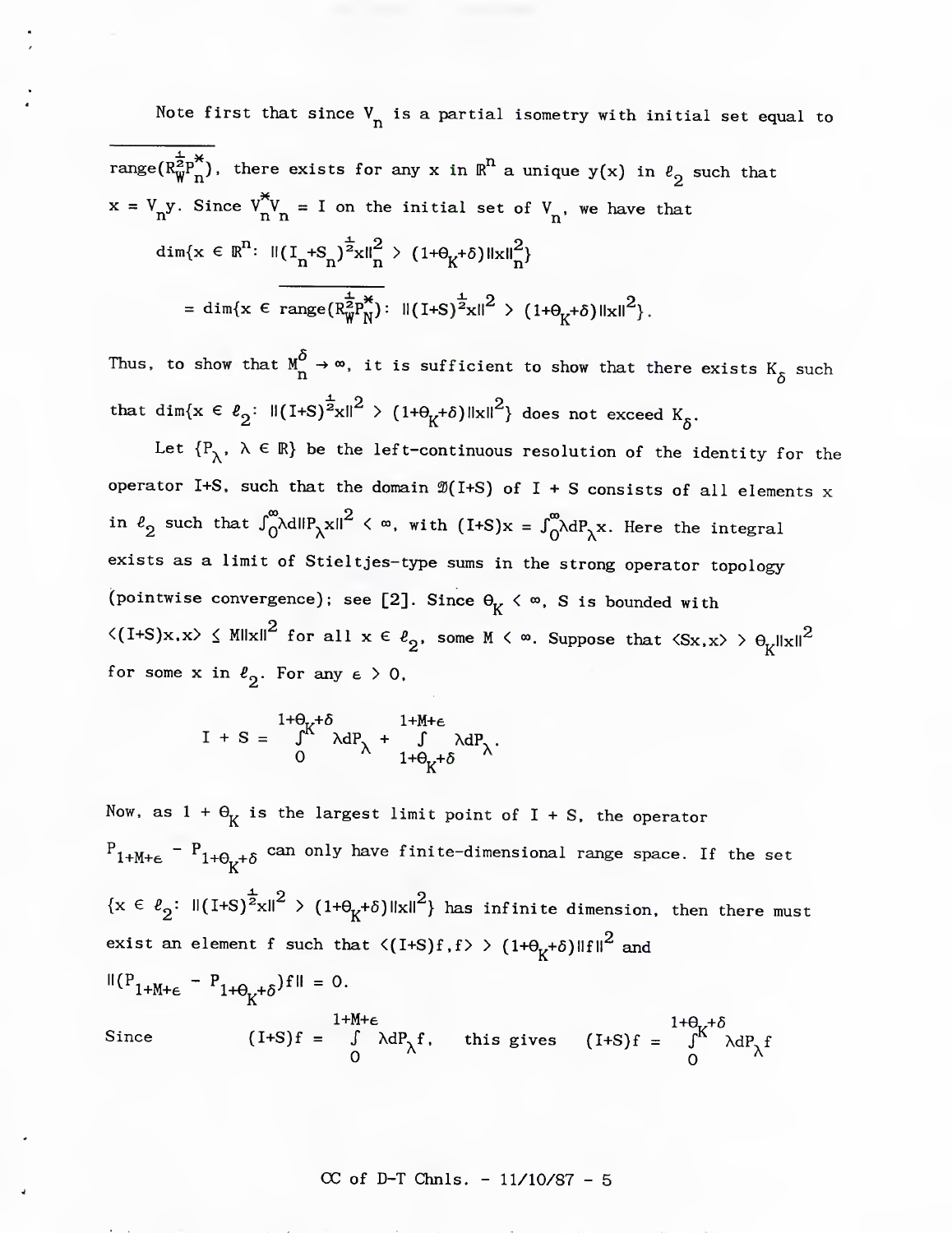so that  
\n
$$
\langle (I+S)f, f \rangle = \int_{0}^{1+\theta_{K}+\delta} \lambda d\langle P_{\lambda}f, f \rangle \leq (1+\theta_{K}+\delta) \int_{0}^{1+\theta_{K}+\delta} d\langle P_{\lambda}f, f \rangle
$$
\n
$$
\leq (1+\theta_{K}+\delta) \int_{0}^{1+M+\epsilon} d\langle P_{\lambda}f, f \rangle
$$
\nor\n
$$
\langle (I+S)f, f \rangle \leq (1+\theta_{K}+\delta) \|\mathbf{f}\|^{2}.
$$

*y*

This contradiction establishes the existence of the previously-defined  $K_{\delta}$   $\langle \infty$  for every  $\delta > 0$ , and thus establishes that  $M_{n}^{\delta} \rightarrow \infty$  for every  $\delta > 0$ . To see that  $\lim_{n \to \infty} \frac{M^{\circ}}{n} = 1$ , we note that when  $n > K_{\delta}$ , then  $M^{\delta}_{n} \ge n - K_{\delta}$ , and so  $1 \geq \frac{M^{\circ}}{n} \geq 1 - \frac{K_{\delta}}{n}$ , giving  $\frac{M^{\circ}}{n} \to 1$ .

Part (5) is proved in the same way as (4), since the projection operator  $P_{\delta}$  -  $P_{0}$  has dimension K<sup>1</sup> for some non-negative integer K<sub> $\delta$ </sub>.

we give several additional definitions. The operators S,  $S_n$ ,  $P_n$ ,  $V_n$ , and  $I_n$  are defined as above. We shall assume that S has K limit points for its spectrum, denoted  $\theta_1 \leq \theta_2 \leq \ldots \leq \theta_K$ . Of course,  $\theta_1 \geq -1$  since (I+S)<sup>-1</sup> is bounded.

The restriction that the spectrum of S has a finite set of limit points is primarily meaningful in the case of the channel with memory. It means that S has no continuous spectrum (except possibly zero as a limit point of sequences of distinct eigenvalues), and. in particular. S has a complete set of eigenvectors. For the memoryless channel with an average energy constraint, the assumption is very minor. There, it means only that the noise covariances do not have an infinite set of limit points—certainly reasonable. The assumption will also hold for a very large class of channels with memory.

Let  $\delta > 0$  be such that  $\delta \leq \frac{1}{2}$  min[ $\Theta$ , +  $\Theta$ ,  $\Box$ ], where  $\Theta$  is defined as  $1\leq$ K  $\sim$   $\sim$  U  $\theta_0 = -1$ . We partition the interval (0, III+SII] into the intervals (0, 1+ $\theta_1$ + $\delta$ ],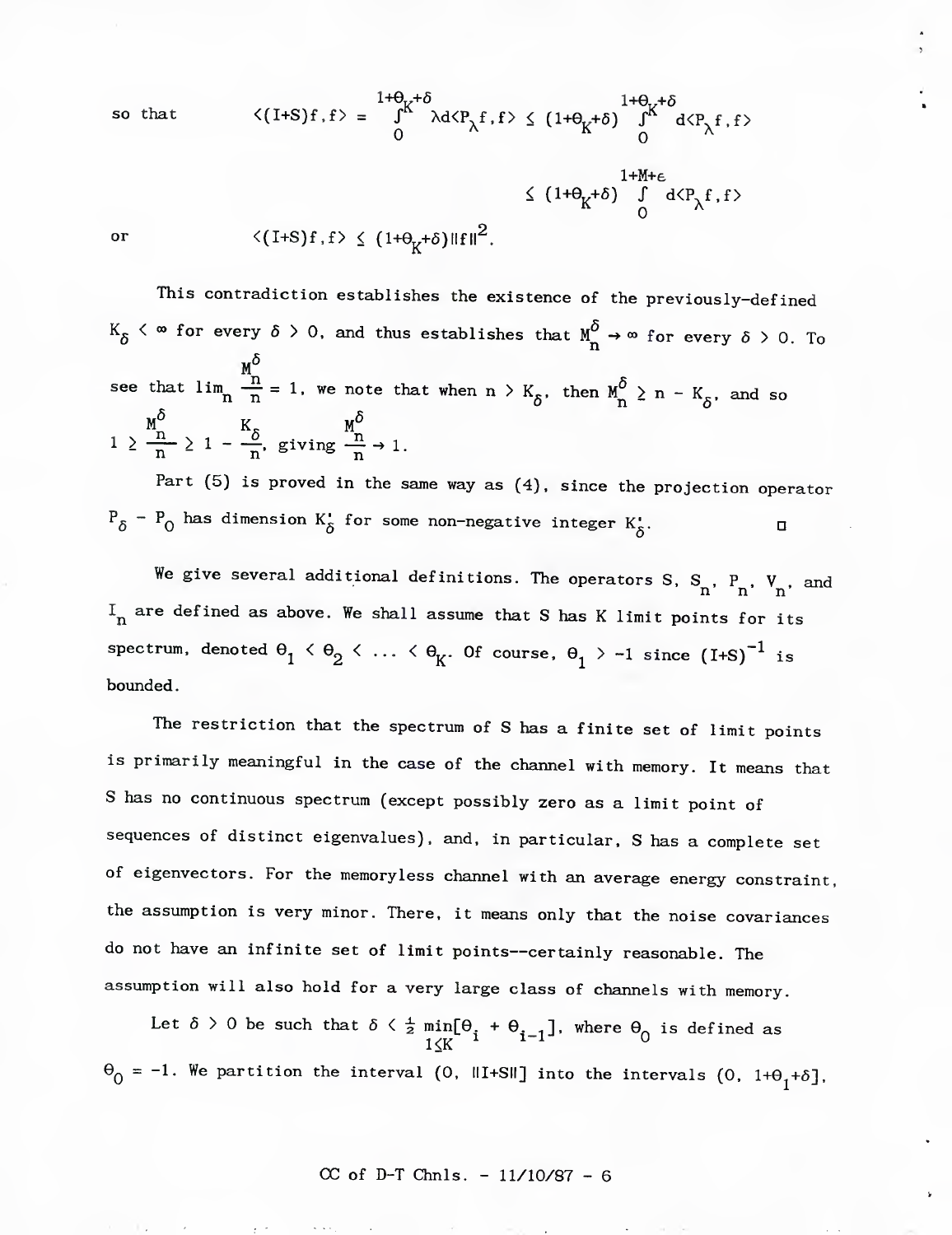$(1+\theta_1+\delta, 1+\theta_2+\delta], \ldots$   $(1+\theta_{i-1}+\delta, 1+\theta_i+\delta], \ldots$   $(1+\theta_K+\delta, \text{III-SII}]$ . The interval  $(1+\theta_k+\delta, \Vert I+SI\Vert)$  is defined only when  $1+\theta_k+\delta \langle \Vert I+SI\Vert$ . If S is not bounded, then III+SII is not defined, and  $\theta_K = \infty$ . However, we will at times use III+SII, understanding that this is equal to  $+\infty$  if S is not bounded. The spectrum of the operator I+S is contained in the union of these K+1 (or K) intervals. For fixed  $\delta$ , we now denote by  $\frac{M}{n}(i)$  the number of  $o.n.$  eigenvectors of  $I_n + S_n$ corresponding to eigenvalues which lie in the interval  $(1+\theta_{\textbf{i}-1}^{\textbf{+}}\delta,\ 1+\theta_{\textbf{i}}^{\textbf{+}}\delta]$  $\beta_1^n \leq \beta_2^n \leq \ldots \leq \beta_n^n$  will denote the eigenvalues of  $S_n$ , repeated according to their multiplicity. For  $1 \leq j \leq K$ ,  $(\alpha_j^{n, \delta, i}, j \leq M^{\delta}_{n}(i))$  will denote the sequence of eigenvalues of S<sub>n</sub> lying in the interval  $(\theta_{\bf i-l}^{\phantom{\dagger}}+\delta,\;\theta_{\bf i}^{\phantom{\dagger}}+\delta]$ , ordered by  $\alpha^{n,\,\delta,\,\mathbf{i}}_{\mathbf{i}} ~\leq~ \alpha^{n,\,\delta,\,\mathbf{i}}_{\mathbf{i+1}}$  , and repeated according to their multiplicity.

Let  $P_{\text{W},n}$  be the projection operator in  $\ell_2$  with range equal to

range( $R^{\bf \bar{Z}}_{\bf W}$  ). (P<sub>W n</sub>) is a monotone non-decreasing sequence and P<sub>w</sub>  $\bf x \rightarrow \bf x$  for all x in  $\ell_2^{}$ ; this is obvious, since we can identify range $(\Pr^{\pi}_{\mathbb{P}})$  with the subspace  $H_n = \{x \in \ell_2 : x_i = 0 \text{ for } i > n\}$ . If  $x \in \text{range}(P_{W,n})$ , then  $V_n^{\pi}V_n x = x;$ hence.  $(V^*_{n}V_{n})$  converges to the identity in the strong operator topology:  $V^{\ast}_{n}V_{n}x \rightarrow x$  for all x in  $\ell_{2}$ .

Lemma 2: For any  $\delta > 0$  such that  $\delta < \frac{1}{2}$  min  $[\theta_{i+1} - \theta_i]$ ,  $i \leq K-1$  iii ii

(1) 
$$
\lim_{n \to \infty} \sum_{i=1}^{K} \frac{M^{0}(i)}{n} = 1;
$$

(2) 
$$
\lim_{n} M_{n}^{\delta}(i) = \infty
$$
 for all  $i \leq K$ ;

(3) 
$$
\lim_{n \to \infty} \frac{M_n^0(i)}{n}
$$
 is independent of the value of  $\delta$ , for all  $i \leq K$ ;

(4) 
$$
\overline{\lim}_{n} \sum_{i=1}^{J} \frac{M_{n}^{0}(i)}{n}
$$
 is independent of  $\delta$  for any  $J \leq K$ ;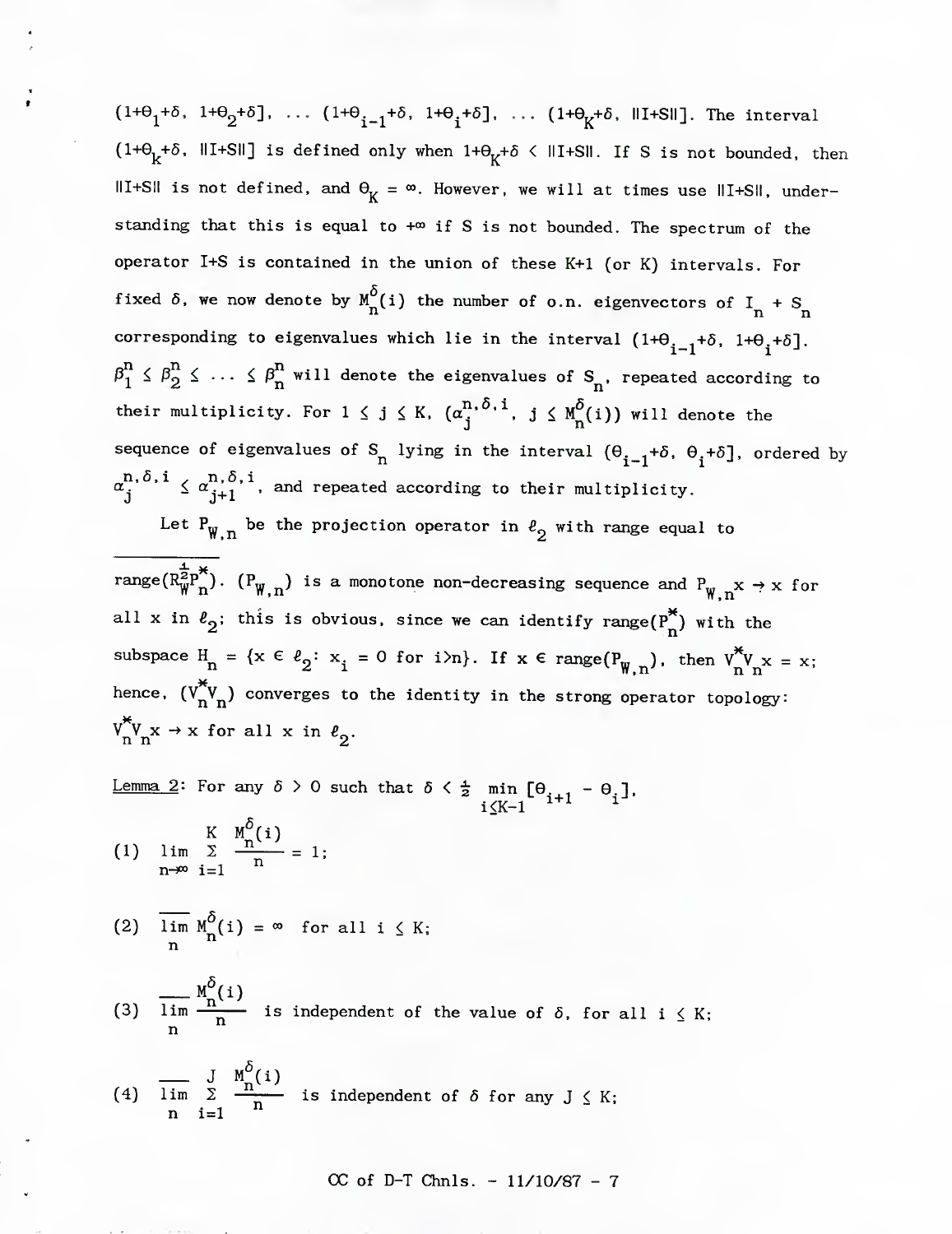(5) For any 
$$
\delta > 0
$$
,  $\overline{\lim}_{n} \frac{1}{n} \sum_{j=1}^{J} \sum_{i=1}^{M_0^{\delta}} (\alpha_i^{n, \delta, j} - \theta_j)$  exists and is equal to zero.

Proof: Before proving the individual results, the relation between the eigenvalues of  $I_n + S_n$  and the spectrum of I + S will be described. First, it is noted that  $S_n$  has a complete set of eigenvectors, for all  $n \ge 1$ . The assumption that S has only a finite set of limit points in its spectrum means that S has a complete set of eigenvectors. Suppose now that  $\{y_-, \ j \leq J\}$  is a set J of o.n. eigenvectors for  $I_n + S_n$ , with  $(I_n + S_n)y_j = \alpha_j y_j$ . Since the operator  $V_n$ is an isometry of range $(R_{\overline{W}}^{\frac{1}{2}p^*})$  onto  $\overline{R}^n$ , we have that  $y_j = V_n u_j$ , where  $\{u_j, j \leq J\}$ is a unique o.n. set contained in range( $R^{\frac{1}{2}p^*}_{W^n}$ ). Thus.  $\alpha_{.j} = \langle (I_n + S_n)y_{j}, y_{.j} \rangle_n =$  $\langle V^{(1+S)} \rangle_{n}^{*} V^{(U)}_{n}$   $V^{(U)}_{n}$   $\rangle_{n} = \langle (1+S)u^{(U)}_{j}, u^{(U)}_{j} \rangle$ . In particular,  $0 \langle 1+\beta_{1}^{N} \rangle_{n}$  ...  $\langle 1+\beta_{n}^{N} \rangle_{n}$  $\parallel$ I+S $\parallel$  for all  $n \geq 1$ .

To prove (1), we can assume that  $\Theta_K < \infty$ . Then, if the equality is not true, there exists an infinite sequence  $(n_k)$  of integers such that  $q_k'^n_k \geq \epsilon > 0$ , where  $q_k$  is the number of eigenvalues (counted according to their multiplicity) of  $I_{n_{L}}$  +  $S_{n_{L}}$  that either exceed 1 +  $\theta_{K}$  +  $\delta$  or else are less than  $\delta$ . Applying part (5) of the preceding lemma, we can assume that all these eigenvalues exceed  $1 + \theta_K + \delta$ . By the preceding discussion, there then exists for each k  $\geq$  1 an o.n. set  $\{u^{K}_{1}, \ldots, u^{K}_{q_{k}}\}$  with  $\langle (I+ S)u^{K}_{i}, \ u^{K}_{i} \rangle > 1 + \theta_{K} + \delta$ for i  $\leq q_k$ . Since  $1 + \Theta_k$  is the largest limit point of the spectrum of I + S, there must exist an integer  $N_K$  such that  $q_k \nleq N_K$  for all  $k \geq 1$ . This contradiction establishes (1).

(2) Suppose that there exists some integer  $M_i$  such that dim span $\{x \in \mathbb{R}^N:$  $\langle (I_n + S_n)x, x \rangle_n \in \Lambda_i^0$  is  $\leq M_i$  for all  $n \geq 1$ , where  $\Lambda_i^0 = (1 + \Theta_{i-1} + \delta, 1 + \Theta_i + \delta)$ , (2) suppose that there exists some integer  $M_i$  such that dim span<sub>{</sub><br>  $n + S_n$ }x,x><sub>n</sub>  $\in \Delta_i^{\delta}$ } is  $\leq M_i$  for all  $n \geq 1$ , where  $\Delta_i^{\delta} = (1 + \theta_{i-1} + \delta, 1 + \theta_i)$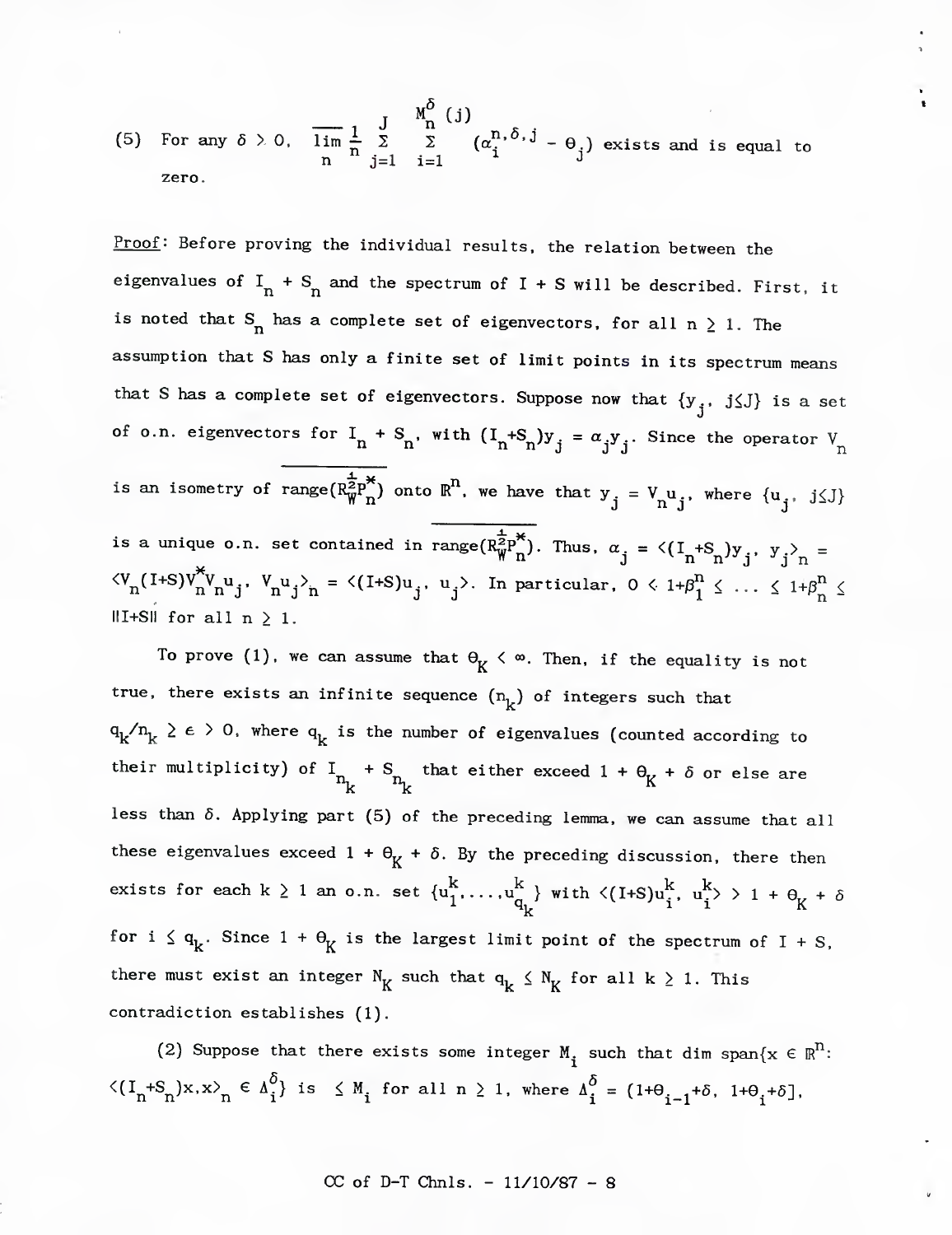$$
\Theta_0 \equiv -1. \text{ Then } \dim \text{ span}\{x \in \text{range}(R_W^{\frac{1}{2}p^*}) : \langle (I+S)x, x \rangle \in \Delta_i^{\delta} \} \leq M_i \text{ for all } n \geq 1.
$$

Now range $(\overline{R}_{W}^{\frac{1}{2}p^*})$  = range $(P_{W,n})$  defines a non-decreasing family of subspaces. with  $P_{W,n} x \rightarrow x$  for all x in  $\ell_2$ , and the above inequality is equivalent to dim span{x  $\in \ell_2^{\, :} \leq (I+S)P^{\,}_{\mathbb{W},\,n}x, P^{\,}_{\mathbb{W},\,n}x \rangle \in \Delta_i^{\delta} \} \leq M^{\,}_{\, \, \mathbf{i}}$  for all  $n \geq 1$ . As  $1 + \Theta^{\,}_{\, \, \mathbf{i}}$  is a limit point of the spectrum for I + S, there exists an infinite o.n. set  $\{ {\bf u}^1_{\bf k},$ k  $\geq$  1} with  $\langle$ [I+S] $u_k^i$ ,  $u_k^i$  $>$   $\rightarrow$  1 +  $\theta_i$  as k  $\rightarrow \infty$ . Hence, if we take  $M_i$  + 1 of the elements  $\{u^1_1, \ldots, u^1_{M^-+1}\}$ , and any  $\epsilon$   $>$  0, then there exists N( $\epsilon$ ) such that i  $\langle (I+S)P_{W,n}u_i^i, P_{W,n}u_i^i \rangle \in (1+\Theta_i-\epsilon, 1+\Theta_i+\epsilon)$  for  $j \leq M_i + 1$  and  $n \geq N(\epsilon)$ . We can assume that  $\mathsf{HP}^\mathbf{u}_\mathsf{W,n}^\mathbf{1}$  $\mathsf{H}^\mathbf{1} > 0$  for  $\mathsf{j} \leq \mathsf{M}^\mathbf{1}_\mathsf{i} + 1$ . To prove (2), it suffices to show that for all sufficiently large n the elements  $\{P_{W,n}^{\phantom{M} u}\}^{\phantom{M} u}, \phantom{M} j\leq M_{\phantom{M} i} +1 \}$  must be linearly independent. If this is not true, then

$$
P_{W,n}u_{M_{i}+1}^{i} = \sum_{j=1}^{M_{i}} \alpha_{j}^{n,i} P_{W,n}u_{j}^{i}
$$
 (\*)

for infinitely many integers n. We show that this cannot hold.

Suppose that  $(\ast)$  holds for infinitely many integers n. Then, as  $({\tt P_{W,n}}^{\vphantom{\dagger}})$  is a monotone increasing family of projection operators, we can see that if

M.  $\mathbf{i}$  m m  $\mathbf{i}$  m m  $\mathbf{i}$  or  $\mathbf{r}$  $\int_{\mathbb{R}}^{\mathbb{R}} W_{\mathbf{M}} \left( u_{\mathbf{M}}^{\mathbf{I}} + 1 \right) = \sum_{j=1}^{\mathbb{Z}} a_{\mathbf{J}}^{\mathbf{I}} u_{\mathbf{J}}^{\mathbf{I}}$  )  $\parallel^2$  > 0 for all scalar sets  $\{ a_{\mathbf{J}}^{\mathbf{I}} , \mathbf{J} \leq M_{\mathbf{I}} \}$ , then this also holds with n in place of m, n  $\geq$  m. For,  ${\rm P_{W,n}\,=\,P_{W,n}\,\Theta P_{W,m}\,+\,P_{W,\,m}}$ , where  $^{P}$ W,n $^{\Theta \! P}$ W,m  $^{\rm I}$  is the projection onto the orthogonal complement within range(P $^{\rm W}$ ,n) of range( $P_{W, m}$ ). Then

$$
\|P_{W,n}(\mathbf{u}_{M_{i}+1}^{i} - \sum_{j=1}^{m_{i}} \alpha_{j}^{n} \mathbf{u}_{j}^{i})\|^{2}
$$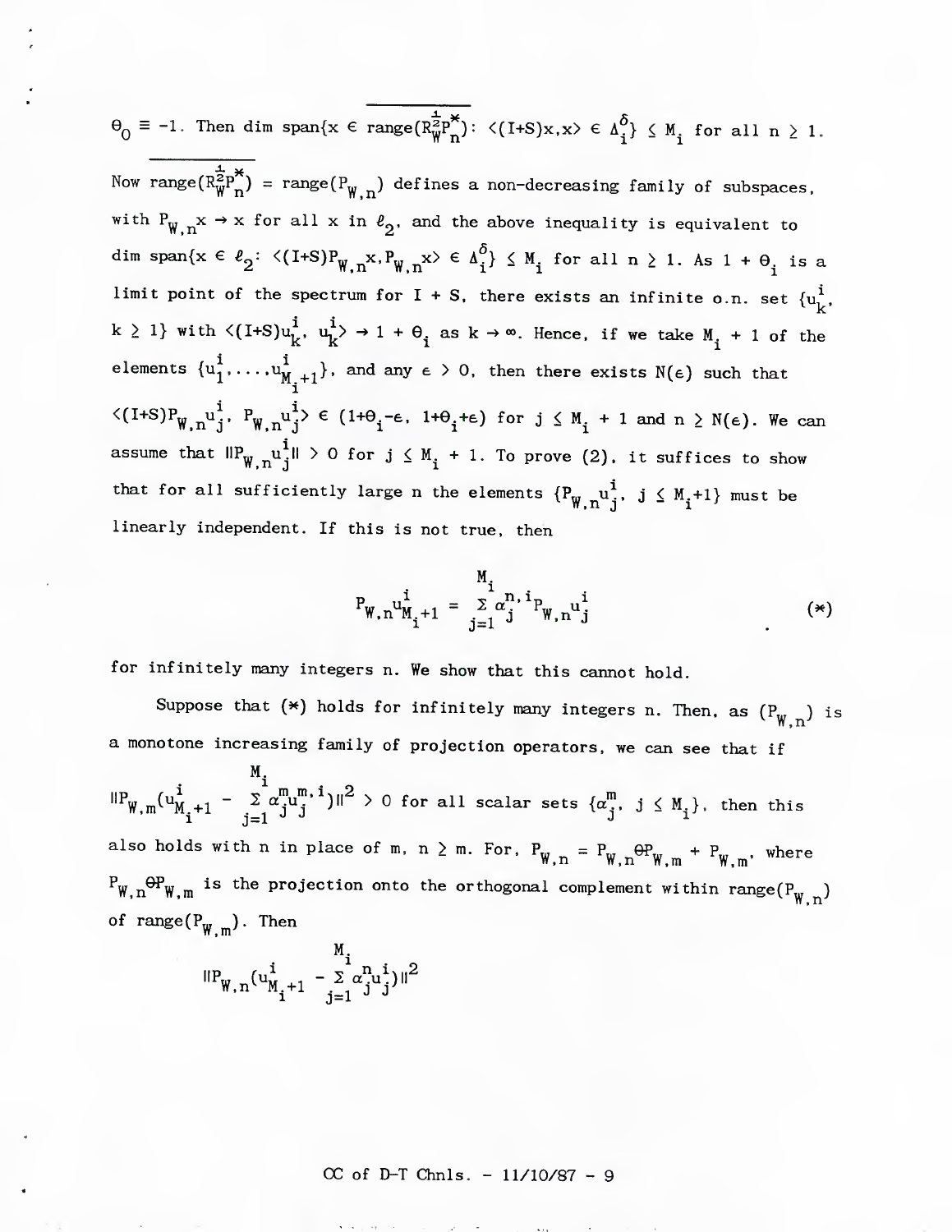$$
= \mathsf{IIP}_{\mathbf{W},\mathbf{m}}(\mathbf{u}_{M_{i}+1}^{i} - \sum_{j=1}^{M_{i}} \alpha_{j}^{n_{i}} \mathbf{u}_{j}^{i})\mathsf{II}^{2} + \mathsf{II}(P_{\mathbf{W},\mathbf{n}}\Theta P_{\mathbf{W},\mathbf{m}})(\mathbf{u}_{M_{i}+1}^{i} - \sum_{j=1}^{M_{i}} \alpha_{j}^{n_{i}} \mathbf{u}_{j}^{i})\mathsf{II}^{2}
$$
  
\n
$$
\geq \mathsf{IIP}_{\mathbf{W},\mathbf{m}}(\mathbf{u}_{M_{i}+1}^{i} - \sum_{i=1}^{M_{i}} \alpha_{j}^{n_{i}} \mathbf{u}_{j}^{i})\mathsf{II}^{2} > 0.
$$

Thus, if the set  ${P^w_{w,n}}^i_j$ ,  $j \leq M^i_j$  is linearly dependent for infinitely many n, then it must be linearly dependent for every n. This gives

$$
\{\alpha_j^n, \ j \le M_i\} \quad \|\mathbf{P}_{\mathbf{W}, n} \mathbf{u}_{\mathbf{M}_1 + 1}^i - \frac{\sum_{j=1}^{M_i} \alpha_j^n \mathbf{P}_{\mathbf{W}, n} \mathbf{u}_j^i\} \|^2 = 0
$$

for every n. This implies that for every n there exists  $\{\alpha_j^{\bf n},\ j\leq\mathtt{M}_i\}$  such that the vector  $u^i_{M_i+1} - \sum_{i=1}^{M_i} a^{n_i}$  is contained in range $(P^{\perp}_{W,n})$ . Since  $(P^{\perp}_{W,n})$  is a

monotone decreasing family of projections, this means that  $\begin{array}{c} M_1\ \Sigma\ (\alpha^{\mathrm{n}}_z\text{-}\alpha^{\mathrm{m}}_z)\text{u}^{\mathrm{i}}_z$  is  $j=1$  J J contained in range( $P^{\perp}_{W,n}$ ) when  $n < m$ . If  $\alpha^{n}_{j} \neq \alpha^{m}_{j}$ , then as the  $\{u^{i}_{j}$ , j  $\leq M^{i}_{j}\}$  is an o.n. set.  $u_j^i$  must belong to range( $P^{\perp}_{W,n}$ ). If  $u_j^i$  is in range( $P^{\perp}_{W,n}$ ) infinitely often, then necessarily  $u_j^1$  is in range $(P_{W,n}^{\perp})$  for every n (because  $(P_{W,n}^{\perp})$  is a monotone decreasing family of projections). This contradicts the fact that  $\langle (I+S)P^{\vphantom{\dagger}}_{W,n}u^{\vphantom{\dagger}}_{j}, P^{\vphantom{\dagger}}_{W,n}u^{\vphantom{\dagger}}_{j}\rangle$  is in  $(1+\theta_{i}-\varepsilon, 1+\theta_{i}+\varepsilon)$  for all  $n\geq N(\varepsilon)$ . We thus conclude that  $\alpha_j^n = \alpha_j^m$  for all but a finite set of integers n,m. Hence,  $\{P_{\psi,n}u^i_j, j \leq M_i\}$  can be linearly dependent for infinitely many n only if then there exists N such that  $P_{W,n}u^1_{M,+1} = \sum_{i=1}^{\infty} \alpha_i P_{W,n} u^1_{j}$  for some fixed set  $\{\alpha_j, j \leq M_i\}$ , all  $n > N(\epsilon)$ . But then

$$
0 = \lim_{n} \text{IP}_{W,n}(\mathbf{u}_{M_{i}+1}^{i} - \sum_{j=1}^{M_{i}} \alpha_{j} \mathbf{u}_{j}^{i})\|^{2}
$$
  
=  $\text{I} \mathbf{u}_{M_{i}+1}^{i} - \sum_{j=1}^{M_{i}} \alpha_{j} \mathbf{u}_{j}^{i})\|^{2} = \text{I} \mathbf{u}_{M_{i}+1}\|^{2} + \sum_{j=1}^{M_{i}} (\alpha_{j})^{2}.$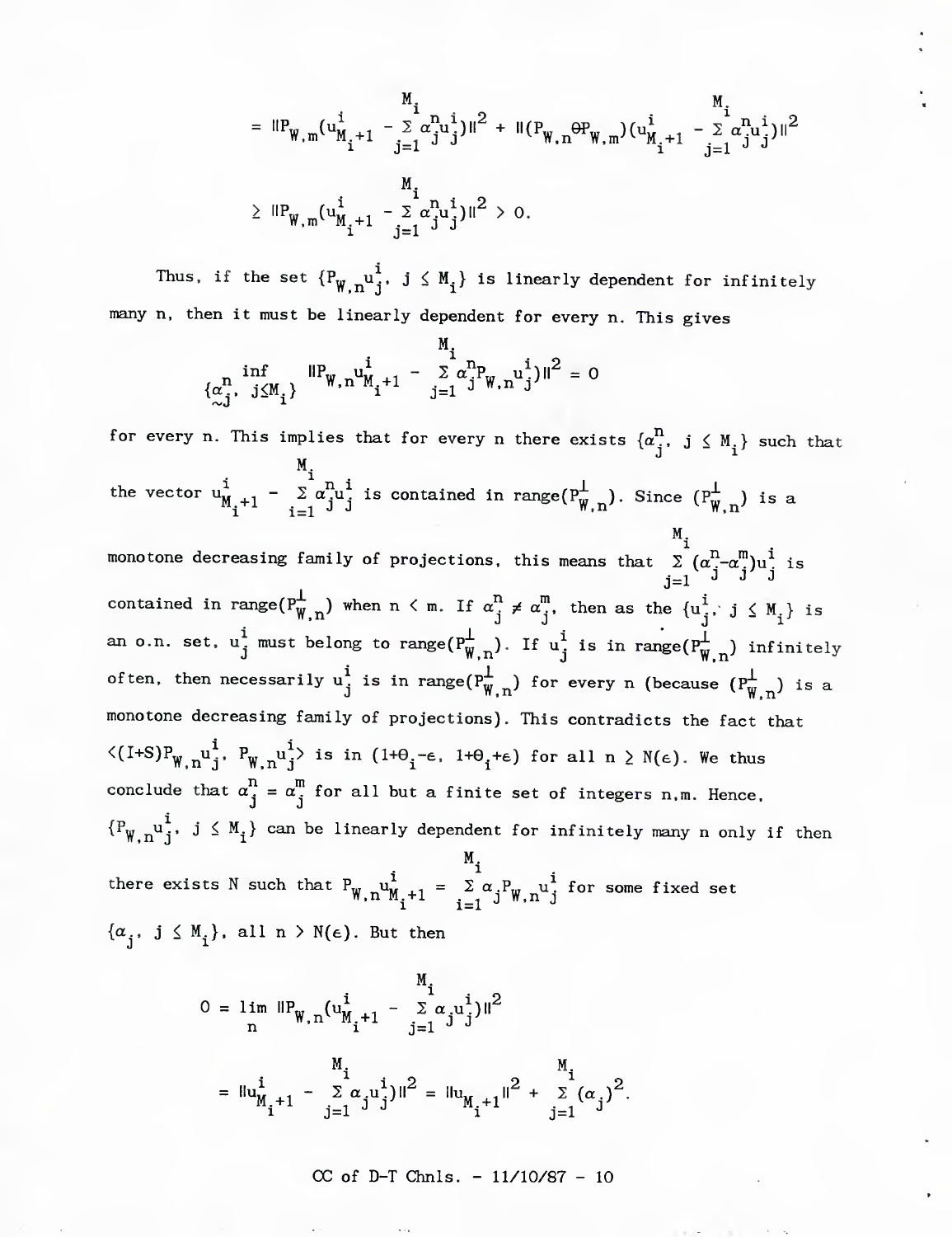This contradiction shows that  $(*)$  above cannot hold for infinitely many integers n, and thus proves (2).

(3) The fact that lim  $M^{\sigma}_{\mu}(i)/n$  is independent of the value of  $\delta$  follows n from the fact that there exists, for  $i \leq K$ , an integer  $M_i$  depending on  $\delta$  such that  $I_n + S_n$  can have no more than  $M_i$  eigenvalues in the interval (1+ $\theta_{i-1}$ +b, 1+ $\theta_i$ -5], for  $\delta$  <  $\frac{1}{2}$  min[ $\theta_{i+1}$  -  $\theta_i$ ] and for all n  $\geq$  1. For, if this  $i\le K$ <sup>-1+1</sup> <sup>1</sup> were not true, then the discussion at the beginning of the proof shows that  $1+$  S would have a limit point in the interval  $(1+\theta_{\bf i}+\delta, \,\, 1+\theta_{\bf i+1}-\delta)$ , contradicting the definitions of  $\theta_{\mathbf{i}}$  and  $\theta_{\mathbf{i+1}}.$ 

(4) follows in the same way as (3).

To prove (5), one simply notes that for any  $\epsilon \leq \delta$  and  $i \leq K$  there can exist only a finite number of o.n. elements  $(u_i)$  in  $\ell_2$  satisfying  $1 + \theta_{i-1} + \delta \lt \langle (I + S)u_i, u_i \rangle \lt 1 + \theta_i - \epsilon.$ 

The proof of the coding theorem will use Feinstein's Fundamental Lemma, as modified and extended by Thomasian (see, e.g.. [5. p. 232]) and Kadota [6]. It is stated below.

<u>Lemma</u>  $3$ : Let  $(\Omega_1^-, \beta_1^-, \mu_X^+)$  and  $(\Omega_2^-, \beta_2^-, \mu_Y^+)$  be two probability spaces, with f:  $n_1\times n_2 \rightarrow n_2$  any  $\beta_1\times\beta_2/\beta_2$ -measurable function. Define  $\mu_{XY}$  on  $(\Omega_1\times\Omega_2, \beta_1\times\beta_2)$  by  $\mu_{XY}(D) = \mu_X \otimes \mu_N \{ (x,y) : (x,f(x,y)) \in D \},$ 

and let  $\mu_Y$  be the projection of  $\mu_{XY}$  onto  $\beta_2$  (note that  $\mu_Y(C) = \mu_X\otimes\mu_Y^{\{k,y\}}$ :  $f(x,y) \in D$ ). Let  $f^{\mathbf{r}}(x)$  be the section of f at x:  $f^{\mathbf{r}}(y) = f(x,y)$ , any fixed x in  $\Omega_1$ , all y in  $\Omega_2$ . Suppose that  $\mu_X^{\circ}$  of  $^{-1}_X$  and  $\mu_N^{\circ}$  are mutually absolutely continuous a.e.  $d\mu_{X}(x)$ , and that the function g:  $(x,y) \rightarrow [d\mu_{N}^{\circ}f_{X}^{-1}/d\mu_{Y}](y)$  is  $\beta_{1} \times \beta_{2}$ measurable. For any real number  $\alpha$  let  $A_{\alpha} = \{(x,y) \text{ in } \Omega_1 \times \Omega_2 : \log g(x,y) > \alpha \}.$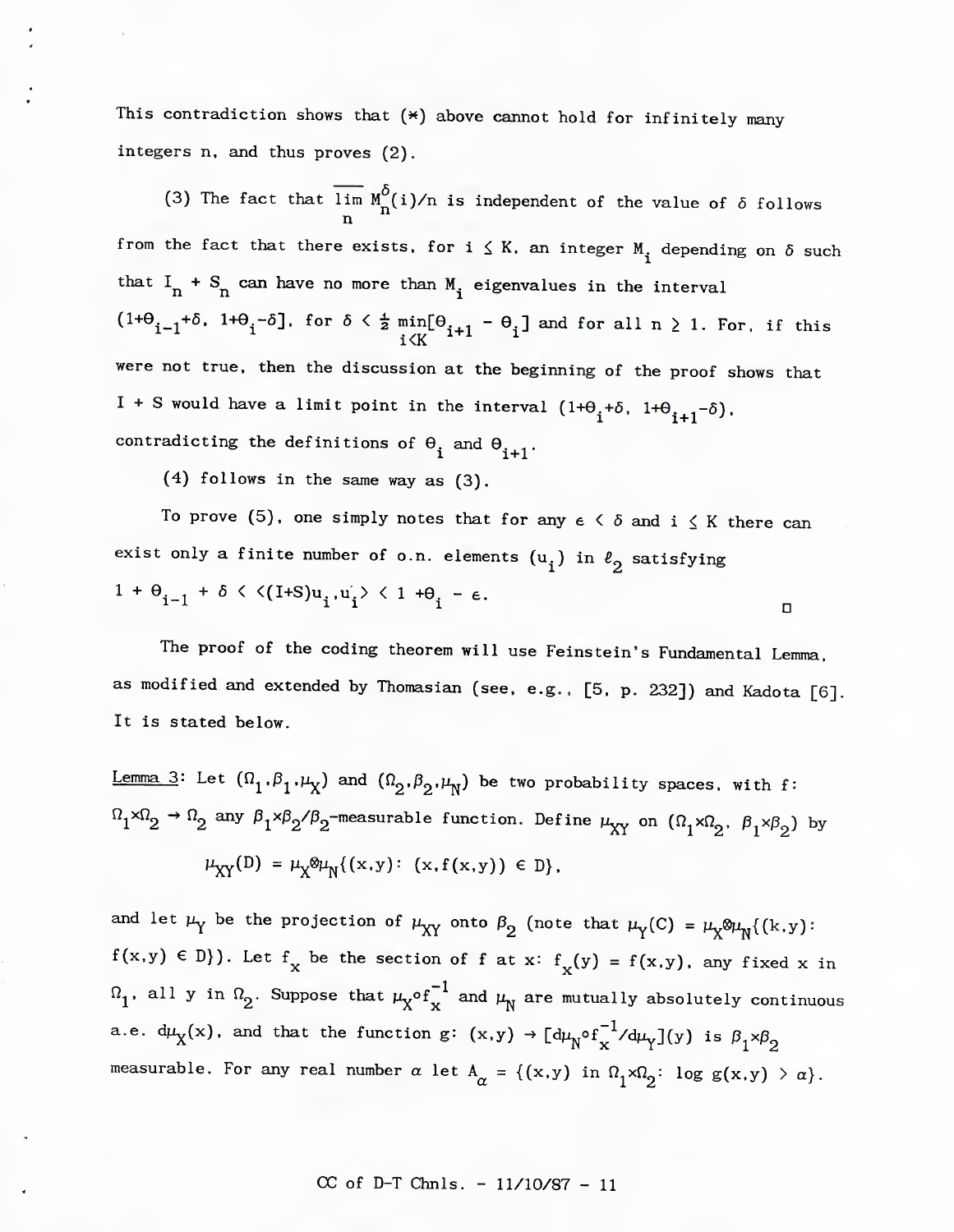Then for each positive integer k and set F in  $\beta_1$  there exists a code (k,F, $\epsilon$ ) such that  $\epsilon \leq ke^{-\alpha} + \mu_{XY}(A_{\alpha}^{\mathbf{C}}) + \mu_{X}(F^{\mathbf{C}}).$ 

The following theorem gives the exact coding capacity for the discretetime Gaussian channel. Recall that we are assuming WLOG that  $R_N$  is strictly positive on  $\ell_2$ .

Theorem: Suppose that  $R^2_N = R^{\frac{1}{2}}_W(I+S)R^{\frac{1}{2}}_W$ , where  $(I+S)^{-1}$  exists and is bounded, and that S has pure point spectrum with K limit points  $\Theta_1 < \Theta_2 < \ldots < \Theta_K$ . Then, if  $H_{GN}(N) < \infty$ .

$$
C_{\mathbf{W}}^{\infty}(\mathbf{P}) \leq \frac{1}{2} \overline{\lim}_{n} \sum_{i=1}^{J} \gamma_{i}^{n} \log \Big[ \frac{\mathbf{P}^{+} \Sigma_{k=1}^{J} \gamma_{k}^{n} (1+\theta_{k})}{(\Sigma_{j=1}^{J} \gamma_{j}^{n}) (1+\theta_{j})} \Big]
$$

 $M_{n}^{O}(i)$ where  $\gamma_i^{\rm n} = \frac{{\rm n}^{\rm n}}{\rm n}$  with  $\delta$  any fixed number in (0,  $\frac{1}{2}$  min[ $\Theta_{i+1}$ - $\Theta_i$ ]), and J $\leq$ K is **i<K** *^ \* ^* the largest integer such that P + lim  $\sum \gamma_i^* (\Theta_i - \Theta_\tau) \geq 0$ . If N is Gaussian, then n i $\leq J$   $\sim$   $\sim$ 

$$
C_{\mathbf{W}}^{m}(P) = \frac{1}{2} \overline{\lim}_{n} \sum_{i=1}^{J} \gamma_{i}^{n} \log \Big[ \frac{P + \sum_{k=1}^{J} \gamma_{k}^{n} (1 + \theta_{k})}{(\sum_{j=1}^{J} \gamma_{j}^{n}) (1 + \theta_{i})} \Big].
$$

Proof: The proof is rather lengthy, but follows a standard path. First, we use Feinstein's Lemma to prove that  $C^{\infty}_{\psi}(P)$  as given is a lower bound when N is Gaussian. Fano's inequality is then applied to show that it is an upper bound. The results of [1] and [8] are essential for these proofs. Notice that we can assume, by the Proposition, that  $\Theta_1 < \infty$ .

We will use Lemma 3 to prove the lower bound when N is Gaussian. That lemma first requires one to define a Gaussian probability measure  $\mu_{\overline{X}}^{\overline{n}}$  and thereby  $\mu_{XY}^n$  and  $\mu_{X}^n \mathcal{D}\mu_{Y}^n$ , for  $n \geq 1$ , such that  $\mu_{X}^n[F^c_n] \to 0$  and  $\mu_{XY}^n[A^c_n] \to 0$ , where  $d\mu_{\mathbf{v}}^{\mathbf{u}}$  $F_n = \{x \in \mathbb{R}^n: \|x\|_{\mathbb{W}, n}^2 \leq n\}$ ,  $A_n = \{(x,y) \text{ in } \mathbb{R}^n \times \mathbb{R}^n: \log \frac{d\mu_X^n}{d\mu_{\infty,n}^n}(x,y) > \alpha_n\}.$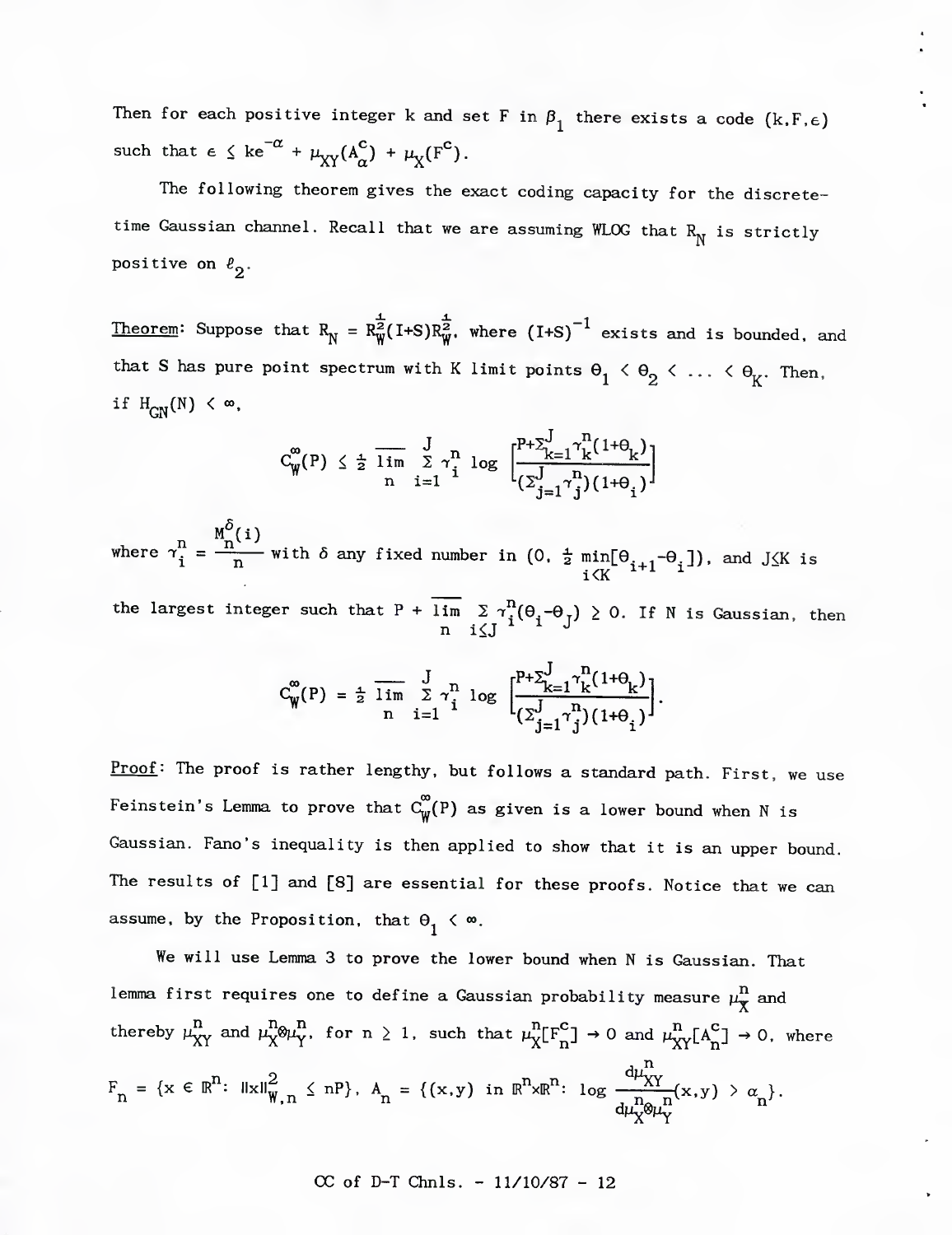Let  $Q \in (0, P)$ . Fix  $\delta > 0$  such that  $\delta < \frac{1}{2}$  min[ $\theta$ .- $\theta$ . .] (with  $i \leq K$  ^ ^ ^ ^ ^  $\Theta_0 \equiv -1$ ). Let J(Q) be the largest integer such that Q +  $\lim_{\Delta x \to 0} \sum_{i=1}^{J(Q)} \gamma_i^{\Delta}(\Theta_i - \Theta_{\Delta} - 5)$  $n \quad j=1$  J J(Q) J(Q) <sub>n</sub> is strictly positive. For n such that  $Q + \sum_{i=1}^{n} \gamma_i^i (\theta_i - \theta_i \gamma_{i0i} - \delta) < 0$ , set  $Q_i^{\Pi} = 0$ .  $j = 1$  J J(Q)  $-1 = 0$ , see  $\mathcal{F}_{k}$  $k \leq K$ . Otherwise, set

$$
Q_k^n = \frac{Q + \sum_{j=1}^{J(Q)} \gamma_j^n (\theta_j - \theta_k - \delta)}{(\sum_{i=1}^{J(Q)} \gamma_i^n)(1 + \theta_k + \delta)}
$$
 k < J(Q)

$$
= 0 \qquad k \geq J(Q).
$$

Let  $\mu_{\text{X}}^{\text{n}}$  be the zero-mean Gaussian measure on  $\mathbb{R}^{\text{n}}$  with covariance operator (matrix)  $R_X^n$  given by

$$
R_X^n = \sum_{i=1}^{J(Q)} Q_i^n \sum_{j=1}^{M_0^{\delta}(i)} [R_{N,n}^{\frac{1}{2}} u_j^{n,i}] \otimes [R_{N,n}^{\frac{1}{2}} u_j^{n,i}]
$$

where  $\{U^{\infty}u_j^{n_1, 1}: 1 \leq j \leq M^O(n(i), 1 \leq i \leq K\}$  are o.n. eigenvectors of  $I_n + S_n$ with  $\langle (I_n+S_n)U_{ij}^{*n}$ ,  $U_{ij}^{*n}$ ,  $U_{ij}^{*n}$ ,  $\langle U_{ij}^{*n} \rangle$   $\langle U_{ij}^{*n}$ .  $[1+\theta_{ij}+\delta]$ .  $U_{ij}$ :  $\mathbb{R}^n \to \mathbb{R}^n$  is the unitary matrix satisfying  $R^2_{N,n} = R^2_{W,n}(I_n + S_n)^2 U_n^{\uparrow\uparrow}$ . The inner sum in the definition of  $R^{\text{n}}_X$ is only defined for those i such that  $M_{n}^{\delta}(i) > 0$ . Note that  $\mu_{X}^{n} = \mu_{T}^{n} \circ (R_{N-n}^{\frac{1}{2}})^{-1}$ . where  $\mu_{\rm T}^{\rm n}$  is the zero-mean Gaussian measure on  $\text{R}^{\rm n}$  with covariance operator

$$
R_{T}^{n} = \sum_{j=1}^{J(Q)} Q_{j}^{n} \sum_{i=1}^{N} u_{i}^{n} \cdot j_{\omega_{i}^{n}}.
$$
  
Let  $F_{n} = \{x \in \mathbb{R}^{n}: ||x||_{W,n}^{2} \leq nP\}$ . We will show that  $\mu_{X}^{n}[F_{n}^{C}] \to 0$  as  $n \to \infty$ .  
 $\mu_{X}^{n}[F_{n}^{C}] = \mu_{X}^{n}\{x \in \mathbb{R}^{n}: ||x||_{W,n}^{2} > nP\}$   
 $= \mu_{T}^{n}\{x \in \mathbb{R}^{n}: ||R_{N,n}^{\frac{1}{2}}x||_{W,n}^{2} > nP\}$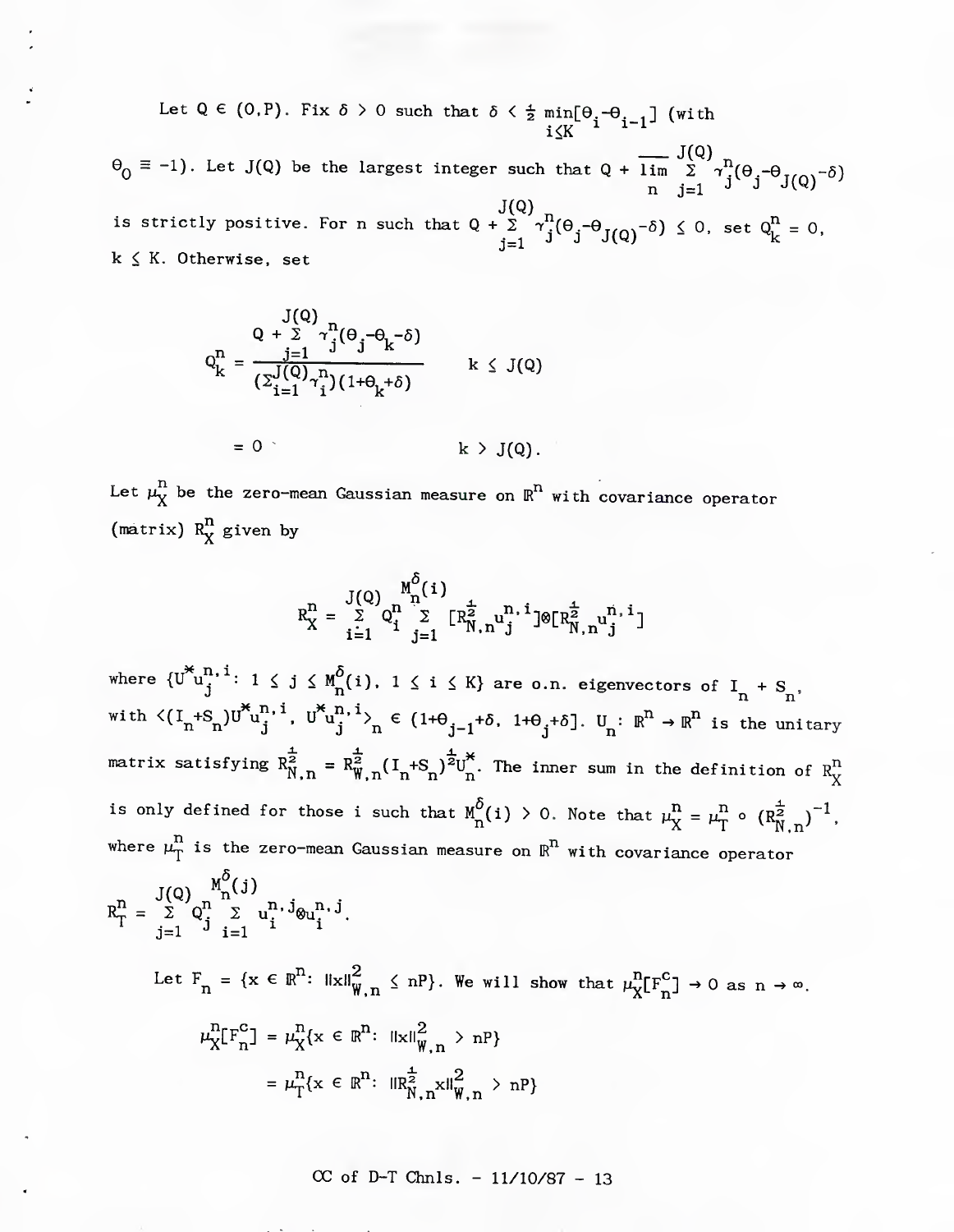$$
= \mu_{T}^{n}\{x \in \mathbb{R}^{n}: \|\mathbf{R}_{W,n}^{-\frac{1}{2}}\mathbf{R}_{N,n}^{\frac{1}{2}}x\|_{n}^{2} > nP\}
$$
  
\n
$$
= \mu_{T}^{n}\{x \in \mathbb{R}^{n}: \|\mathbf{I}_{n} + \mathbf{S}_{n}\right)^{\frac{1}{2}}\mathbf{U}_{n}^{*}\mathbf{x}\|_{n}^{2} > nP\}
$$
  
\n
$$
= \mu_{T}^{n}\{x \in \mathbb{R}^{n}: \sum_{j=1}^{J(Q)}\|\mathbf{I}_{n} + \mathbf{S}_{n}\right)^{\frac{1}{2}}\mathbf{U}_{n}^{*}\mathbf{P}_{j}^{n}\mathbf{x}\|_{n}^{2} > nP\}
$$

 $M_{\overline{n}}(j)$ where  $P_{j}^{H}x = \sum_{i=1}^{\infty} \left\{ u_{i}^{H_{i}, J} , x \right\} u_{i}^{H_{i}, J}$ . Thus,

$$
\mu_X^n[\mathrm{F}_n^c] \leq \mu_T^n \{x \in \mathbb{R}^n \colon \sum_{j=1}^{J(Q)} \frac{M_0^O(j)}{1+\theta_j+\delta} \sum_{i=1}^{N^O(j)} \langle u_i^{n, j}, x \rangle^2 > n\}.
$$

For each fixed  $j \leq J(Q)$  such that  $Q_j^n > 0$ , the set of random variables  $\{\langle u_i^{n,\,j},\cdot\rangle\colon \ i\le M^{\delta}_n(j)\}$  is a set of zero-mean independent Gaussian random variables, each having variance  $Q_j^n$ , with respect to  $\mu_T^n$ . Moreover,  $\langle \mu_i^{n, j}, \cdot \rangle$  is independent of  $\langle \mu_k^{n,j'}, \cdot \rangle$  for  $j \neq j'$ , all  $i \leq M^{\delta}_n(j)$ , all  $k \leq M^{\delta}_n(j')$ . Let

 $J(Q)$   $M^n(j)$  $Z_{n} \equiv \sum_{j=1}^{\infty} (1+\theta_{j}+\delta) \sum_{i=1}^{\infty} \langle \mu_{i}^{n} \cdot \nu_{i}^{2}, \text{ and set } \tau_{j} = 1 + \theta_{j} + \delta, \quad v_{i}^{n} \cdot \nu_{i}^{2} = \langle \mu_{i}^{n} \cdot \nu_{i}^{2} \rangle$ 

Then

$$
E_{\substack{n\\ \mu_{T}^{n}}}Z_{n} = \sum_{j=1}^{J(Q)} \tau_{j}M_{n}^{\delta}(j)Q_{j}^{n}.
$$

Also

$$
Z_{n}^{2} = \sum_{\substack{j=1 \ i \leq J(Q)}}^{J(Q)} \sum_{\substack{i,j=1 \ i \neq j}}^{T} \tau_{i} \tau_{j} \left[ \sum_{k=1}^{m^{O}(j)} v_{k}^{n,j} \right] \left[ \sum_{\ell=1}^{M^{O}(i)} v_{\ell}^{n,i} \right] + \sum_{j=1}^{J(Q)} \tau_{j}^{2} \left[ \sum_{k=1}^{M^{O}(j)} v_{k}^{n,j} \right]^{2}.
$$

Computing E  $\sum_{n=1}^{\infty}$  one obtains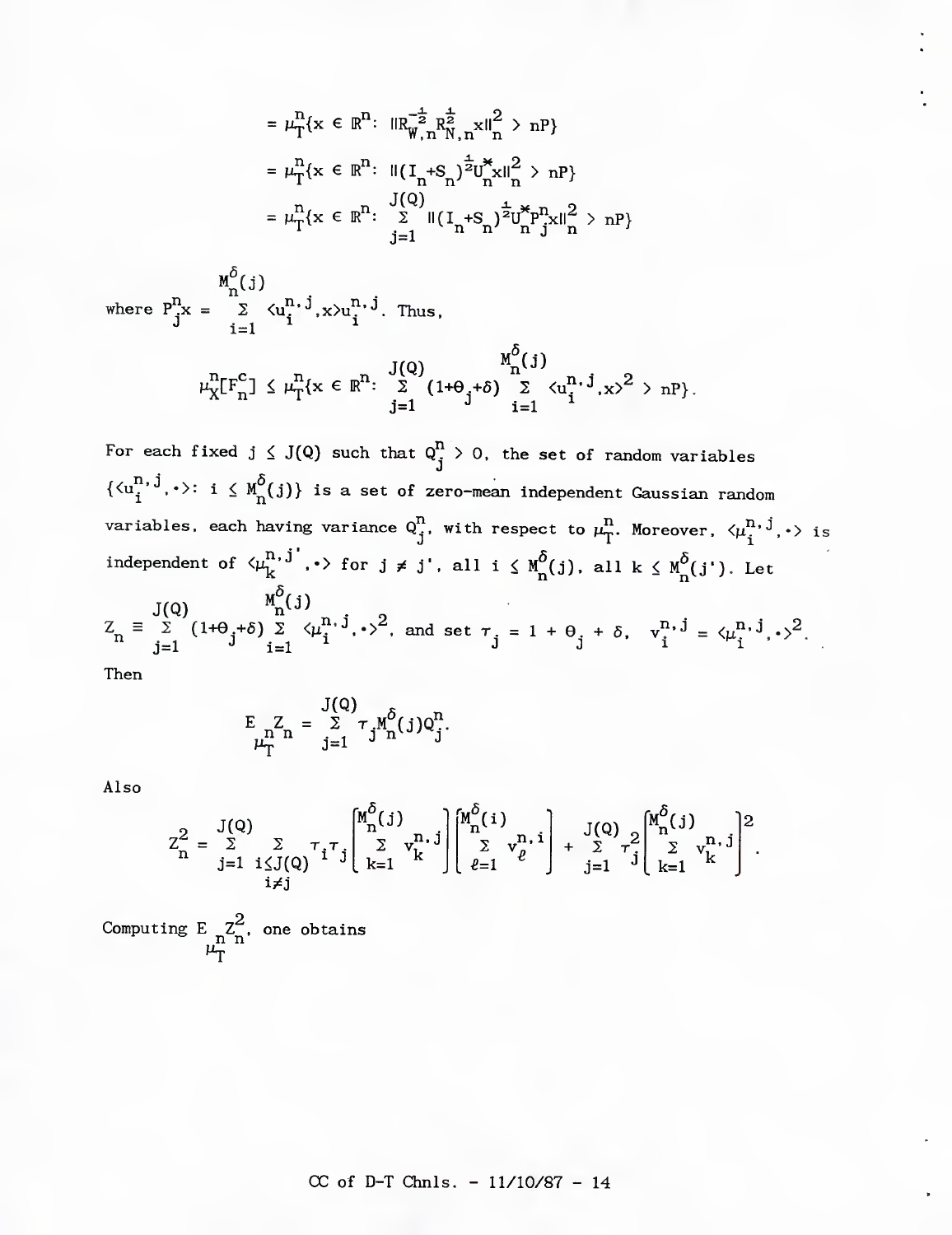$$
E_{\mu_{T}^{\Sigma}}Z_{n}^{2} = \sum_{j=1}^{J(Q)} \sum_{i \leq J(Q)} \tau_{i} \tau_{j} M_{n}^{\delta}(i) M_{n}^{\delta}(j) Q_{i}^{n} Q_{j}^{n}
$$
\n
$$
+ \sum_{j=1}^{J(Q)} \tau_{j}^{2} [3(Q_{j}^{n})^{2} M_{n}^{\delta}(j) + M_{n}^{\delta}(j)[M_{n}^{\delta}(j) - 1](Q_{j}^{n})^{2}]
$$
\n
$$
= \sum_{j=1}^{J(Q)} \tau_{j} M_{n}^{\delta}(j) Q_{j}^{n} \sum_{\substack{i \leq J(Q) \\ i \neq j}} \tau_{i} M_{n}^{\delta}(i) Q_{i}^{n}
$$
\n
$$
+ \sum_{j=1}^{J(Q)} \tau_{j}^{2} [2M_{n}^{\delta}(j)(Q_{j}^{n})^{2} + [M_{n}^{\delta}(j)]^{2}(Q_{j}^{n})^{2}]
$$
\n
$$
= \begin{bmatrix} J(Q) \\ \sum_{i=1}^{J(Q)} \tau_{j} M_{n}^{\delta}(j) Q_{j}^{n} \end{bmatrix}^{2} + 2 \sum_{i=1}^{J(Q)} \gamma_{j}^{2} M_{n}^{\delta}(j) (Q_{j}^{n})^{2}.
$$

The variance of  $Z_n$  with respect to  $\mu_T^n$ is thus equal to

 $2 \sum_{i} \tau^{2}_{i} M^{0}_{n}(j) (Q^{1}_{i})^{2}.$  $j=1$  J  $n'$ 

Applying Chebyshev's inequality, we obtain

$$
\mu_T^n\{Z_n > nP\} = \mu_T^n\{Z_n - E_{\mu_T^n}Z_n > nP - E_{\mu_T^n}Z_n\}
$$
  

$$
\leq \frac{2}{(nP - E_{\mu_T^n}Z_n)^2} \sum_{j=1}^{J(Q)} \tau_{j}^2 M_n^{\delta}(j) (Q_j^n)^2.
$$
 (\*)

Now,

$$
E_{\substack{n\\ \mu_{T}^{1}}} Z_{n} = \sum_{j=1}^{J(Q)} M_{n}^{\delta}(j) \left[ \frac{Q + \sum_{i=1}^{J(Q)} \gamma_{i}^{n} [ \Theta_{i} - \Theta_{j} - \delta ]}{\sum_{k=1}^{J(Q)} \gamma_{k}^{n}} \right]
$$
  
= nQ - n  $\sum_{j=1}^{J(Q)} \gamma_{j}^{n} \delta \ge n(Q - \delta).$  (\*\*\*)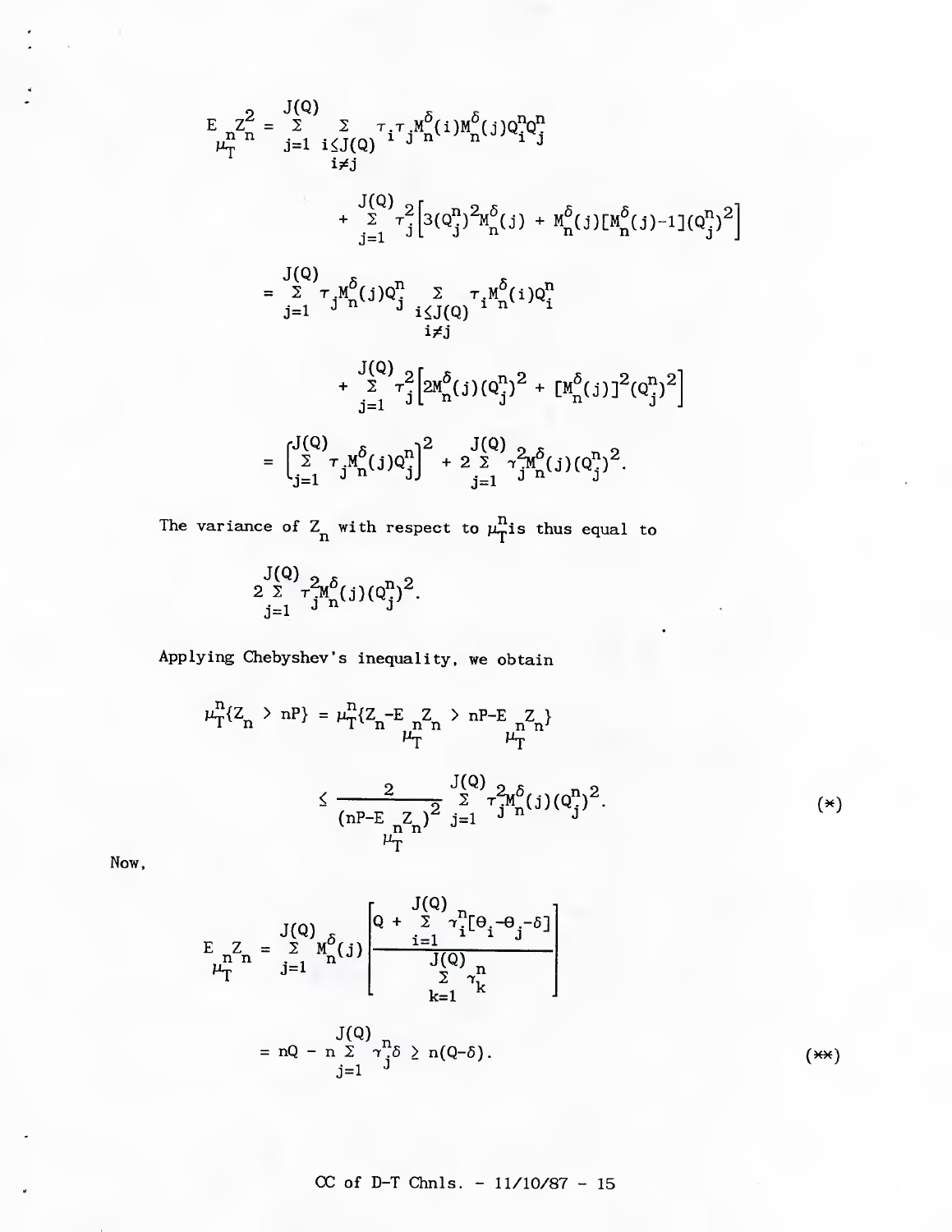Similarly, the variance of  $\mathbb{Z}_n$  is

$$
\begin{aligned}\n\frac{J(Q)}{2 \sum_{j=1}^{2} \tau_{j}^{2} \eta_{n}^{\delta}(j) (Q_{j}^{n})^{2}} &= 2 \sum_{j=1}^{J(Q)} \eta_{n}^{\delta}(j) \left[ \frac{Q + \sum_{i=1}^{J(Q)} \tau_{i}^{n} [\theta_{i} - \theta_{j} - \delta]}{J(Q)} \right]^{2} \\
&= 2 \sum_{j=1}^{J(Q)} \tau_{k}^{n} \\
&= 2 \sum_{j=1}^{J(Q)} \tau_{j}^{n} \left[ \frac{Q + \sum_{i=1}^{J(Q)} \tau_{i}^{n} [\theta_{i} - \theta_{j} - \delta]}{J(Q)} \right]^{2} \\
&\leq \frac{2 \eta (Q + \theta_{K})^{2}}{J(Q) \sum_{i=1}^{J(Q)} \tau_{k}^{n}} \\
&\leq \frac{\sum_{i=1}^{J(Q)} \tau_{i}^{n}}{J(Q) \sum_{i=1}^{J(Q)} \tau_{i}^{n}}\n\end{aligned}
$$

 $J(Q)$   $n_i$ To see that 2 *T^* is bounded away from zero for all sufficiently large

n, suppose not. Then

$$
\overline{\lim_{n}}\left[Q + \sum_{i=1}^{J(Q)} \gamma_{i}^{n} (\theta_{i} - \theta_{J(Q)} - \delta)\right] = Q
$$

and so *. <sup>I</sup>*

$$
\frac{1}{\lim_{n} \left[Q + \sum_{i=1}^{J(Q)+1} \gamma_{i}^{n} (\theta_{i} - \theta_{J(Q)+1} - \delta) \right]}
$$
\n
$$
= \frac{1}{\lim_{n} \left[Q + \gamma_{J(Q)+1}^{n} (\theta_{J(Q)+1} - \theta_{J(Q)+1} - \delta) \right] = Q - \lim_{n} \gamma_{J(Q)+1}^{n} \delta.
$$

Now, <u>lim</u>  $\gamma^n_{I(\Omega)+1}$  does not depend on  $\delta$ ; thus, if <u>lim</u>  $\sum_{i=1}^N \gamma^n_i > 0$  while  $n$  i=l  $\lim_{\delta \to 0}$   $\sum \tau_i^2 = 0$ , then  $\lim_{\delta \to 0} \tau_{I(\delta)+1}^2 > 0$ , and so  $Q - \tau_{I(\delta)+1}^2 \delta > Q - \delta$  for all n i=l  $n$  n  $J(Q) + 1$ n sufficiently large n. Taking 5 < Q, lim n J(Q)+i  $Q + \sum_{i=1}^{J(Q)+1} \gamma_i^n (\Theta_i - \Theta_{J(Q)+1} - \delta) \Big] > 0.$  This inequality contradicts the definition of  $J(Q)$  if  $\frac{\lim}{n} \tau_{J(Q)+1}^n > 0$ , showing that

## $(\overline{\star\star\star})$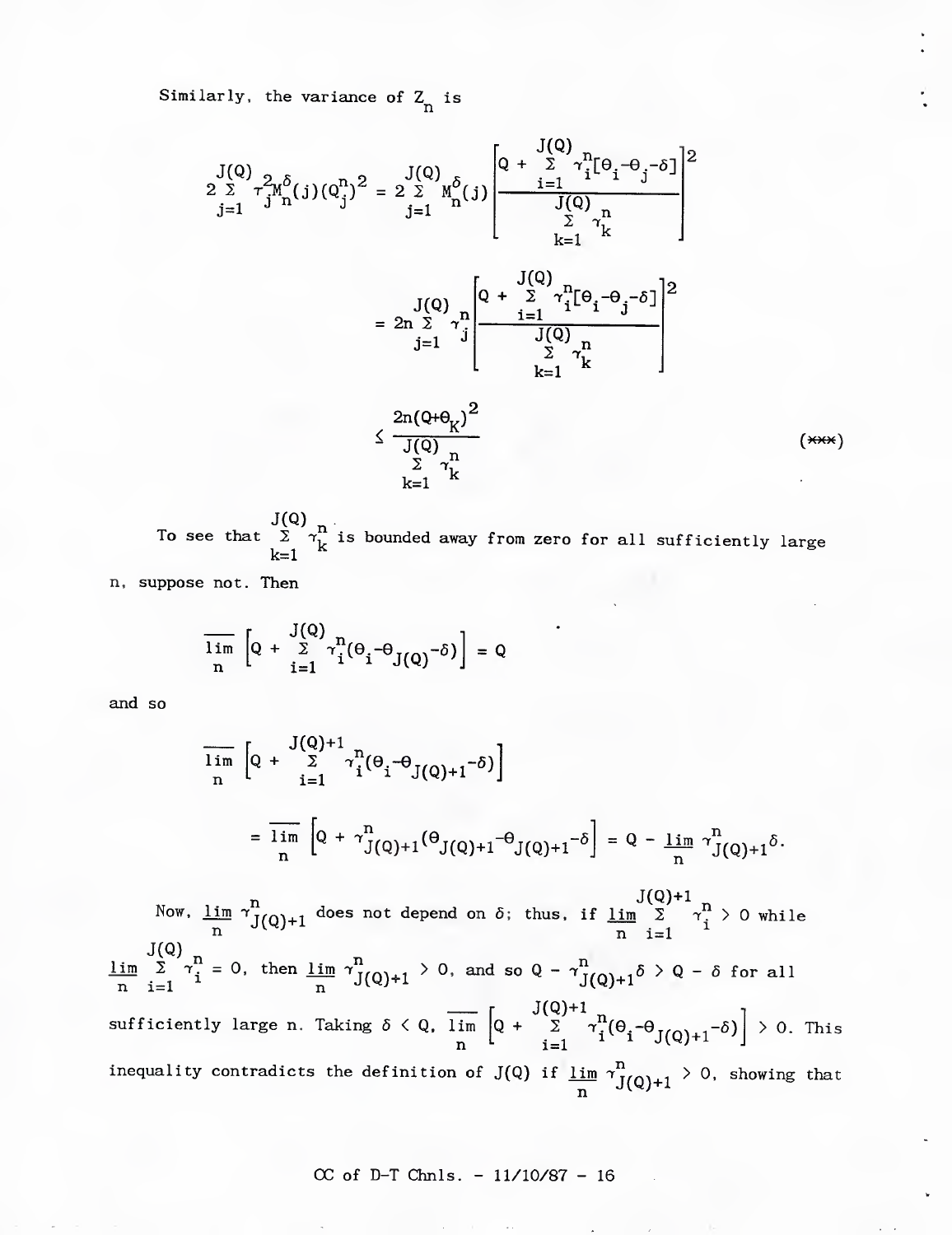J(Q) <sub>n</sub>  $2$   $\gamma$  is bounded away from zero for all sufficiently large n. Noting that j=l *-^*  $\lim_{n \to \infty}$   $\lim_{n \to \infty}$   $\lim_{n \to \infty}$   $\lim_{n \to \infty}$   $\lim_{n \to \infty}$   $\lim_{n \to \infty}$   $\lim_{n \to \infty}$   $\lim_{n \to \infty}$   $\lim_{n \to \infty}$   $\lim_{n \to \infty}$   $\lim_{n \to \infty}$   $\lim_{n \to \infty}$   $\lim_{n \to \infty}$   $\lim_{n \to \infty}$   $\lim_{n \to \infty}$   $\lim_{n \to \infty}$   $\lim_{n \to \infty}$  n j=l *-^* n j=l *^*  $J(Q)$ .

Using  $(**)$  and  $(**)$  in  $(*)$ , one obtains

$$
\mu_X^n\left[\mathrm{F}_n^c\right] \leq \frac{2(Q+\Theta_K)^2}{n(P+\delta-Q)^2} \cdot \frac{1}{\Sigma_{k-1}^{J(Q)}\gamma_k^n}
$$

which converges to zero as  $n \to \infty$ , for all  $Q \leq P$ , any  $\delta$  in (0,  $\frac{1}{2}$  min[0.-0. .1) .  $\frac{1}{2}$   $\frac{1}{2}$   $\frac{1}{2}$   $\frac{1}{2}$   $\frac{1}{2}$   $\frac{1}{2}$   $\frac{1}{2}$   $\frac{1}{2}$   $\frac{1}{2}$   $\frac{1}{2}$   $\frac{1}{2}$   $\frac{1}{2}$ 

We now proceed to verifying the next step in applying Feinstein's Lemma: For  $\mu^{\mathbf{n}}_X$  as defined above, and the resulting  $\mu^{\mathbf{n}}_{XY}$ ,  $\mu^{\mathbf{n}}_{XY}[\mathbf{A}^{\mathbf{C}}_{\mathbf{n}}] \to 0$ , with

$$
A_n = \{(x,y) \text{ in } \mathbb{R}^n \times \mathbb{R}^n: \log \frac{d\mu_X^n}{d\mu_X^n \otimes \mu_Y^n} (x,y) > \alpha_n \},
$$
  

$$
\alpha_n = \frac{J(Q)}{2} \sum_{j=1}^{M_n^{\delta}(j)} \log[1 + Q_j^n] - n\gamma, \text{ where } \gamma > 0 \text{ is fixed.}
$$

Applying the proof of Proposition 2 of [8], we have that

$$
A_{n}^{c} = \{(x,y): \frac{1}{2} \sum_{j=1}^{J(Q)} \sum_{i=1}^{M_{n}^{o}(j)} ([a_{i}^{n,j}]^{2} - [b_{i}^{n,j}]^{2}) \leq -n\gamma\}
$$

where for  $j \leq J(Q)$  such that  $Q_j^n > 0$ .  $\{a_j^{n,j}, b_k^{n,j}: i,k \leq M^{\delta}(j)\}$  is a set of i.i.d. Gaussian random variables with respect to  $\mu_{XY}^n$ , each having zero mean and variance  $(Q^{\dagger}_{j}/[1+Q^{\dagger}_{j}])^2$ . Moreover, the set of random variables  $\{a^{\text{II}}, J, b^{\text{II}, J}_k:\}$  $i,k \leq M_{n}^{\delta}(j)$  is independent (w.r.t.  $\mu_{XY}^{n}$ ) of the random variables  $\{a^{n, j'}_i, b^{n, j'}_k: i, k \leq M^{\delta}_n(j')\}$  for  $j \neq j'$ . Chebyshev's inequality then gives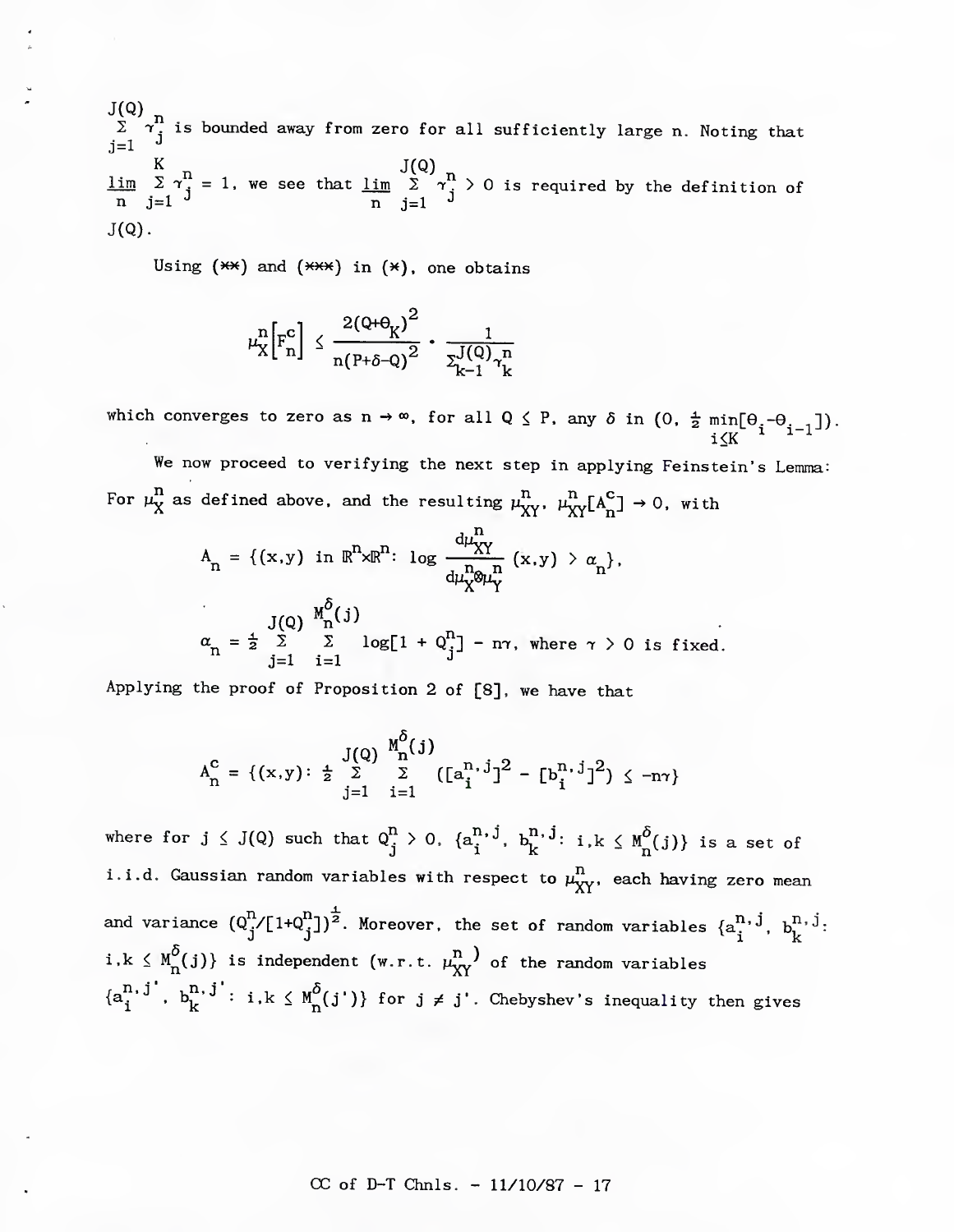$$
\mu_{XY}^{n}[A_{n}^{c}] \leq \frac{1}{n^{2} \gamma^{2}} E_{\mu_{XY}^{n}} \left[ \sum_{j=1}^{J(Q)} \sum_{i=1}^{M_{0}^{6}} [ (a_{i}^{n,j})^{2} - (b_{i}^{n,j})^{2} ] \right]^{2}
$$
\n
$$
= \frac{1}{n^{2} \gamma^{2}} \sum_{j=1}^{J(Q)} \sum_{i=1}^{M_{0}^{6}} E_{\mu_{XY}^{n}} \left[ (a_{i}^{n,j})^{4} - 2(a_{i}^{n,j}b_{i}^{n,j})^{2} + (b_{i}^{n,j})^{4} \right]
$$
\n
$$
= \frac{1}{n^{2} \gamma^{2}} \sum_{j=1}^{J(Q)} \sum_{i=1}^{M_{0}^{6}} \sum_{i=1}^{J(Q)} \frac{p_{0}^{n}}{1 + q_{j}^{n}} - \frac{2Q_{j}^{n}}{1 + q_{j}^{n}}
$$
\n
$$
= \frac{1}{n^{2} \gamma^{2}} \sum_{j=1}^{J(Q)} \sum_{i=1}^{M_{0}^{6}} [ (j) \left[ \frac{4Q_{j}^{n}}{1 + q_{j}^{n}} \right] = \frac{4}{n\gamma^{2}} \sum_{j=1}^{J(Q)} \gamma_{j}^{n} \left[ \frac{Q_{j}^{n}}{1 + q_{j}^{n}} \right] \leq \frac{4}{n\gamma^{2}} \to 0.
$$

Now, by Feinstein's Lemma, there exists a code  $(\mathbf{k}_n, \mathbf{F}_n, \mathbf{\epsilon}_n)$  with  $\mathbf{k}_n = [\mathbf{e}^{nR}]$  $-\alpha$ and  $\epsilon_n \leq k_n e^{- \epsilon_n^+ + \mu_{XY}^m(A_n^{\epsilon}) + \mu_X^m(F_n^{\epsilon})}$ . It thus remains only to determine the set of R such that  $k_n e^{-n} \to 0$  as  $n \to \infty$ . By definition of  $\alpha_n$ ,  $k_n e^{-\alpha_n} \le$  $nR+n\tau-\frac{1}{2} \sum_{i=1}^{N}M^{(i)}_{i}(j) \log[1+Q^{(i)}_{i}]$  J(Q)  $M^{(i)}(j)$ e  $e^{ \int_{0}^{1-x} \ln \frac{1}{2}}$ . Choosing R  $\leq \lim_{n \to \infty} \frac{1}{n} \left[ \frac{n}{2} \right]$ . R is

admissible, since then one can take  $\gamma > 0$  such that J(Q) <sub>ຈ</sub> nR + n $\tau$  -  $\frac{1}{2}$  2 M<sub>p</sub>(j) log[1+Q''] < 0 for an infinite set of integers n  $>$  1, J=l *-^*

This gives R admissible so long as

$$
R < \overline{\lim\limits_{n} \frac{1}{2} \sum\limits_{j=1}^{J(Q)} \gamma_j^n} \log \left[ \frac{Q + \sum\limits_{i=1}^{J(Q)} \gamma_i^n (1+\theta_i)}{\left[ \begin{matrix} J(Q) \\ \sum\limits_{k=1}^{i=1} \gamma_k^n \end{matrix} \right] \left[ 1+\theta_j+\delta \right]} \right]
$$

and so

$$
C_{\mathbf{W}}^{\infty}(P) \geq \frac{1}{\lim_{n} \frac{1}{2} \sum_{j=1}^{J(Q)} \gamma_{j}^{n} \log \left[ \frac{Q + \sum_{i=1}^{J(Q)} \gamma_{i}^{n} (1 + \Theta_{i})}{\left[ \sum_{k=1}^{J(Q)} \gamma_{k}^{n} \right] \left[ 1 + \Theta_{j} \right]} \right].
$$
 (\*)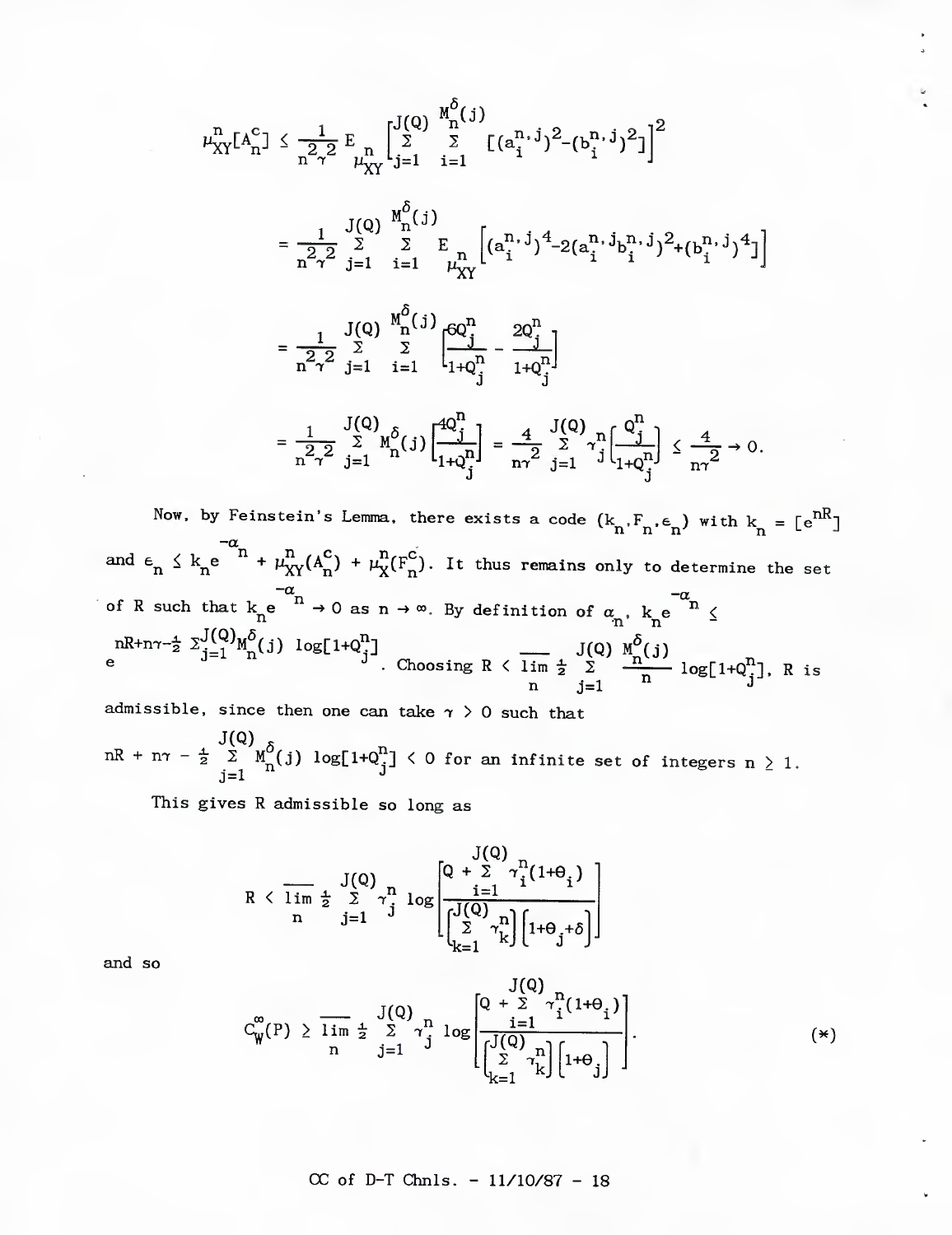Let  $J \le K$  be the largest integer such that  $P + \lim_{n \to \infty} \sum_{j=1}^{n} \gamma^{\mu}(\theta_j - \theta_j) > 0$ . Then, for

sufficiently small  $\delta > 0$ , there exists  $Q \leq P$  such that

$$
Q + \sum_{j=1}^{J} \gamma_j^n (\theta_j - \theta_j - \delta) > 0
$$

for infinitely many values of n; for such  $\delta$  and Q, we thus have  $J(Q) = J$ . If  $J_n$  $P$  + lim  $\Sigma$   $\gamma$   $(\Theta_{\rm g}$   $-\Theta_{\rm f})$  = 0, then for sufficiently small  $\delta$  and for Q sufficiently n j=1 J J J near  $P$ ,  $J(Q) = J-1$ .

Thus, if P + 
$$
\lim_{n} \frac{J}{\underline{s}} \gamma_{j}^{n}(\theta_{j} - \theta_{j}) > 0
$$
, then (\*) gives

$$
C^{\infty}_W(P) \geq \overline{\lim_{n} \sum_{j=1}^{J} \gamma_j^n} \log \left[\frac{P^+ \sum\limits_{i=1}^{J} \gamma_i^n (1+\theta_i)}{\left[\sum\limits_{k=1}^{J} \gamma_j^n\right]\left[1+\theta_j\right]}\right].
$$

Suppose that P + lim  $\sum_{i=1}^{n} \gamma_i^{\text{n}}(\theta_i - \theta_i) = 0$ . Then  $n$  j=1  $\lambda$   $\lambda$   $\lambda$ 

$$
\frac{J}{\lim\limits_{n}\sum\limits_{j=1}^{N}\gamma_{j}^{n}\log\left[\frac{\sum\limits_{i=1}^{J}\gamma_{i}^{n}(1+\theta_{i})}{\left[\sum\limits_{k=1}^{J}\gamma_{k}^{n}\right]\left[1+\theta_{j}\right]}\right]\leq\frac{J-1}{\lim\limits_{n}\sum\limits_{j=1}^{J-1}\gamma_{j}^{n}\log\left[\frac{P+\sum\limits_{i=1}^{J}\gamma_{i}^{n}(1+\theta_{i})}{\left[\sum\limits_{k=1}^{J}\gamma_{k}^{n}\right]\left[1+\theta_{j}\right]}\right],
$$

since for any  $\epsilon > 0$ ,

$$
P + \sum_{i=1}^{J} \gamma_i^n (1+\theta_i) \leq \left(\sum_{k=1}^{J} \gamma_k^n \right) (1+\theta_j) + \epsilon
$$

for all but a finite number of values of n. We will now show that for every  $\epsilon$  > 0, all but finitely many n,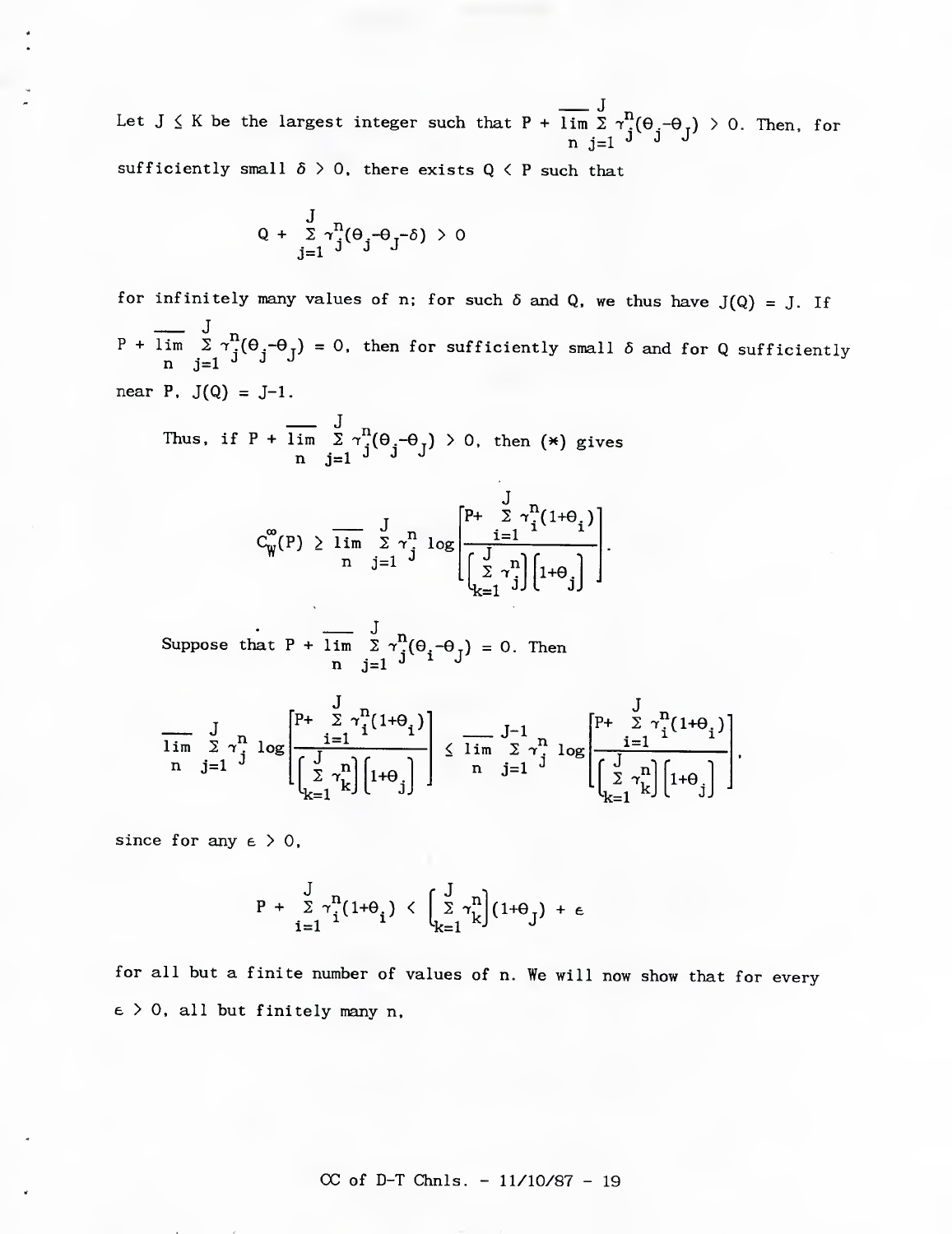$$
\substack{J-1 \ \sum \ \gamma^n \ \log \left[\frac{p+\sum \ \gamma^n_i(1+\theta_i)}{\sum \ \gamma^n_k\right][1+\theta_j]}} \right] \leq \frac{J-1}{\sum \ \gamma^n_j} \log \left[\frac{p+\sum \ \gamma^n_i(1+\theta_i+\epsilon)}{\sum \ \gamma^n_i\left[\frac{1}{\sum \ \gamma^n_k\right][1+\theta_j]}}\right].
$$

for a fixed value of n, this will obviously hold if  $\gamma_J^{\prime \prime} = 0$ . If  $\gamma_J^{\prime \prime} > 0$ , then the preceding inequality holds if

$$
0 \geq \sum\limits_{j=1}^{J-1} \gamma_j^n \left[ \frac{\left[ P \ + \ \sum\limits_{i=1}^{J} \gamma_i^n (1+ \theta_i) \right] \left[ \sum\limits_{k=1}^{J-1} \gamma_k^n \right] - \left[ P \ + \ \sum\limits_{i=1}^{J-1} \gamma_i^n (1+ \theta_i+\epsilon) \right] \left[ \sum\limits_{k=1}^{J} \gamma_k^n \right]}{\left[ P \ + \ \sum\limits_{i=1}^{J-1} \gamma_i^n (1+ \theta_i+\epsilon) \right] \left[ \sum\limits_{k=1}^{J} \gamma_k^n \right] } \right]
$$

which is equivalent to

or

$$
0 \geq (1+\theta_{J}) \sum_{k=1}^{J-1} \gamma_{k}^{n} - P - \sum_{i=1}^{J-1} \gamma_{i}^{n} (1+\theta_{i}) - \epsilon \sum_{i=1}^{J-1} \gamma_{i}^{n} \sum_{k=1}^{J} \gamma_{k}^{n} / \gamma_{J}^{n}
$$
  

$$
0 \geq (1+\theta_{J}) \sum_{k=1}^{J-1} \gamma_{k}^{n} - \left[ P + \sum_{i=1}^{J-1} \gamma_{i}^{n} \left[ 1+\theta_{i} + \frac{\epsilon \sum_{k=1}^{J} \gamma_{k}^{n}}{\gamma_{J}^{n}} \right] \right].
$$

 $J-1$ Since P + lim  $\sum \tau_i^2(\theta_i-\theta_j) = 0$ , the preceding inequality must hold for all but n j=1 <sup>J</sup> J J

a finite set of n, for any  $\epsilon > 0$ . Thus, when P + lim  $\Sigma \, \gamma^{\Omega}(\Theta, -\Theta_{\tau}) \, = \, 0,$  $n \quad J=1$  J J J

$$
C_{\mathbf{W}}^{\infty}(P) \geq \overline{\lim}_{n} \sum_{j=1}^{J-1} \gamma_{j}^{n} \log \left[ \frac{P + \sum_{i=1}^{J-1} \gamma_{i}^{n} (1+\theta_{i})}{\sum_{k=1}^{J-1} \gamma_{k}^{n}} \right]
$$

$$
\geq \overline{\lim}_{n} \sum_{j=1}^{J} \gamma_{j}^{n} \log \left[ \frac{P + \sum_{i=1}^{J} \gamma_{i}^{n} (1+\theta_{i})}{\sum_{k=1}^{J} \gamma_{k}^{n} (1+\theta_{i})} \right].
$$

This completes the proof that when  $\mu_{\text{N}}$  is Gaussian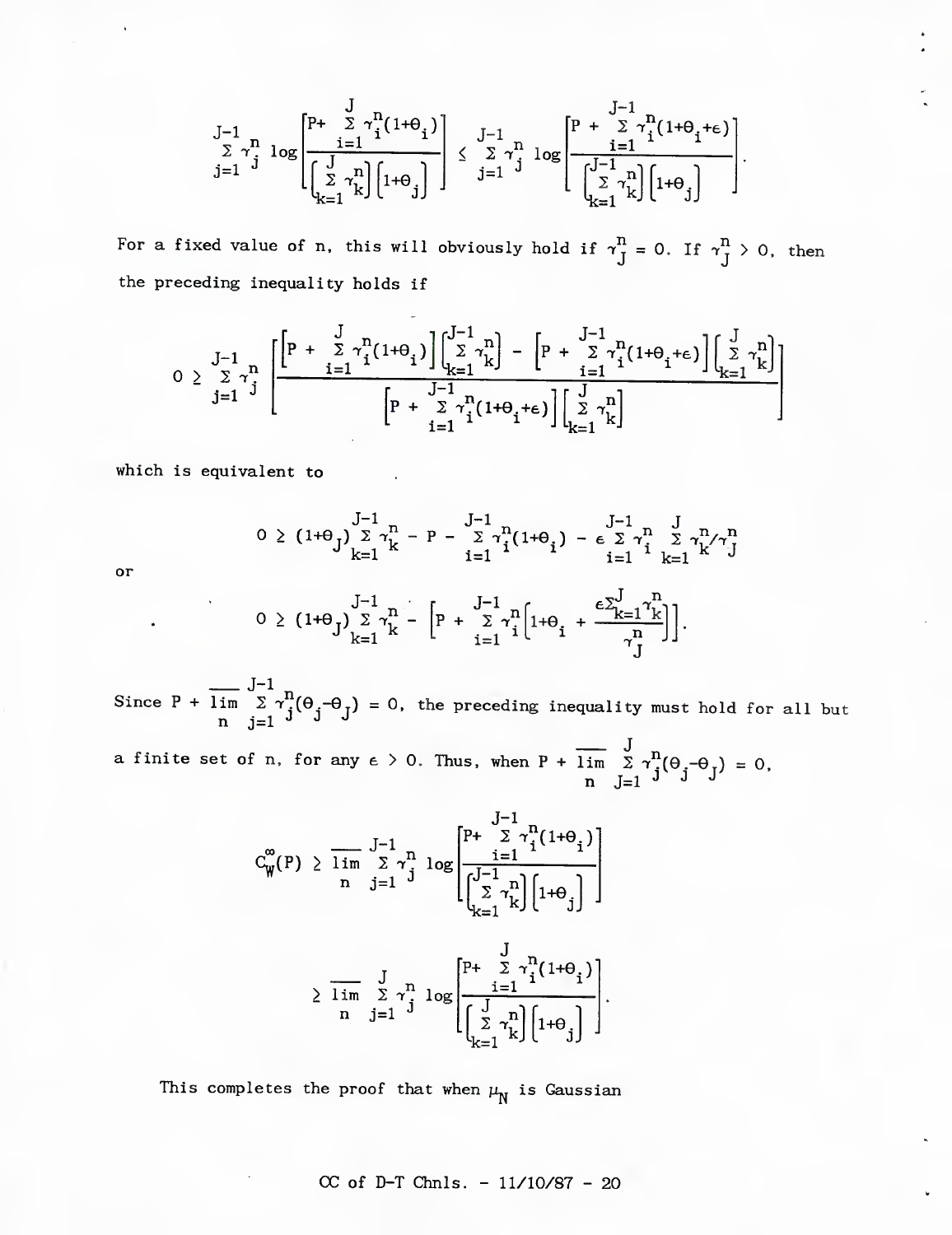$$
C_{\boldsymbol{\psi}}^{\boldsymbol{\infty}}(\mathrm{P}) \geq \overline{\lim_{n} \sum_{j=1}^{J} \gamma_{j}^{n} \log \left[\frac{\sum_{i=1}^{J} \gamma_{i}^{n} (1+\theta_{i})}{\left[\sum_{k=1}^{J} \gamma_{k}^{n}\right] \left[1+\theta_{j}\right]}\right]},
$$

where  $J \leq K$  is the largest integer such that

$$
P + \overline{\lim_{n} \sum_{j=1}^{J} \gamma_j^n}(\Theta_j - \Theta_j) \geq 0,
$$

for  $\{\tau_i^{\bf n},\;j\leq K\}$  defined in terms of any fixed  $\delta>0$  such that  $\delta \leq \frac{1}{2}$  min  $(\Theta, -\Theta, 1)$ .  $i \leq K$   $i \leq i-1$ <sup>*'*</sup>

In order to prove the upper bound for  $C_{\psi}^{\infty}(P)$ , Fano's inequality is applied in a standard way (see, e.g.. pp. 166-167 of [8]). Thus, if we have a code  $(k_{n}, n, \epsilon)$ , with  $k_{n} = [e^{nR}]$ , then

$$
\epsilon \geq 1 - \frac{C_{\text{W}}^{\text{n}}(nP) + H_{\text{CN}}(N) + \log 2}{\log k_{\text{n}}}
$$

This gives  $C^{\prime}_{\text{W}}(P) \leq \lim_{n \to \infty} \frac{1}{n} C^{\prime\prime}_{\text{W}}(nP)$ , where  $C^{\prime\prime}_{\text{W}}(nP)$  is the capacity of the discreten time Gaussian channel of dimension n and with the constraint E  $\left\| \mathbf{x} \right\|_\infty^2 \quad \langle$  nP  $n^{\text{max}}$  W,  $n \rightarrow$ 

We now evaluate lim  $\frac{1}{n} C_w^{(1)}(nP)$ . From Theorem 1 of [1]. n

$$
C_{\mathbf{W}}^{n}(nP) = \frac{1}{2} \sum_{i=1}^{N(n)} log \left[ \frac{nP + \sum_{j=1}^{N(n)} (1+\beta_{j}^{n})}{N(n)[1+\beta_{i}^{n}]} \right]
$$

N(n) where N(n)  $\leq$  n is the largest integer such that nP +  $\sum$   $\beta_i^{\text{II}}$   $\geq$  N(n) $\beta_{N(n)}^{\text{II}}$ . We can rewrite this as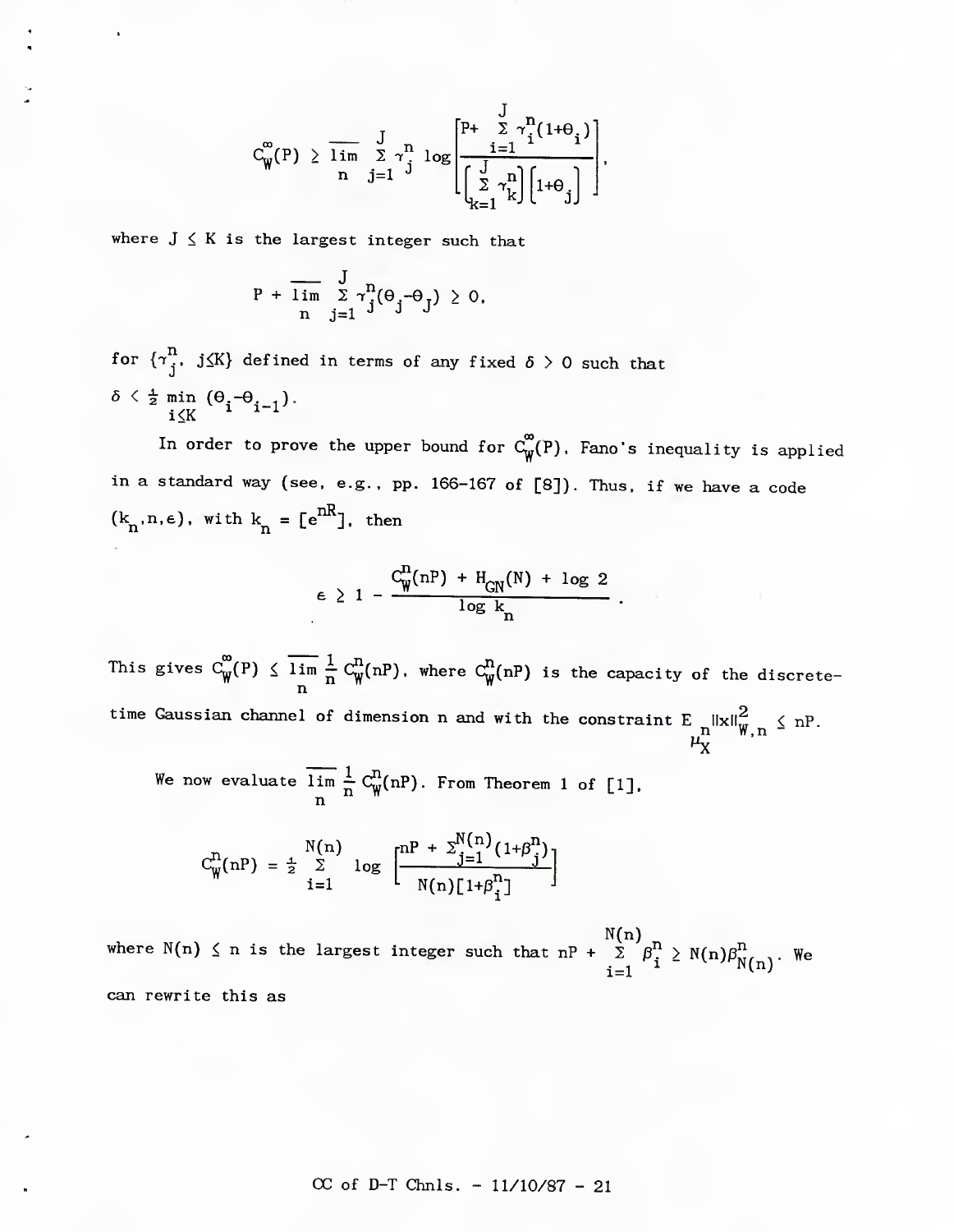$$
C_W^n(nP) = \frac{1}{2} \sum_{j=1}^{K(n)} \sum_{i=1}^{M_0^{\delta}(j)^*} \log \left[ P + \frac{1}{n} \sum_{k=1}^{K(n)} \sum_{\ell=1}^{M_0^{\delta}(k)^*} \left[ 1 + \alpha_{\ell}^{n, \delta, k} \right] \right]
$$

where  $0 < \delta < \frac{1}{2}$  min[ $\Theta_{i+1}$ - $\Theta_i$ ], K(n) is the largest integer  $\leq$  K such that i<J  $\tilde{\Gamma}_{N(n)}^{\text{H}} \in (1+\Theta_{K(n)-1}^+ \delta, \ \ 1+\Theta_{K(n)}^+ \delta]$ , and  $\text{M}_n^o(i)^\text{*}$  is the number of elements  $\{\alpha_{\ell}^{n,\delta,\,i},\ \ell\leq M_{n}^{\delta}(i)^{\star}\}$  in the sequence  $(\beta_{1}^{n},\ldots,\beta_{N(n)}^{n})$  that fall into the interval  $(\theta_{i-1}+\delta, \theta_i+\delta]$   $(\theta_0 \equiv -1)$ . The difference, if any, between  ${M^{\delta}_n(i)}^*$ ,  $i \leq K$ } and  $\{M^{\delta}_{n}(i), i \leq K\}$  as previously defined can arise only for  $i \geq K(n)$ . Considering lim  $\frac{1}{n}$   $C_{\text{W}}^{\cdot}(nP)$ , it is clear that we can replace K(n), in the above n expression for  $C^{\textbf{n}}_{\textbf{W}}(nP)$ , by J: the largest integer i  $\leq K$  such that  $\beta_{N(n)}^n \in (\Theta_{i-1}^+ \delta, \ \Theta_i^+ \delta]$  for infinitely many n. J can also be characterized as the largest integer  $\leq K$  such that  $nP + \sum_{j=1}^{J} \sum_{i=1}^{N} \alpha_i^{H, 0, J} \geq \sup\{\alpha_i^{H, 0, J}\}\$  $i \leq M_{n}^{(1)}$  for infinitely-many values of n. Thus,

$$
C_{\widetilde{W}}^{\infty}(P) \leq \frac{1}{2} \overline{\lim}_{n} \frac{1}{n} \sum_{j=1}^{J} \sum_{i=1}^{M_{n}^{\delta}(j)^{*}} \log \left[ P + \frac{1}{n} \sum_{k=1}^{J} \sum_{\ell=1}^{M_{n}^{\delta}(k)^{*}} \left[ 1 + \alpha_{\ell}^{n, \delta, k} \right] \right].
$$

Now, for any fixed n.

$$
\frac{J}{\sum_{j=1}^{N} \frac{1}{n} \sum_{i=1}^{M_0^{\delta}(j)^*} \log \left[ P + \frac{1}{n} \sum_{k=1}^{J} \sum_{\ell=1}^{M_0^{\delta}(k)^*} \left[ 1 + \alpha_{\ell}^{n, \delta, k} \right] \right]
$$
\n(\*)

is independent of  $\delta$ , since the sequence  $({\alpha}_i^{n,\delta,i}\colon i\leq M_0^{\delta}(j)^*,\ j\leq J)$  is identical to the sequence  $(\beta_i^n, i \leq N(n))$  for every n.

 $CC of D-T Chnls. -  $11/10/87 - 22$$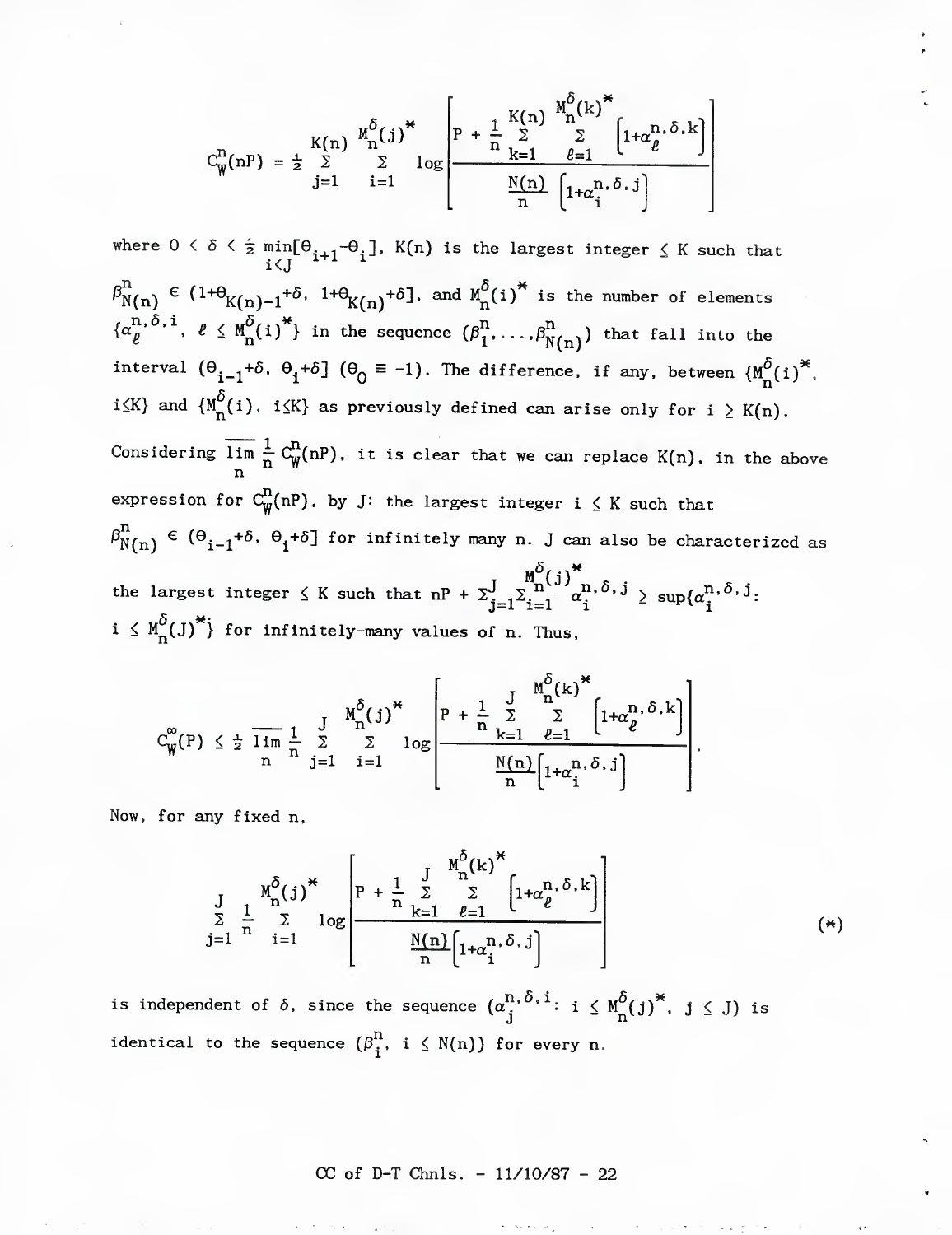Note that if there exists  $K_{\tilde{J}}$   $\prec$   $^{\infty}$  such that  $M_{\tilde{R}}^{\mathcal{O}}(J)^{\breve{\star}}$   $\leq$   $K_{\tilde{J}}$  for all but a finite set of integers n, then

$$
C_{\hat{W}}^{\infty}(P) \leq \frac{1}{2} \overline{\lim}_{n} \frac{1}{n} \sum_{j=1}^{J-1} \sum_{i=1}^{M_{n}^{\delta}(j)} \log \left[ \frac{P + \frac{1}{n} \sum_{k=1}^{J-1} \sum_{\ell=1}^{M_{n}^{\delta}(k)} \left[ 1 + \alpha_{\ell}^{n, \delta, k} \right]}{\frac{N(n)}{n} \left[ 1 + \alpha_{i}^{n, \delta, j} \right]} \right],
$$

and  $\frac{N(n)}{n}$  –  $J-1$   $M''_n(j)$  $\lim_{j=1}$   $\rightarrow$  0 as n  $\rightarrow$   $\infty$ . Thus, we can assume without loss of generality that  $M_n^{\circ}(J)^{n} \to \infty$  as  $n \to \infty$ .

Let k  $\leq$  J and take any  $\epsilon > 0$ . Then there exists N( $\epsilon$ ) such that at most N(e) of the elements  $(\alpha_{\ell}^{r}, \ldots^r),$   $\ell \leq \texttt{M}^{\texttt{o}}_{\texttt{n}}(k)^{\texttt{o}}$ , lie outside the interval  $(\theta_{k}^{\texttt{--}}\epsilon)$  $\Theta_k^+e$ , with  $N(\epsilon)$  independent of the value of j. Hence

 $\frac{1}{n} \sum_{k=1}^{J} \sum_{\ell=1}^{n} [\alpha_{\ell}^{n,\delta,k} - \Theta_{k}] \leq \frac{\epsilon}{n} \sum_{k=1}^{J} M_{n}^{\delta}(k)^{*} + \frac{N(\epsilon)}{n} \sum_{k=1}^{J} [\Theta_{k} - \Theta_{k-1}].$  Since  $\sum M_{n}^{s}(k)$  /n  $\leq$  1, we thus have that  $k=1$   $\mathbf{u}$ 

$$
\lim_{n\to\infty}\left|\frac{1}{n}\sum_{k=1}^{J}\sum_{\ell=1}^{M_0^{\delta}}\alpha_{\ell}^{n,\delta,k}-\sum_{i=1}^{J}\frac{M_0^{\delta}(i)^{*}}{n}\Theta_i\right|\n\tag{**}
$$

exists and equals zero.

Using this fact, the preceding upper bound on  $C^{\infty}_{\mathbf{W}}(P)$  can be written as

$$
C_{\widetilde{W}}^{\infty}(P) \leq \frac{1}{2} \overline{\lim}_{n} \sum_{j=1}^{J} \frac{M_{n}^{\delta}(j)^{\ast}}{n} \log \left[ \frac{P + \sum_{i=1}^{J} \frac{M_{n}^{\delta}(i)^{\ast}}{n} (1+\theta_{i})}{\left[ \sum_{k=1}^{J} \frac{M_{n}^{\delta}(k)^{\ast}}{n} \right] \left[ 1+\theta_{j} \right] \right].
$$

A routine calculation shows that for  $0 \leq \alpha_{\bf j}^{},\; {\bf i} \, \leq\, {\bf J},$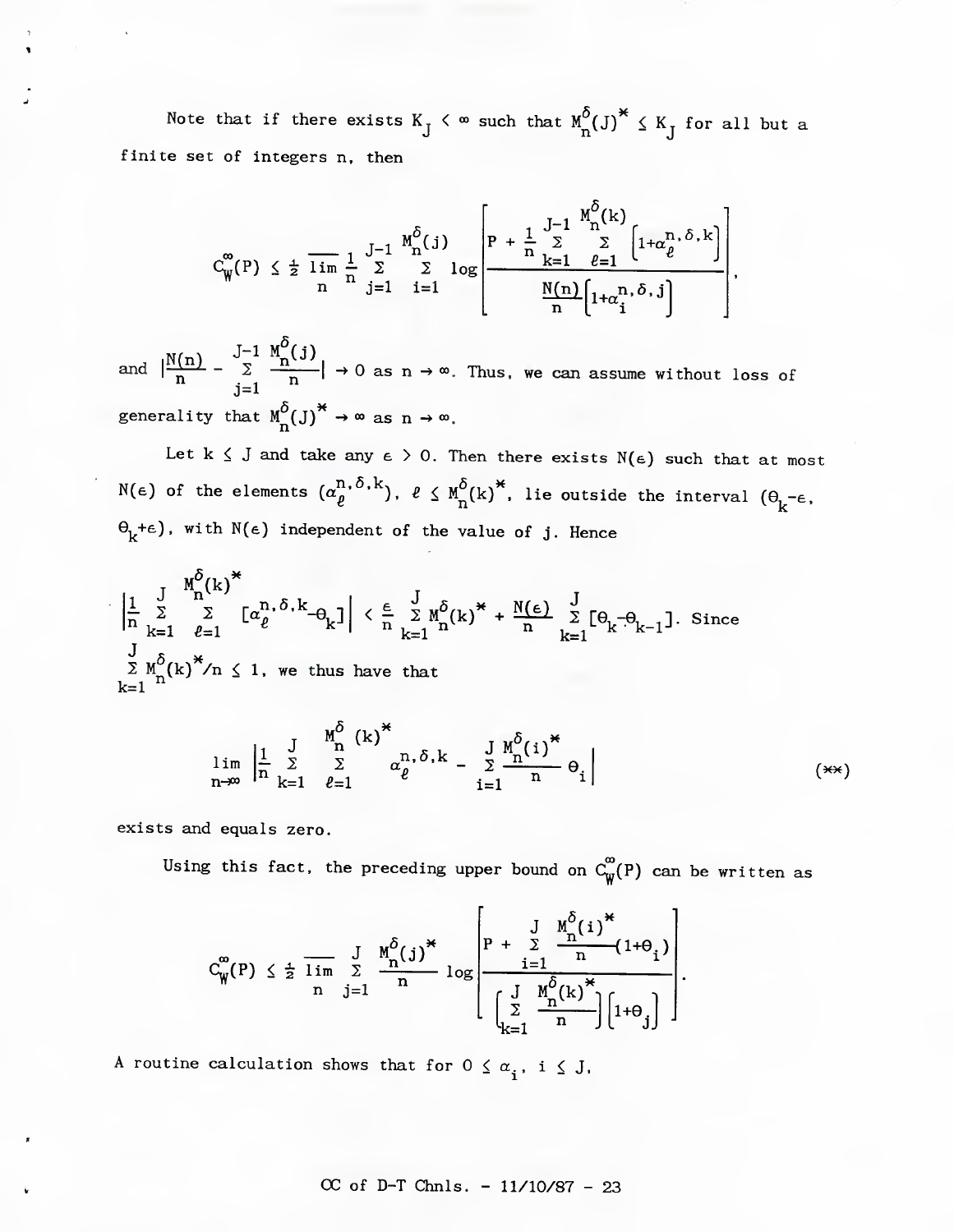$$
\int_{\substack{\sum \alpha_j \log\left(\frac{1}{\sum \alpha_k(1+\theta_j)}\right) \\ j=1}}^{\left[p + \sum \alpha_j(1+\theta_j)\right]}\n \frac{\log\left(\frac{1}{\sum \alpha_k(1+\theta_j)}\right)}{\left[\sum_{k=1}^J \alpha_k\right]\left[1+\theta_j\right]}
$$

is a monotone increasing function of  $\alpha_{J}$ . Thus, we can replace  $M_{n}^{\delta}(J)^{*}$  with  $n,\delta = M^{\delta}(\frac{1}{2})/n$  and recall (lemma 2) that  $\overline{lim}$   $n,\delta$  $\lim_{n \to \infty} \frac{M_0^{\delta}(J)}{n}$ , define  $\lim_{n \to \infty} \frac{M_0^{\delta}(j)}{n}$ , and recall (Lemma 2) that  $\lim_{n \to \infty} \frac{m_0 \delta}{n} = \lim_{n \to \infty} \frac{M_0^{\delta}(J)}{n}$ n '' n is independent of the value of  $\delta$ , for  $\delta$  in the interval  $(0, [\frac{1}{2} \text{ min }(\theta_{1,1}-\theta_1)])$ .  $i \lt K$   $\cdots$ Thus, we have that

$$
C_{\mathbf{W}}^{\infty}(P) \leq \frac{1}{2} \overline{\lim}_{n} \sum_{j=1}^{J} \gamma_{j}^{n} \left[ \frac{P + \sum_{i=1}^{J} \gamma_{i}^{n} (1+\theta_{i})}{\left(\sum_{k=1}^{J} \gamma_{k}^{n}\right) \left[1+\theta_{j}\right]} \right]
$$

The final step is to show that J, as defined in this part of the proof, is the largest integer  $\leq$  K such that

$$
\overline{\lim_{n}} \left[ P + \sum_{j \leq J} \gamma_j^n (\Theta_j - \Theta_j) \right] \geq 0.
$$

We have defined J to be the largest integer  $\leq K$  such that

n'  $J$   $n^{0}$ (a) nP +  $\Sigma$   $\Sigma$   $\alpha_j^{n_1, 0, j} \geq N(n)$  sup $\{\alpha_i^{n_1, 0, j}: i \leq M^O_{n}(J)^{\uparrow}\}\)$  for infinitely many j=l i=l n, and (b)  $M^{\delta}_{n}(J)^{*} \rightarrow \infty$ . Now lim sup $\{\alpha^{\prime\prime,\bullet}_i,\alpha^{\prime\prime}:\ i\leq M^\bullet(\mathrm{J})\}\geq \Theta_\tau$ , and

$$
\left|\frac{1}{n}\sum_{j=1}^{M} \sum_{i=1}^{M} \alpha_i^{(j)} \right|_i^* \hat{c}_{j} = \frac{1}{n}\sum_{j=1}^{J} \alpha_i^{(j)} \hat{c}_{j} \right| \to 0 \text{ as } n \to \infty. \text{ Thus,}
$$

 $n$   $\left( \begin{array}{ccc} 1 & -1 \\ 1 & -1 \end{array} \right)$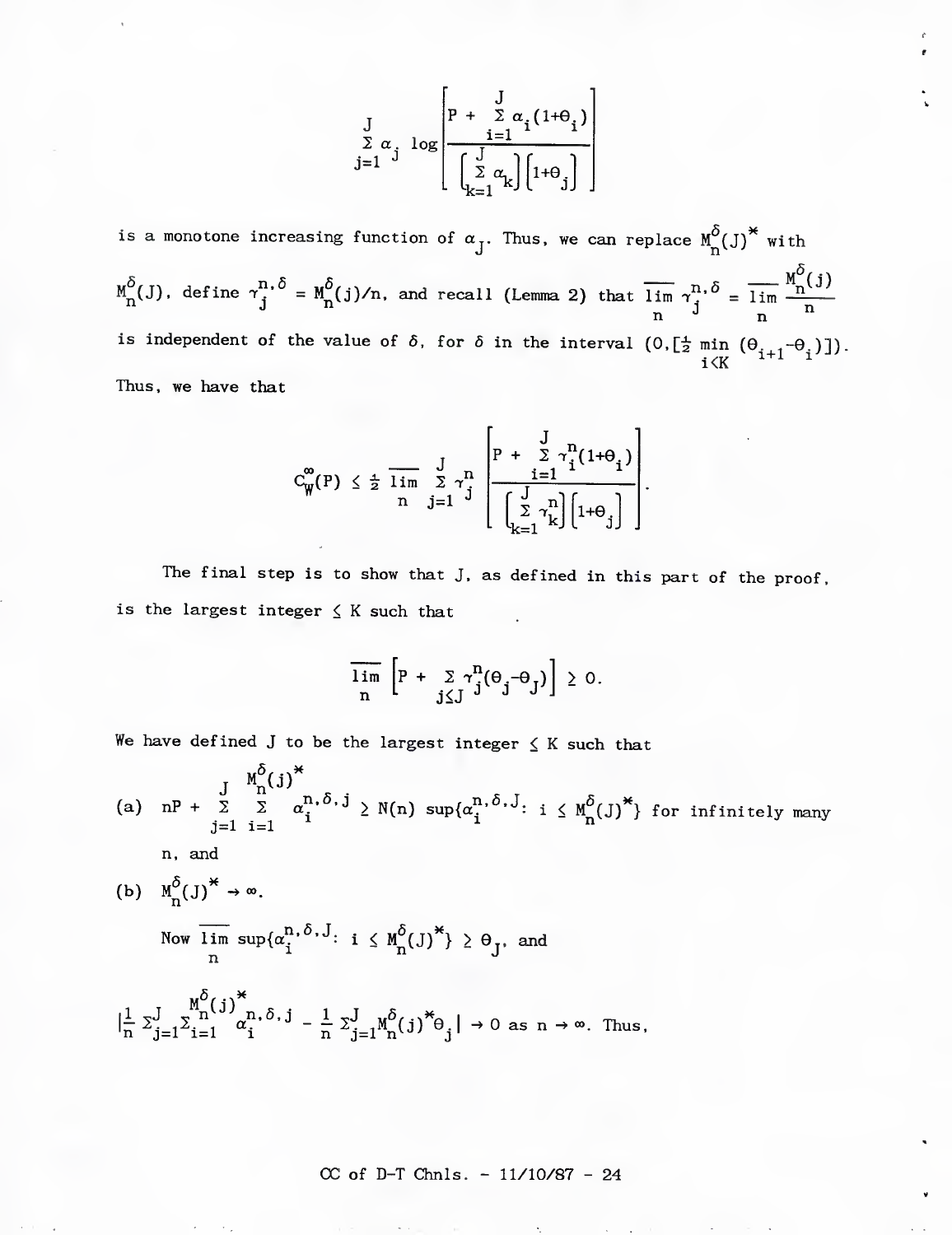lim n  $\left|P + \sum_{i=1}^{J} \gamma_i^2 (\Theta_i - \Theta_i) \right| \geq 0$ , so that  $J \leq J_1$ , where  $J_1$  is the largest integer  $\leq$  K such that lim n > 0.

We will now show that if  $J \subset J_1$ , then

$$
\frac{J}{\lim_{n} \sum_{i=1}^{N} \gamma_{i}^{n} \log \left[\frac{P + \sum_{k=1}^{J} \gamma_{k}^{n} (1 + \theta_{k})}{\left(\sum_{j=1}^{J} \gamma_{j}^{n}\right) (1 + \theta_{i})}\right] \leq \frac{J_{1}}{\lim_{n} \sum_{i=1}^{N} \gamma_{i}^{n} \log \left[\frac{P + \sum_{k=1}^{J} \gamma_{k}^{n} (1 + \theta_{k})}{\left(\sum_{j=1}^{J} \gamma_{j}^{n}\right) (1 + \theta_{i})}\right].
$$
 (\*\*\*)

This will be shown by constrained optimization. Define the function  $F(\alpha)$ ,  $\alpha \in \mathbb{R}^J$ , by

$$
F(\underline{\alpha}) = \sum_{i=1}^{J} \alpha_i \log \left[ \frac{P + \sum_{j=1}^{J} \alpha_j (1 + \theta_j)}{\left(\sum_{k=1}^{J} \alpha_k\right) \left[1 + \theta_i\right]} \right].
$$

We will maximize this function, subject to the following constraints: (A)  $0 \leq \alpha_j \leq \gamma_i^n$ ,  $i \leq J$ . (B)  $\Sigma_1^J \alpha_i \leq 1$ .

The inequality  $(***)$  above will be proved if one can show that F has a global maximum (subject to the constraints (A) and (B)) given by  $\alpha_i = \gamma_i^n$ .  $i \leq J$ .

First, we note that the admissible values of  $\alpha$  constitute a closed convex set in  $\mathbb{R}^J$ : if  $\underline{\alpha}$  and  $\underline{\rho}$  are both admissible, and  $0 \leq \lambda \leq 1$ , then clearly  $\lambda a_i + (1-\lambda)\rho_i \in [0, \tau_i^n]$  and  $\Sigma_1^J[\lambda a_i + (1-\lambda)\rho_i] \in [0,1]$  for  $i \leq J$ . Moreover, this convex admissible region is closed. Thus, any local maximum of F will be a global maximum if F is concave over the set of admissible  $\alpha$  [9]. We also note that the admissible region is bounded from below and that the global maximum of F over this region must be finite. Thus if F is concave, then F takes on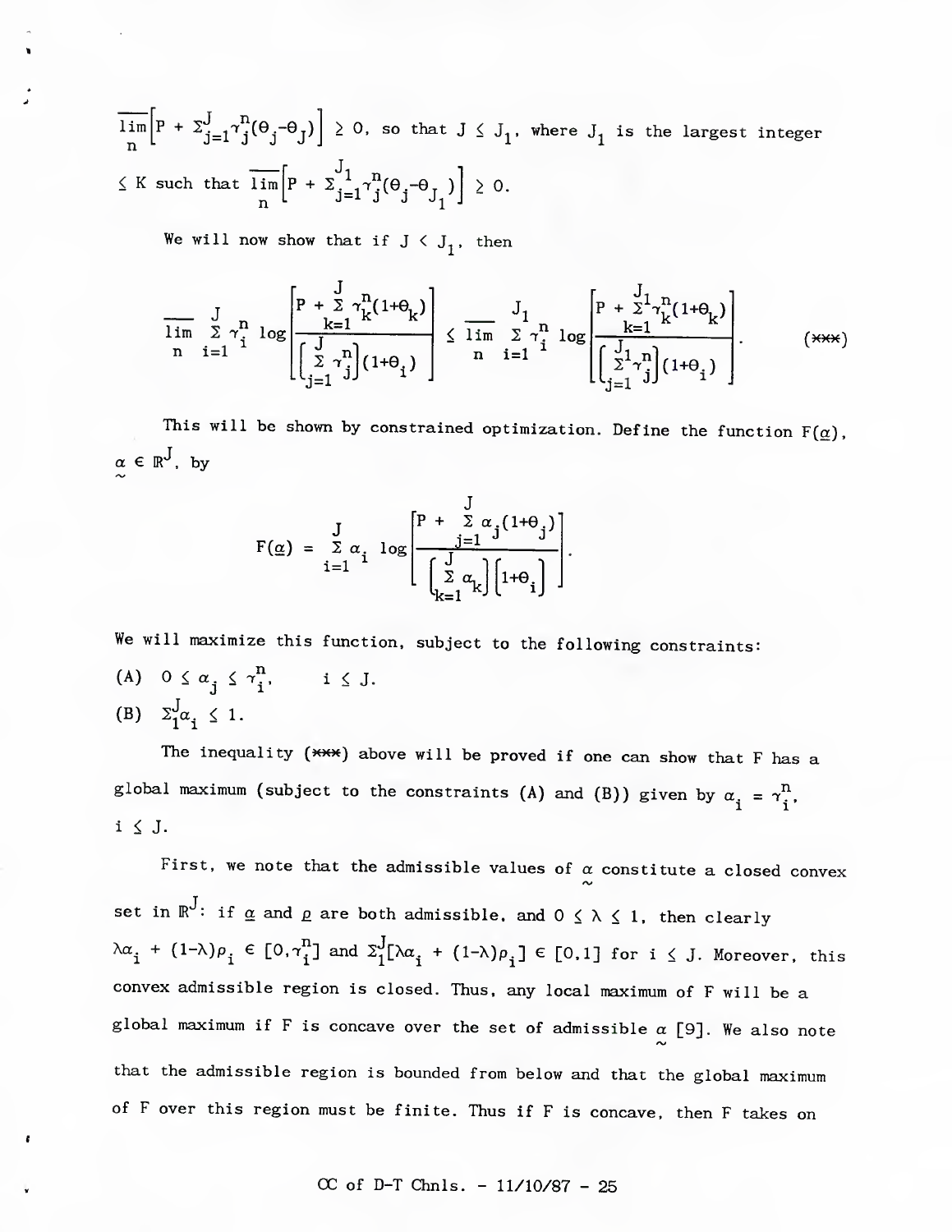its maximum at a boundary; i.e., for  $i \leq J$ , either  $\alpha_{\dot 1} = 0$  or  $\alpha_{\dot 1} = \gamma_{\dot 1}^{\rm II}$ . Thus, to prove  $(***)$ , we need only show that F is concave, and that the constrained optimization problem has a local maximum for  $F(\underline{\alpha})$  given by  $\alpha_i = \gamma_i^n$ , i  $\leq J$ .

To show that F is concave, we will show that its Hessian matrix, whose ij element is given by  $\partial^2 F/(\partial \alpha_j \partial \alpha_j)$ , is negative-definite. The calculations give

$$
\frac{\partial^2 F}{\partial \alpha_i \partial \alpha_j} = \frac{\partial}{\partial \alpha_j} \left[ \sum_{\ell=1}^J \alpha_\ell \right] \left[ \frac{1 + \theta_i}{J} - \frac{1}{J} \right] + \frac{\partial}{\partial \alpha_j} \log \left[ \frac{P + \sum_{k=1}^J \alpha_k (1 + \theta_k)}{\left[ \sum_{k=1}^J \alpha_k \right] \left[ 1 + \theta_i \right]} \right]
$$

$$
= \left[ \frac{1 + \theta_i}{J} - \frac{1}{J} \right] + \left[ \sum_{\ell=1}^J \alpha_\ell \right] \left[ \frac{-(1 + \theta_j)(1 + \theta_i)}{\left[ \sum_{k=1}^J \alpha_k \right] \left[ 1 + \theta_i \right]} \right]
$$

$$
+ \left[ \frac{J}{P + \sum_{k=1}^J \alpha_k (1 + \theta_k)} \sum_{k=1}^J \alpha_k \right] + \left[ \frac{1 + \theta_j}{P + \sum_{k=1}^J \alpha_k (1 + \theta_k)} \right]^2 - \left[ \frac{J}{\sum_{k=1}^J \alpha_k} \right]^2
$$

$$
+ \left[ \frac{1 + \theta_j}{P + \sum_{k=1}^J \alpha_k (1 + \theta_k)} - \frac{1}{\sum_{k=1}^J \alpha_k} \right].
$$

Setting  $C = P + \sum_{k=1}^{J} \alpha_k(1+\theta_k)$ , we have  $\partial^2 F / \partial \alpha_i \partial \alpha_j = N(i,j)/D$ where  $D = C^2(\Sigma_{k=1}^J \alpha_k)$ .

and  $N(i,j) = C(\sum_{k=1}^{J}\alpha_k)(1+\theta_i+1+\theta_j) - C^2 - (\sum_{k=1}^{J}\alpha_k)^2(1+\theta_i)(1+\theta_j)$ . To show that F is concave, it remains to show that the matrix with elements  $N(i,j)$  is negative definite. Let A be the JxJ matrix whose ij element is equal to  $(\Sigma_{k=1}^J \alpha_k)(1+\theta_i)$ , for  $j \leq J$ , each  $i \leq J$ . A has constant rows, so  $A^*$  has constant columns, and if  $x \in \mathbb{R}^J$ ,  $\sum_{i=1}^J x_i^2 = ||x||_J^2 = \langle x, x \rangle_J$ , then  $\sum_{i,j=1}^J x_i N(i,j)x_j =$  $\left[\text{Cl}_J-\text{A}^*)\text{xII}\right]_J^2$ , since  $\text{A+A}^*$  has  $\left(\sum_{1}^J\alpha_{k}\right)(1+\theta_{i}+1+\theta_{i})$  as ij element. The matrix N is thus negative definite. Since no restriction has been placed upon  $\alpha$  in this derivation, it follows that N is negative definite over  $\mathbb{R}^J$ , and in particular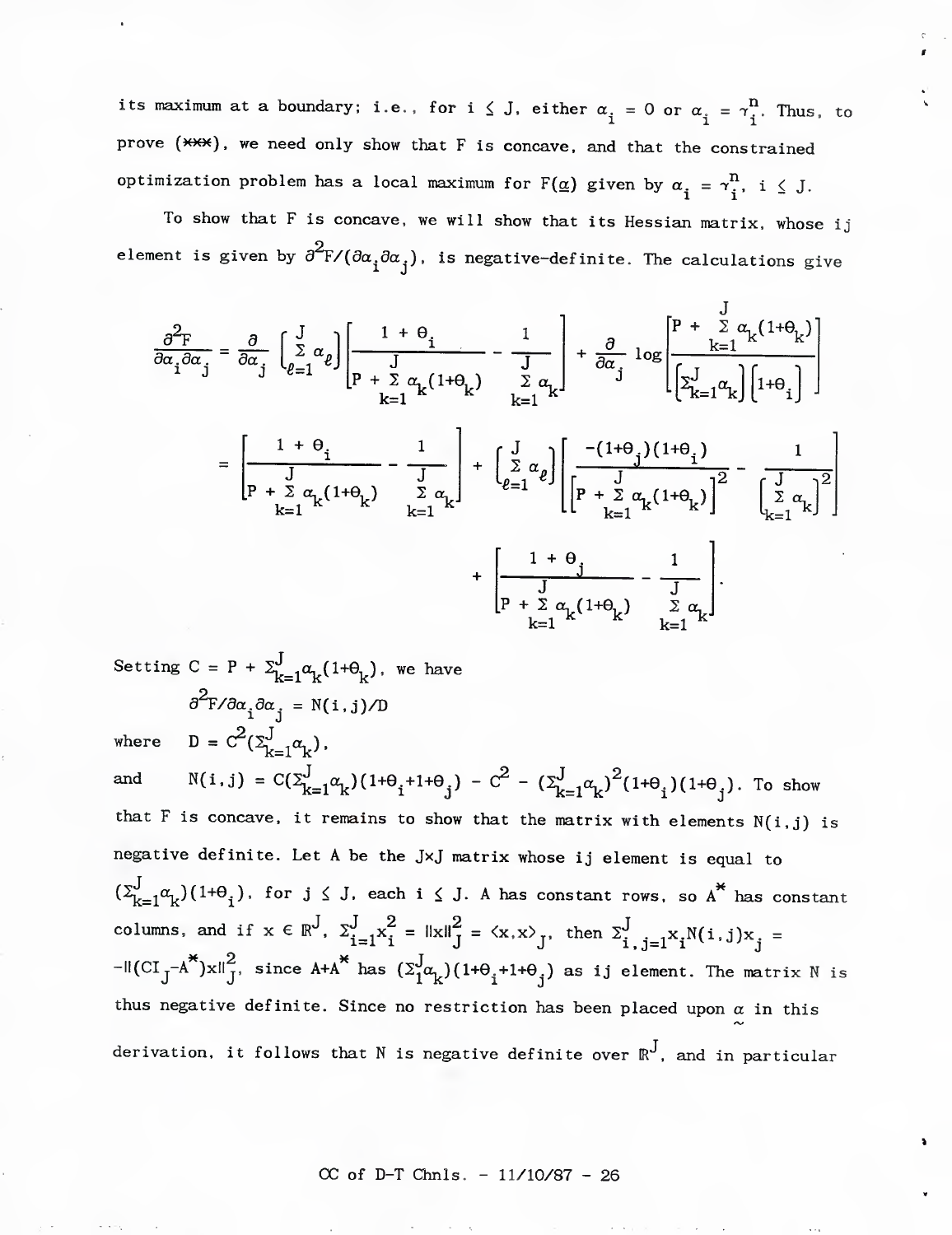over the closed convex set  $\{\alpha: 0 \leq \alpha_i \leq \gamma_i^n, \sum_{i=1}^J \alpha_i \leq 1\}$ . Thus, we have that any local maximum for F also defines a global maximum.

It now remains only to show that a local maximum for F is obtained for  $\alpha_i = \gamma_i^n$ ,  $i \leq J$ .

The Kuhn-Tucker objective functional for this problem is

$$
f(\underline{\alpha}) = F(\underline{\alpha}) + \frac{J}{\sum_{i=1}^{J} \beta_i} \left[ \alpha_i - \gamma_i^n \right] - \frac{J}{\sum_{i=1}^{J} \lambda_i} \alpha_i,
$$

where the generalized Lagrange multipliers  $\beta_1, \ldots, \beta_J, \lambda_1, \ldots, \lambda_J$  and the vector  $\underline{\alpha}$ provide a local maximum when the following conditions are satisfied:

$$
\frac{\partial}{\partial \alpha_i} f(\underline{\alpha})\Big|_{\alpha*} = 0, \quad i \leq J;
$$
\n
$$
\alpha_i^* - \gamma_i^n \leq 0, \quad -\alpha_i^* \leq 0, \quad \beta_i^*(\alpha_i^* - \gamma_i^n) = 0, \quad \lambda_i^* \alpha_i^* = 0, \quad \text{each for } i \leq J,
$$
\n
$$
\frac{J}{\sum_{j=1}^J} \left[\alpha_j^* - 1\right] \leq 0.
$$

and

Differentiating,

$$
\frac{\partial f}{\partial \alpha_i} = \log \left[ \frac{P + \sum\limits_{j=1}^J \alpha_j (1+\theta_j)}{\left(\sum\limits_{k=1}^J \alpha_k\right) \left[1+\theta_i\right]} \right] + \frac{\left(\sum\limits_{k=1}^J \alpha_k\right) \left[1+\theta_i\right] - P - \sum\limits_{j=1}^J \alpha_j (1+\theta_j)}{\left(\sum\limits_{k=1}^J \alpha_k\right) \left[P + \sum\limits_{k=1}^J \alpha_k (1+\theta_k)\right]} + \beta_i - \lambda_i.
$$

Setting  $\lambda_i = 0$  and  $\alpha_i = \gamma_i^n$  for  $i \leq J$ , and

$$
-\beta_{i} = \log \left[ \frac{P + \sum\limits_{j=1}^{J} \gamma_{j}^{n} (1+\theta_{j})}{\left(\sum\limits_{k=1}^{J} \gamma_{k}^{n}\right) \left[1+\theta_{i}\right]} \right] + \frac{\left(\sum\limits_{k=1}^{J} \gamma_{k}^{n}\right) \left[1+\theta_{i}\right] - P - \sum\limits_{j=1}^{J} \gamma_{j}^{n} (1+\theta_{j})}{\left(\sum\limits_{k=1}^{J} \gamma_{k}^{n}\right) \left[P + \sum\limits_{k=1}^{J} \gamma_{k}^{n} (1+\theta_{k})\right]}
$$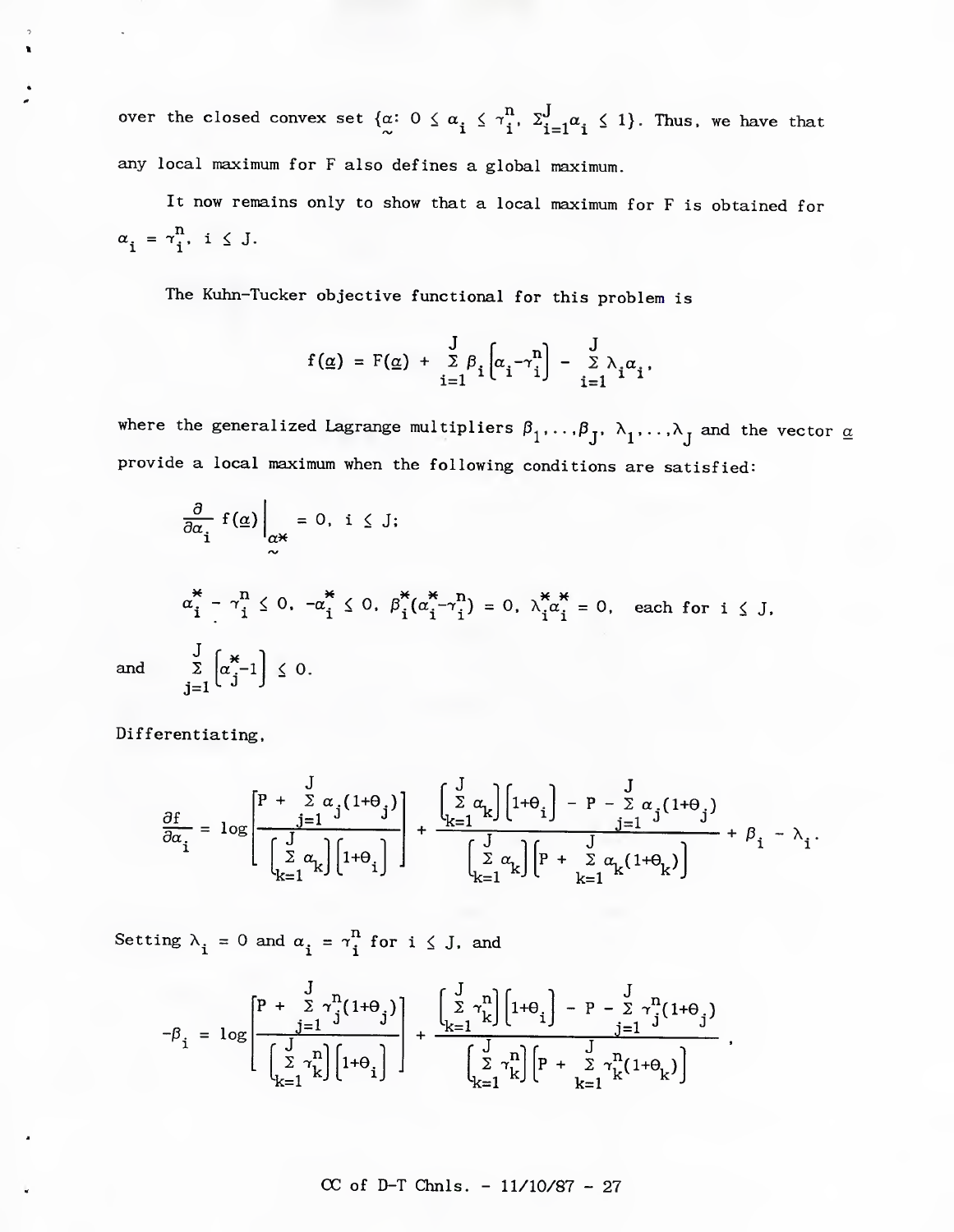we see that  $-\beta_i \geq 0$  for i  $\geq 1$ . This shows that  $F(J,\gamma_1^n,\ldots,\gamma_j^n)$  is a nondecreasing function of J. Hence,  $(***)$  above is proved, and this completes the proof of the theorem.

*U*

For the time-discrete memoryless Gaussian channel with  $R_{\psi} = I$ , the Theorem gives new results for the non-stationary channel. In this case,  $R_N^ = I + S$ , and the limit points  $\{1+0^1, \ldots, 1+0^1K\}$  are the limit points of the eigenvalues of  $R^N$ . The eigenvalues of  $R^N$ <sub>N.</sub> are also eigenvalues of  $R^N$ , and the above development can be simplified. However, the results given in the Proposition and the Theorem for the capacity  $C_W^{\infty}(P)$  of course remain true. In the case of  $R_N^{} = \sigma^2 I$ , then  $\sigma^2$  is the only limit point of I + S, and so one obtains the well-known result that  $C_W^{\infty}(P) = \frac{1}{2} \log \left[1 + \frac{P}{2}\right]$ . From the Proposition, this is also the value of  $C_W^{\infty}(P)$  if  $R_W^{} = I$  and  $R_N^{} = \sigma^2 I + M$ , where M is any matrix (not necessarily diagonal) operator in  $\ell_2$  such that M is compact. This follows from the fact that compact operators in a Hilbert space are exactly those operators that have zero as the only limit point of their spectrum. Thus, if the noise is of the form  $N = N_1 + N_2$ .  $N_1$  stationary and uncorrelated with variance  $\sigma^2$ , and  $N_2$  independent of  $N_1$  with  $E \sum_{k>1} [N_2(k)]^2 < \infty$ , k∑1 <del>″</del> *a* then the coding capacity is again  $\frac{1}{2} \log |1 + \frac{1}{2}|\right)$ . Of course, we are assuming as always that all processes have zero mean.

A principal application of these results is to the arbitrarily-varying Gaussian channel. The memoryless GAVC has been analyzed by Hughes and Narayan  $[10]$ , who obtained the  $\lambda$ -capacity using random coding. Using the results given here, it has been possible to obtain the actual (deterministic) coding capacity of the GAVC [11].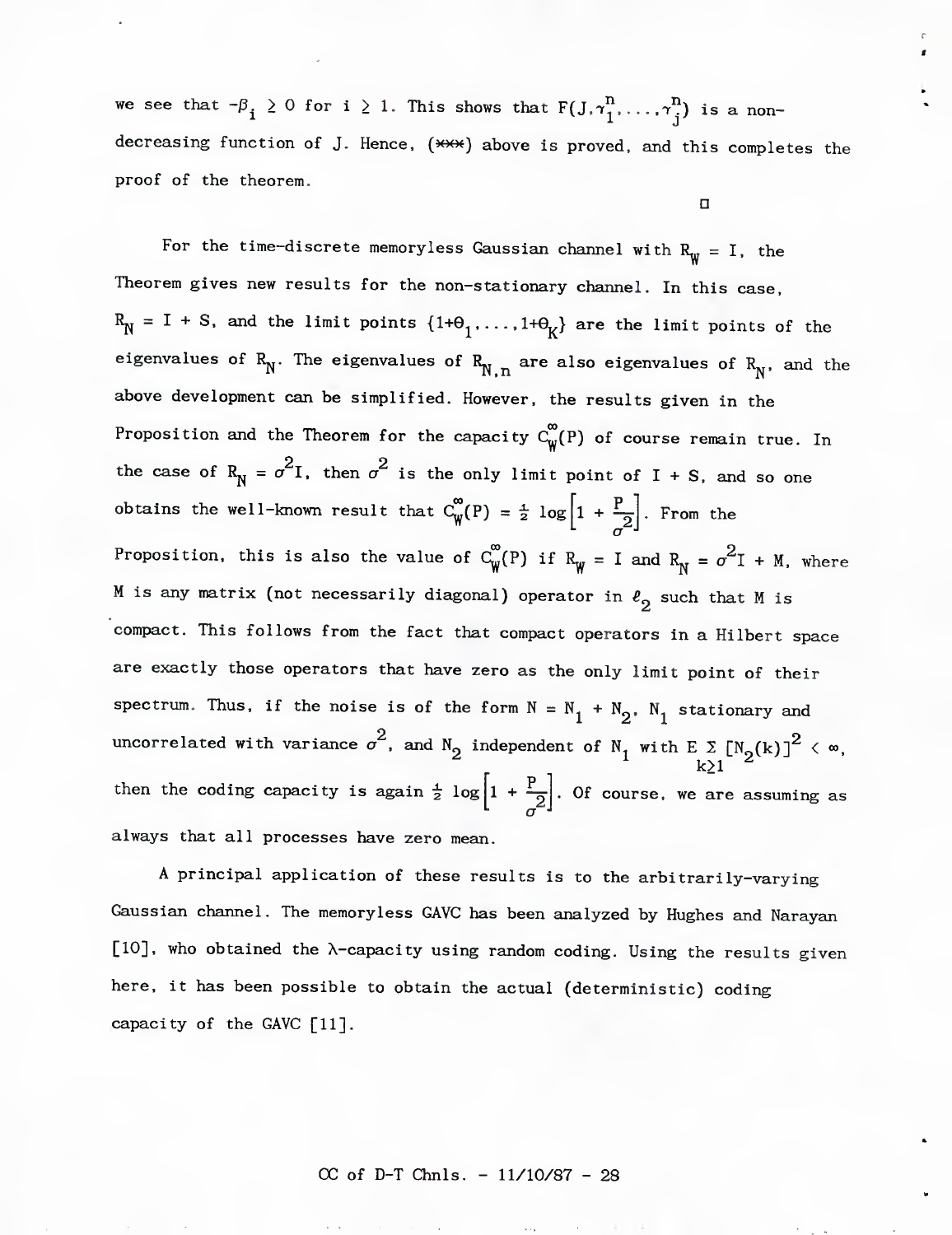Example

The Proposition and the Theorem will be illustrated by an example for the memoryless nonstationary Gaussian channel with constraint covariance  $R_{\text{W}} = I$ . Let  $R_N^{\prime}$  be the diagonal matrix with non-zero elements given by

 $R_N(i,i) = 1 + i^{-1}$  $= 4 + i^{-1}$  $= 2 + i^{-1}$  $= 5 + i^{-1}$  $= 10 + i^{-1}$  $i \neq$  integer multiple of 7 or 20 or 33K<sup>2</sup> k an integer  $\geq 1$  $i = 7k$ , k an integer  $\leq 100$  $i = 7k$ , k an integer  $> 100$ ,  $k \neq$  integer multiple of 20  $i = 20k$ , k an integer  $\geq 1$ i = 33k $^2$ , k $^2$  ≠ integer multiple of 7 or 20.

This is the covariance of an uncorrelated noise source containing periodicities.

In this case,  $R^N = I + S$ , so that S has limit points  $\theta_1 = 0$ ,  $\theta_2 = 1$ ,  $\theta_3 = 4$ , and  $\theta_4 = 9$ . We thus see that the bounds given by the Proposition are

$$
\frac{1}{2} \log \left[1 + \frac{P}{10}\right] \leq C_{\mathbf{W}}^{\infty}(\mathbf{P}) \leq \frac{1}{2} \log[1 + \mathbf{P}].
$$

To find the exact capacity, we have that  $\frac{\text{m}}{\text{n}}(1) \rightarrow .81$ ,  $\frac{\text{m}}{\text{n}}(2) \rightarrow .14$ ,  $-\frac{1}{p}(3) \rightarrow .05$ . Applying the Theorem, for  $0 \leq P \leq .81$ ,  $C_w^{\infty}(P) = .405$  log  $\left|\frac{P_{+} - .81}{Q_{-}P}\right|$ For .81  $\leq$  P  $\leq$  (.81)(4) + (.14)(3) = 3.66, we have .81

$$
C_{\mathbf{W}}^{\infty}(P) = .405 \log \left[\frac{P + .81 + .28}{.95}\right] + .07 \log \left[\frac{P + 1.09}{(.95)(2)}\right].
$$

If  $P \geq 3.66$ , then

$$
C_{\mathbf{W}}^{\infty}(P) = .405 \log \left[\frac{P+1.09+.2}{1}\right] + .07 \log \left[\frac{P+1.29}{2}\right] + .025 \log \left[\frac{P+1.29}{5}\right].
$$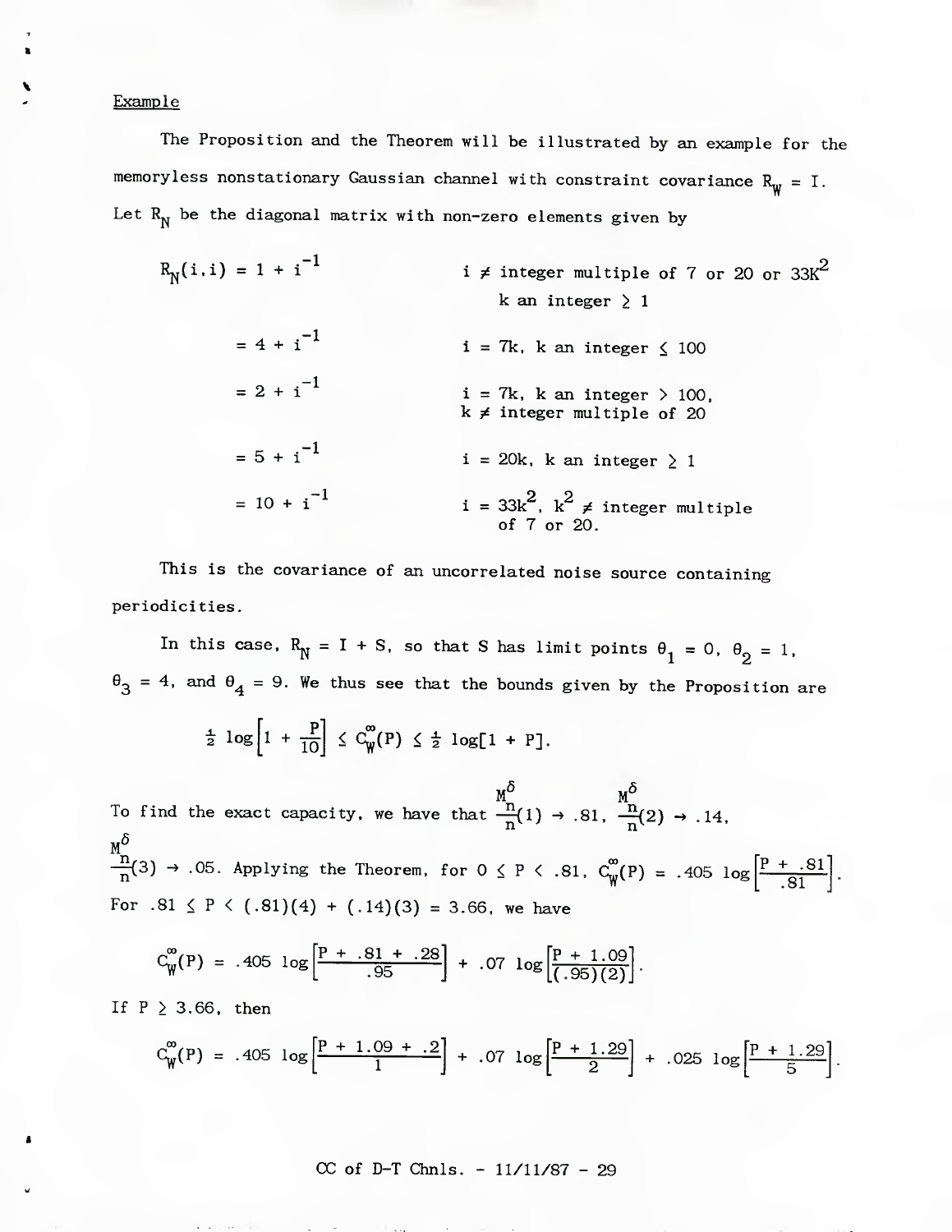It may be noted that the value  $R_N(i,i) = 4 + i^{-1}$ , which occurs only a finite number of times, plays no part in coding capacity. Neither does the limit  $M_{\odot}$ point  $\theta^{}_4$  = 9, which has  $\frac{44}{n}(4) \rightarrow 0$  as n  $\rightarrow \infty$ . However, the bounds given by the Proposition do not take into account the "relative frequencies" lim  $M_{n}^{O}(i)/n$ ,<br>n SO that those bounds can be quite poor. In the above example, this causes the lower bound given by the Proposition, which uses  $\theta_4 = 9$ , to be poor.

*M.*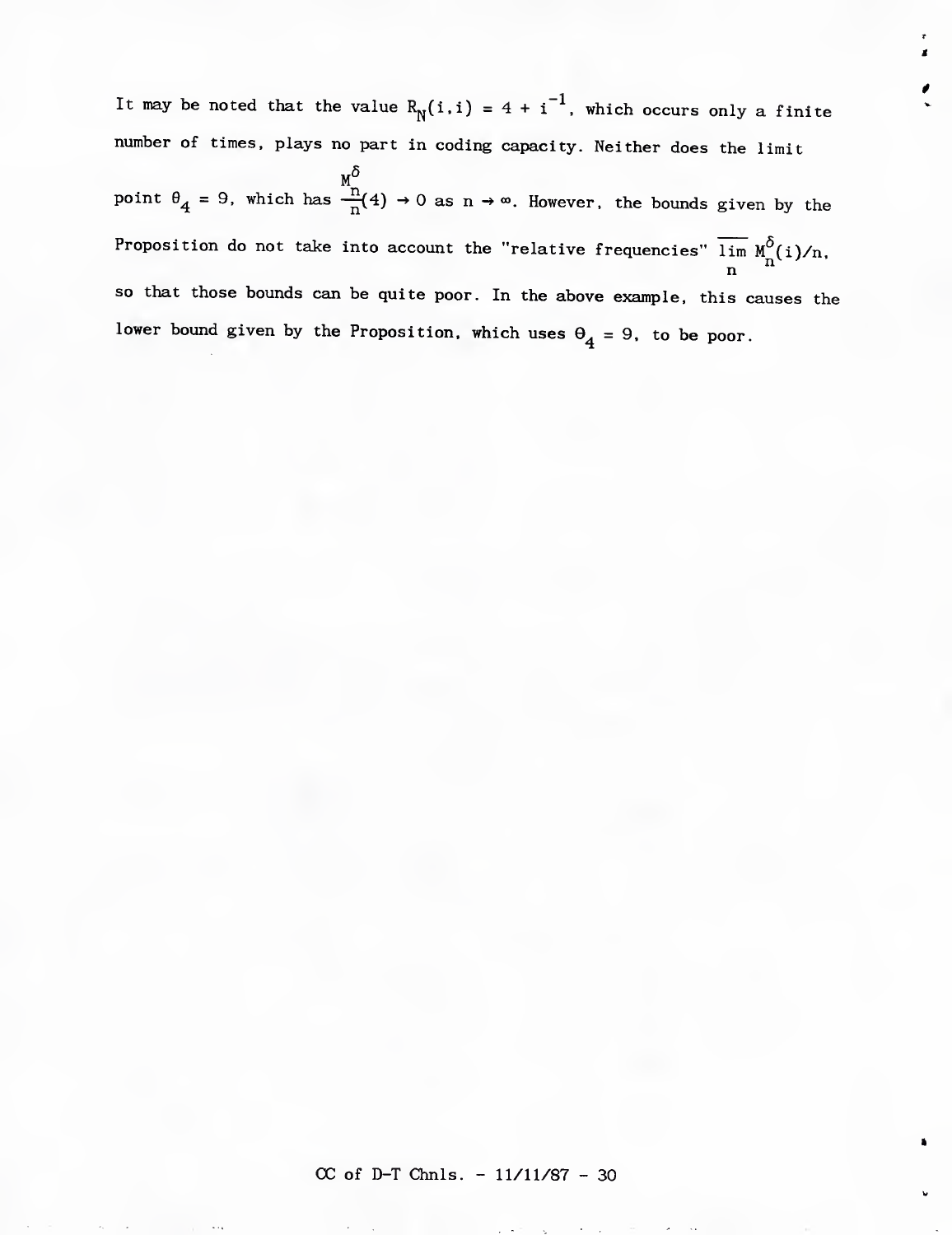# **References**

|  | [1] C.R. Baker, Capacity of the mismatched Gaussian channel, IEEE Trans. on<br>Inform. Theory, 33 (to appear, 1987).                                      |
|--|-----------------------------------------------------------------------------------------------------------------------------------------------------------|
|  | [2] F. Riesz and B. Sz-Nagy, Functional Analysis, Ungar, New York, 1955.                                                                                  |
|  | [3] C.R. Baker, Coding capacity of generalized additive channels, to appear.                                                                              |
|  | [4] R.G. Douglas, On majorization, factorization, and range inclusion of<br>operators on Hilbert space, Proc. Amer. Math. Soc., 17, 413-415<br>$(1966)$ . |
|  | [5] R.B. Ash, Information Theory, Interscience, New York, 1965.                                                                                           |
|  | [6] T.T. Kadota, Generalization of Feinstein's fundamental lemma, IEEE Trans.<br>on Inform. Theory, 16, 791-792 (1970).                                   |
|  | [7] I.W. McKeague, On the capacity of channels with Gaussian and nonGaussian<br>noise, Inform. and Control, 51, 153-173 (1981).                           |
|  | [8] C.R. Baker, Capacity of the Gaussian channel without feedback, Inform.<br>and Control, 37, 70-89 (1978).                                              |
|  | [9] G.R. Walsh, Methods of Optimization, Wiley, New York, 1975.                                                                                           |
|  | [10] B. Hughes and P. Narayan, Gaussian arbitrarily-varying channels, IEEE<br>Trans. on Inform. Theory, 33, 267-284 (1987).                               |
|  | [11] I.F. Chao and C.R. Baker, Gaussian channels with jamming, to appear.                                                                                 |